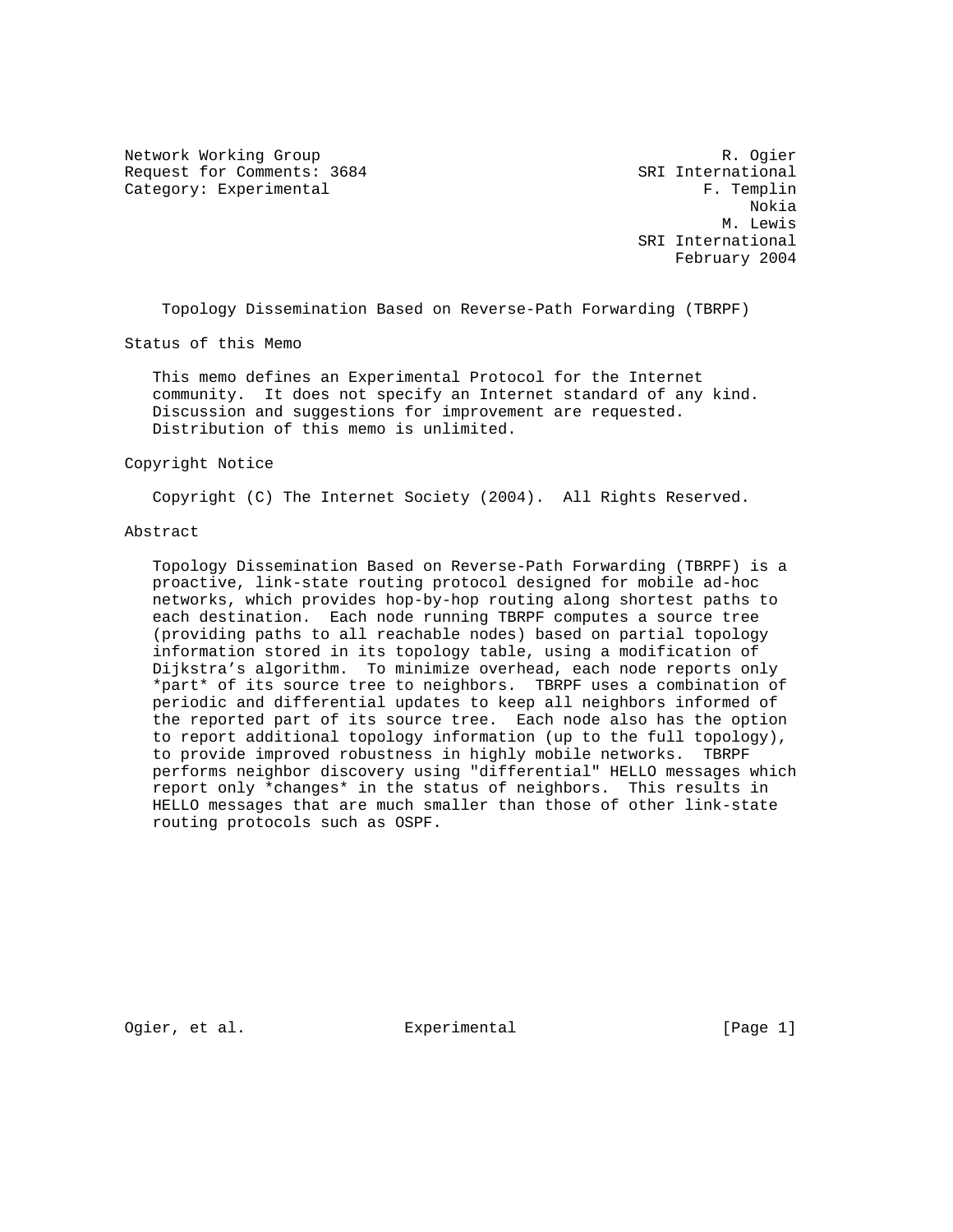Table of Contents

| 1.    |       |        |                                                   |  | $\mathbf{3}$   |
|-------|-------|--------|---------------------------------------------------|--|----------------|
| $2$ . |       |        |                                                   |  | 4              |
| 3.    |       |        |                                                   |  | $\overline{4}$ |
| 4.    |       |        |                                                   |  | 5              |
|       |       |        |                                                   |  |                |
| 5.    |       |        |                                                   |  | 6              |
|       | 5.1.  |        | Overview of Neighbor Discovery                    |  | 6              |
|       | 5.2.  |        | Overview of the Routing Module.                   |  | $\,8\,$        |
| б.    |       |        |                                                   |  | 10             |
|       | 6.1.  |        | TBRPF Packet Header.                              |  | 10             |
|       | 6.2.  |        | TBRPF Packet Body.                                |  | 11             |
|       |       | 6.2.1. | Padding Options (TYPE = $0$ thru 1).              |  | 12             |
|       |       | 6.2.2. |                                                   |  |                |
|       |       |        | Messages (TYPE = 2 thru $10$ ).                   |  | 13             |
| 7.    |       |        | TBRPF Neighbor Discovery.                         |  | 13             |
|       | 7.1.  |        | HELLO Message Format                              |  | 13             |
|       | 7.2.  |        | Neighbor Table                                    |  | 14             |
|       | 7.3.  |        | Sending HELLO Messages                            |  | 15             |
|       | 7.4.  |        | Processing a Received HELLO Message.              |  | 16             |
|       | 7.5.  |        | Expiration of Timer nbr_life                      |  | 18             |
|       | 7.6.  |        | Link-Layer Failure Notification.                  |  | 18             |
|       |       |        |                                                   |  |                |
|       | 7.7.  |        | Optional Link Metrics.                            |  | 18             |
|       | 7.8.  |        | Configurable Parameters.                          |  | 19             |
| 8.    |       |        |                                                   |  | 19             |
|       | 8.1.  |        | Conceptual Data Structures                        |  | 19             |
|       | 8.2.  |        | TOPOLOGY UPDATE Message Format                    |  | 21             |
|       | 8.3.  |        | Interface, Host, and Network Prefix Association   |  |                |
|       |       |        |                                                   |  | 23             |
|       | 8.4.  |        | TBRPF Routing Operation.                          |  | 24             |
|       |       | 8.4.1. | Periodic Processing.                              |  | 24             |
|       |       |        |                                                   |  |                |
|       |       | 8.4.2. | Updating the Source Tree and Topology             |  |                |
|       |       |        | Graph.                                            |  | 25             |
|       |       | 8.4.3. | Updating the Routing Table                        |  | 26             |
|       |       | 8.4.4. | Updating the Reported Node Set                    |  | 27             |
|       |       | 8.4.5. | Generating Periodic Updates.                      |  | 29             |
|       |       | 8.4.6. | Generating Differential Updates.                  |  | 29             |
|       |       | 8.4.7. | Processing Topology Updates.                      |  | 30             |
|       |       | 8.4.8. | Expiring Topology Information.                    |  | 32             |
|       |       | 8.4.9. | Optional Reporting of Redundant Topology          |  |                |
|       |       |        |                                                   |  |                |
|       |       |        | Information.                                      |  | 32             |
|       |       |        | 8.4.10. Local Topology Changes                    |  | 33             |
|       |       |        | 8.4.11. Generating Association Messages.          |  | 34             |
|       |       |        | 8.4.12. Processing Association Messages.          |  | 36             |
|       |       |        | 8.4.13. Non-Relay Operation.                      |  | 37             |
|       | 8.5.  |        | Configurable Parameters.                          |  | 38             |
| 9.    |       |        | TBRPF Flooding Mechanism.                         |  | 38             |
|       |       |        | 10. Operation of TBRPF in Mobile Ad-Hoc Networks. |  | 39             |
|       |       |        |                                                   |  |                |
|       | 10.1. |        | Data Link Layer Assumptions.                      |  | 39             |
|       |       |        |                                                   |  |                |

Ogier, et al. Experimental [Page 2]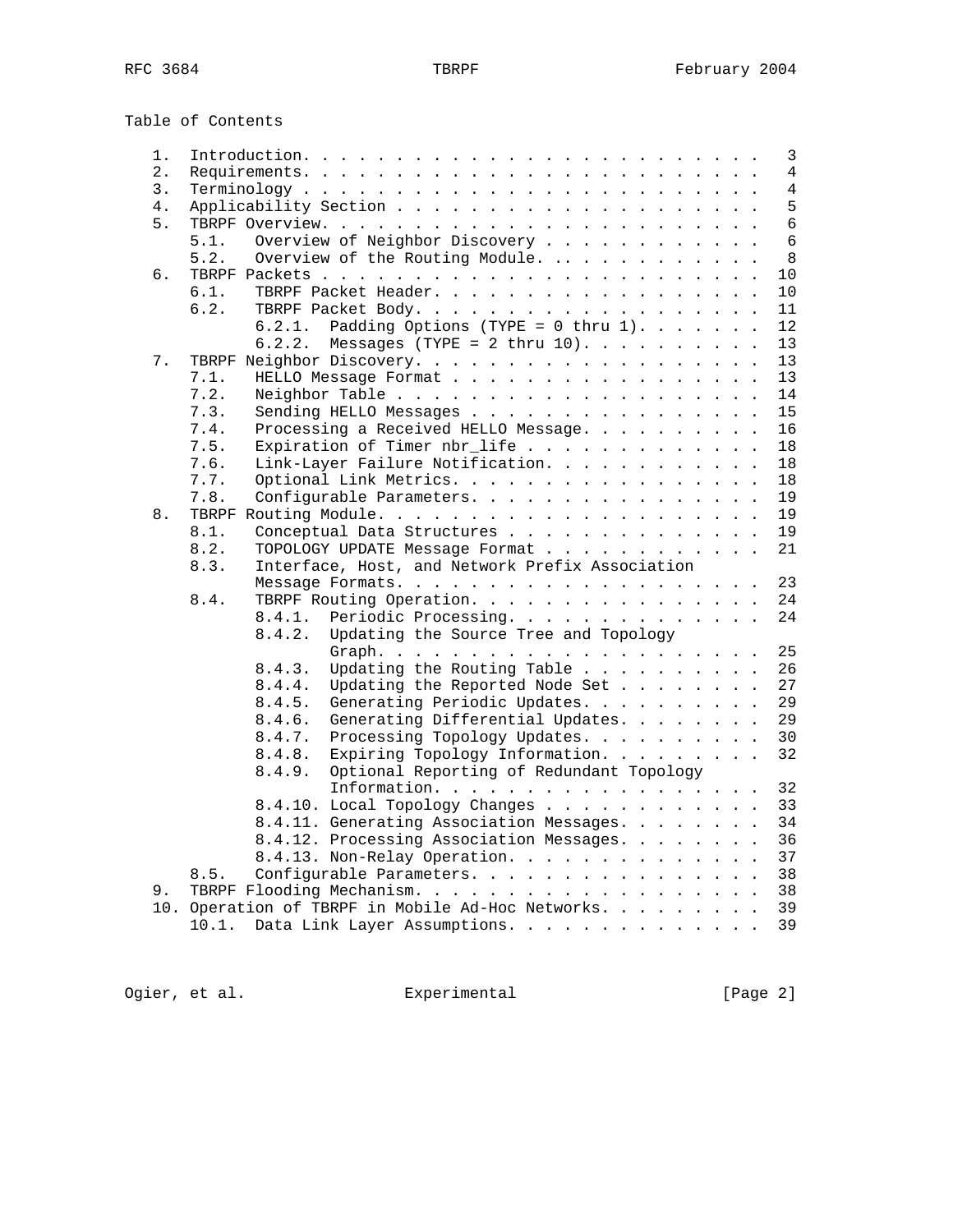| 10.2. | Network Layer Assumptions. 39          |  |  |    |
|-------|----------------------------------------|--|--|----|
| 10.3. | Optional Automatic Address Resolution. |  |  | 40 |
| 10.4. | Support for Multiple Interfaces and/or |  |  |    |
|       |                                        |  |  |    |
| 10.5. | Support for Network Prefixes           |  |  | 40 |
| 10.6. | Support for non-MANET Hosts. 40        |  |  |    |
| 10.7. | Internet Protocol Considerations 41    |  |  |    |
|       | 10.7.1. IPv4 Operation 41              |  |  |    |
|       | 10.7.2. IPv6 Operation 41              |  |  |    |
|       |                                        |  |  |    |
|       |                                        |  |  | 42 |
|       |                                        |  |  | 42 |
|       |                                        |  |  | 42 |
| 14 1  | Normative References 42                |  |  |    |
|       | 14.2. Informative References           |  |  | 43 |
|       |                                        |  |  | 45 |
|       |                                        |  |  | 46 |
|       |                                        |  |  |    |

### 1. Introduction

 Topology Dissemination Based on Reverse-Path Forwarding (TBRPF) is a proactive, link-state routing protocol designed for mobile ad-hoc networks (MANETs), which provides hop-by-hop routing along shortest paths to each destination. Each node running TBRPF computes a source tree (providing shortest paths to all reachable nodes) based on partial topology information stored in its topology table, using a modification of Dijkstra's algorithm. To minimize overhead, each node reports only \*part\* of its source tree to neighbors.

 TBRPF uses a combination of periodic and differential updates to keep all neighbors informed of the reported part of its source tree. Each node also has the option to report addition topology information (up to the full topology), to provide improved robustness in highly mobile networks.

 TBRPF performs neighbor discovery using "differential" HELLO messages which report only \*changes\* in the status of neighbors. This results in HELLO messages that are much smaller than those of other link state routing protocols such as OSPF [6].

 TBRPF consists of two modules: the neighbor discovery module and the routing module (which performs topology discovery and route computation). An overview of these modules is given in Section 5.

Ogier, et al. Subsection Experimental Contracts [Page 3]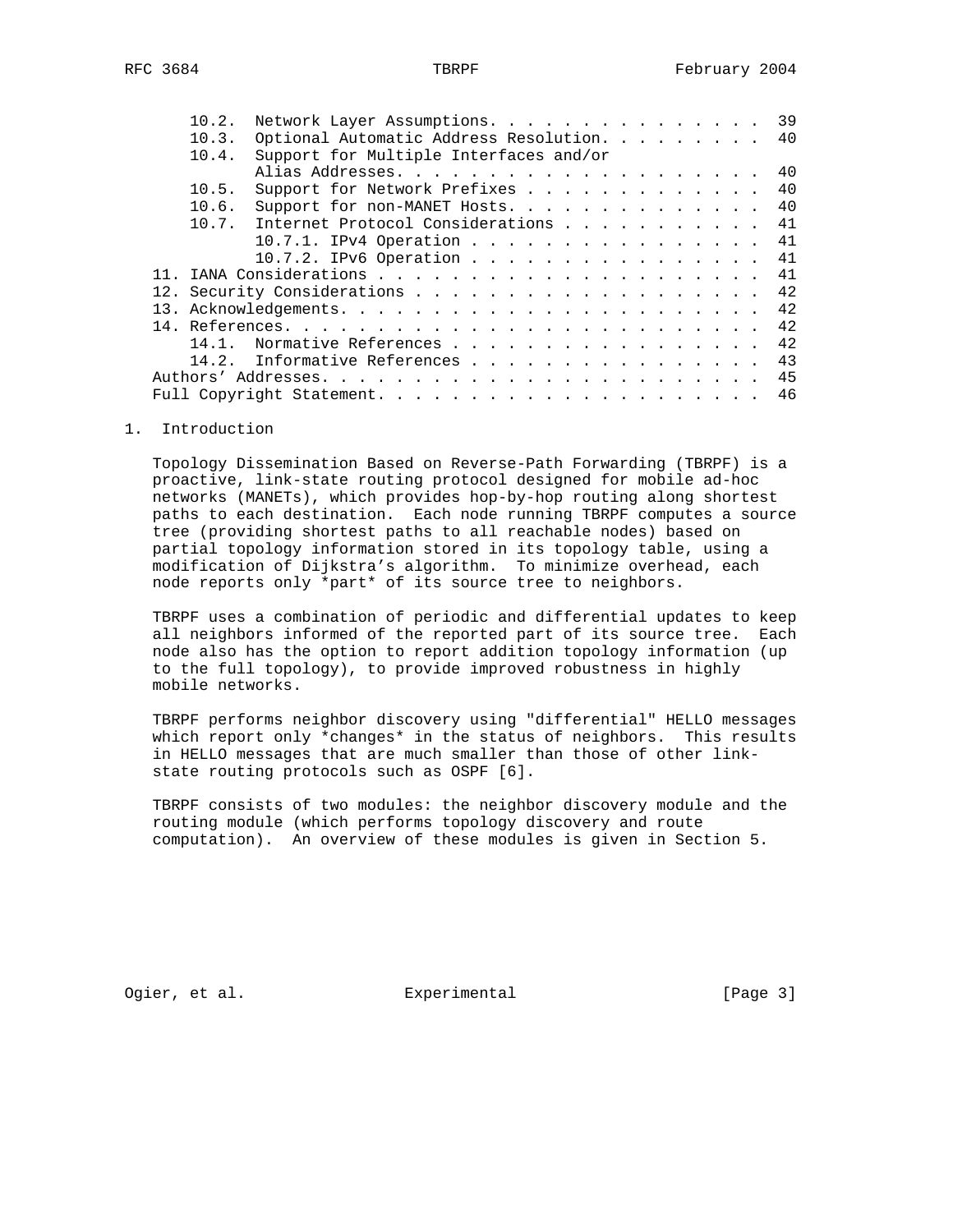# 2. Requirements

 The keywords "MUST", "MUST NOT", "REQUIRED", "SHALL", "SHALL NOT", "SHOULD", "SHOULD NOT", "RECOMMENDED", "MAY", and "OPTIONAL", when they appear in this document, are to be interpreted as described in BCP 14, RFC 2119 [1].

 This document also makes use of internal conceptual variables to describe protocol behavior and external variables that an implementation must allow system administrators to change. The specific variable names, how their values change, and how their settings influence protocol behavior are provided to demonstrate protocol behavior. An implementation is not required to have them in the exact form described here, so long as its external behavior is consistent with that described in this document.

3. Terminology

The following terms are used to describe TBRPF:

node

A router that implements TBRPF.

router ID

 Each node is identified by a unique 32-bit router ID (RID), which for IPv4 is typically equal to the IP address of one of its interfaces. The term "node u" denotes the node whose RID is equal to u.

interface

 A node's attachment to a communication facility or medium through which it can communicate with other nodes. A node can have multiple interfaces. An interface can be wireless or wired, and can be broadcast (e.g., Ethernet) or point-to-point. Each interface is identified by its IP address. The term "interface I" denotes the interface whose IP address is I.

link

 A link is an ordered pair of interfaces (I,J) where I and J are on two different nodes, and where interface I has recently received packets sent from interface J. A link (i,j) from node i to node j is said to exist if node i has an interface I and node j has an interface J such that (I,J) is a link. Nodes i and j are called the "tail" and "head" of the link, respectively.

bidirectional link

 A link (I,J) such that interfaces I and J can both hear each other. Also called a 2-way link.

Ogier, et al. Subsection Experimental Contracts [Page 4]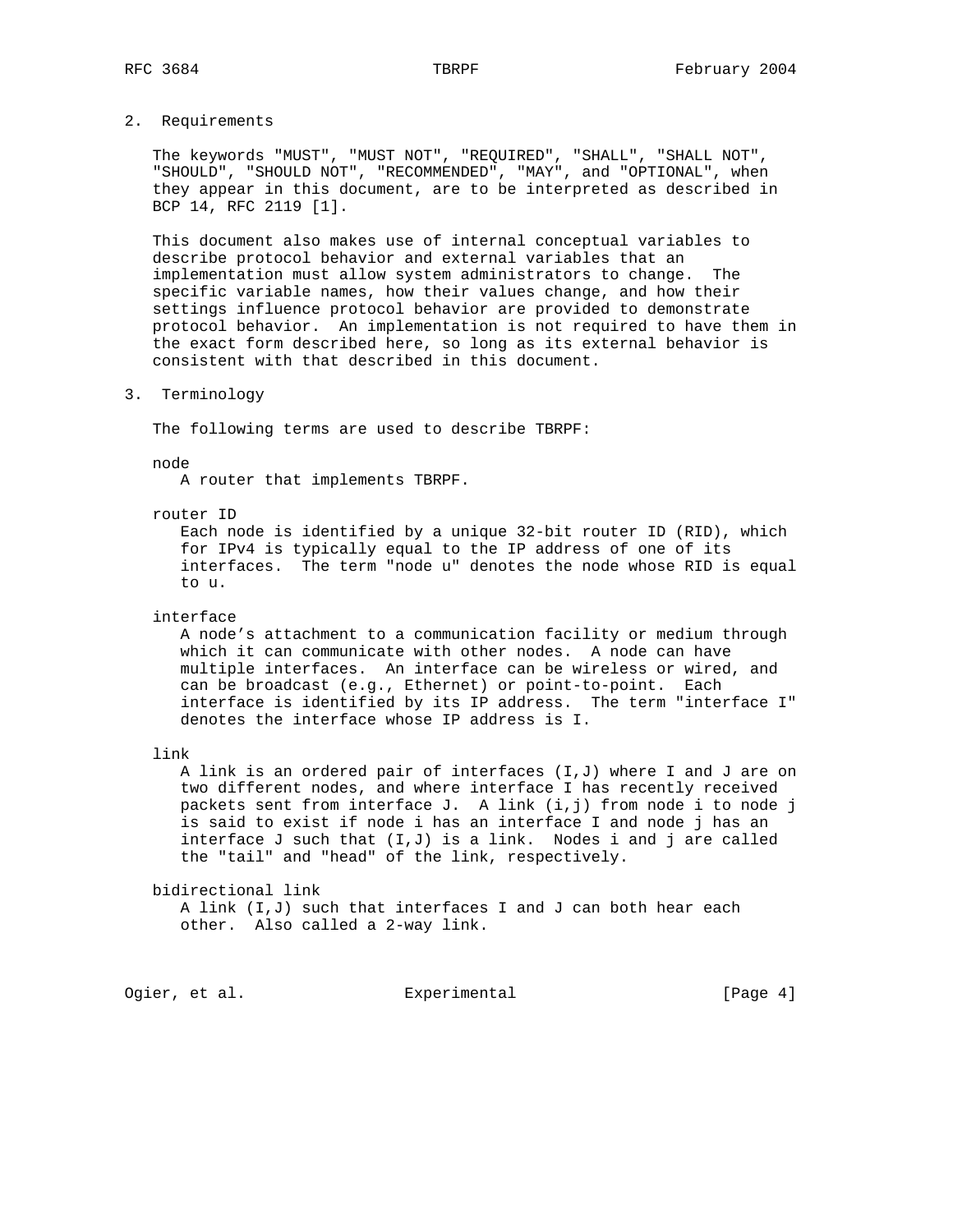neighbor node A node j is said to be a neighbor of node i if node i can hear node j on some interface. Node j is said to be a 2-way neighbor if there is a bidirectional link between i and j. MANET interface Any wireless interface such that two neighbor nodes on the interface need not be neighbors of each other. MANET nodes typically have at least one MANET interface, but this is not a requirement. topology The topology of the network is described by a graph  $G = (V, E)$ , where V is the set of nodes u and E is the set of links  $(u,v)$  in the network. source tree The directed tree (denoted T) computed by each node that provides shortest paths to all other reachable nodes. topology update A message that reports the state of one or more links. parent The parent of node i for node u is the next node on the computed shortest path from node i to node u. predecessor The predecessor of a node v on the source tree is the node u such that the link  $(u,v)$  is in the source tree. leaf node A leaf node of the source tree is a node on the source tree that is not the predecessor of any other node on the source tree. proactive routing protocol A routing protocol in which each node maintains routes to all reachable destinations at all times, whether or not there is currently any need to deliver packets to those destinations. In contrast, an "on-demand" routing protocol discovers and maintains routes only when they are needed. 4. Applicability Section TBRPF is a proactive routing protocol designed for mobile ad-hoc networks (MANETs). It can support networks with up to a few hundred nodes, and can be combined with hierarchical routing techniques to support much larger networks. Because it employs techniques to

Ogier, et al. Suite Experimental Contract (Page 5)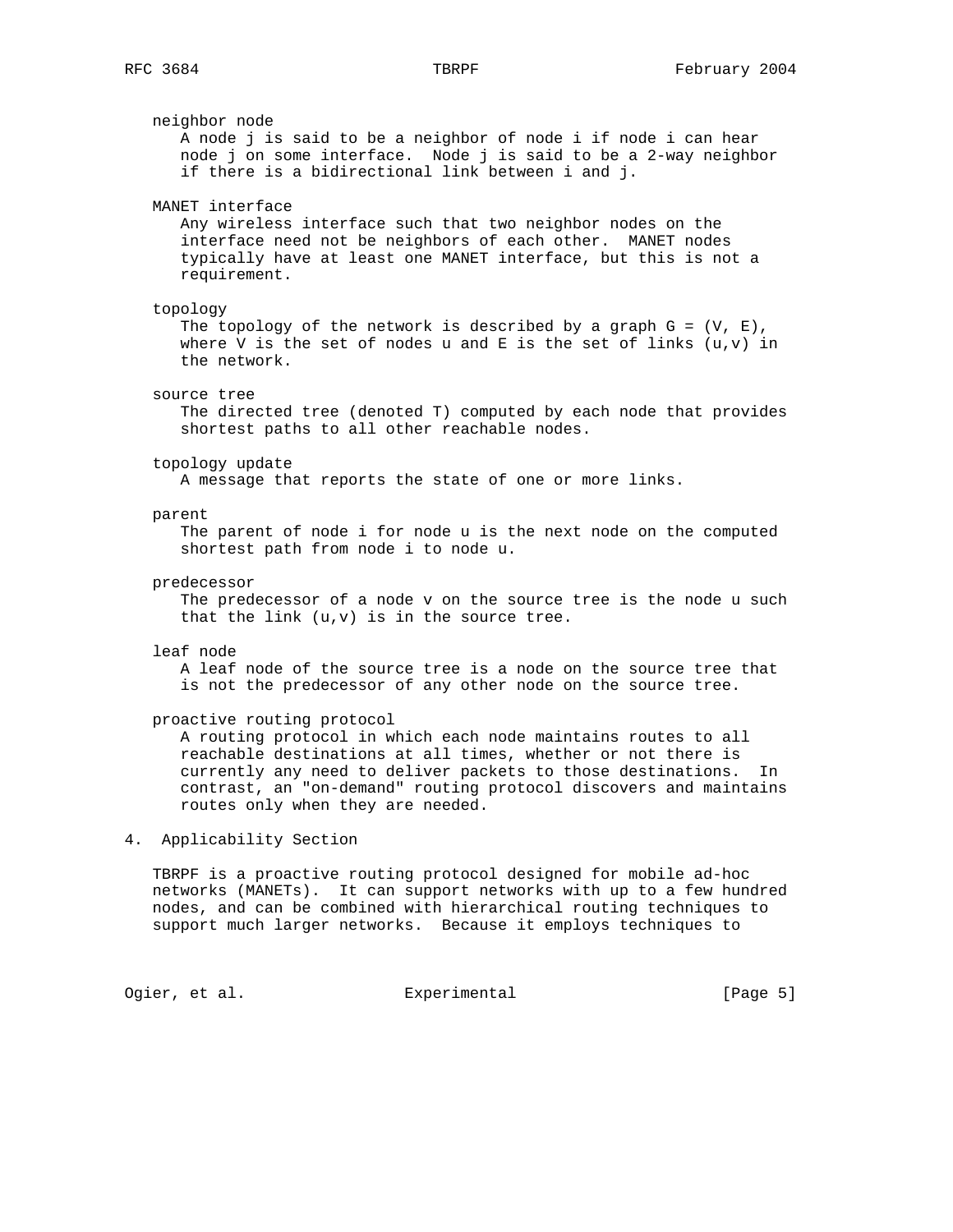greatly reduce control traffic, TBRPF can support much larger and denser networks than routing protocols based on the classical link state algorithm (e.g., OSPF).

 The number of nodes that can be supported depends on several factors, including the MAC data rate, the rate of topology changes, and the network density (average number of neighbors). Simulations have been reported in which TBRPF has supported as many as 500 nodes. In simulations with 100 nodes and 20 traffic streams (sources), using IEEE 802.11 with a data rate of 2 Mbps, TBRPF was found to generate approximately 80-120 kb/s of routing control traffic for the scenarios considered, which compared favorably with other MANET routing protocols [7][8]. A proof of correctness for TBRPF can be found in references [8] and [9].

5. TBRPF Overview

 TBRPF consists of two main modules: the neighbor discovery module, and the routing module (which performs topology discovery and route computation).

5.1. Overview of Neighbor Discovery

 The TBRPF Neighbor Discovery (TND) protocol allows each node i to quickly detect the neighbor nodes j such that a bidirectional link (I,J) exists between an interface I of node i and an interface J of node j. The protocol also quickly detects when a bidirectional link breaks or becomes unidirectional.

 The key feature of TND is that it uses "differential" HELLO messages which report only \*changes\* in the status of links. This results in HELLO messages that are much smaller than those of other link-state routing protocols such as OSPF, in which each HELLO message includes the IDs of \*all\* neighbors. As a result, HELLO messages can be sent more frequently, which allows faster detection of topology changes.

 TND is designed to be fully modular and independent of the routing module. TND performs ONLY neighbor sensing, i.e., it determines which nodes are (1-hop) neighbors. In particular, it does not discover 2-hop neighbors (which is handled by the routing module). As a result, TND can be used by other routing protocols, and TBRPF can use another neighbor discovery protocol in place of TND, e.g., one provided by the link layer.

 Nodes with multiple interfaces run TND separately on each interface, similar to OSPF. Thus, a neighbor table is maintained for each local interface, and a HELLO sent on a particular interface contains only information regarding neighbors heard on that interface.

Ogier, et al. Subsection Experimental Contracts [Page 6]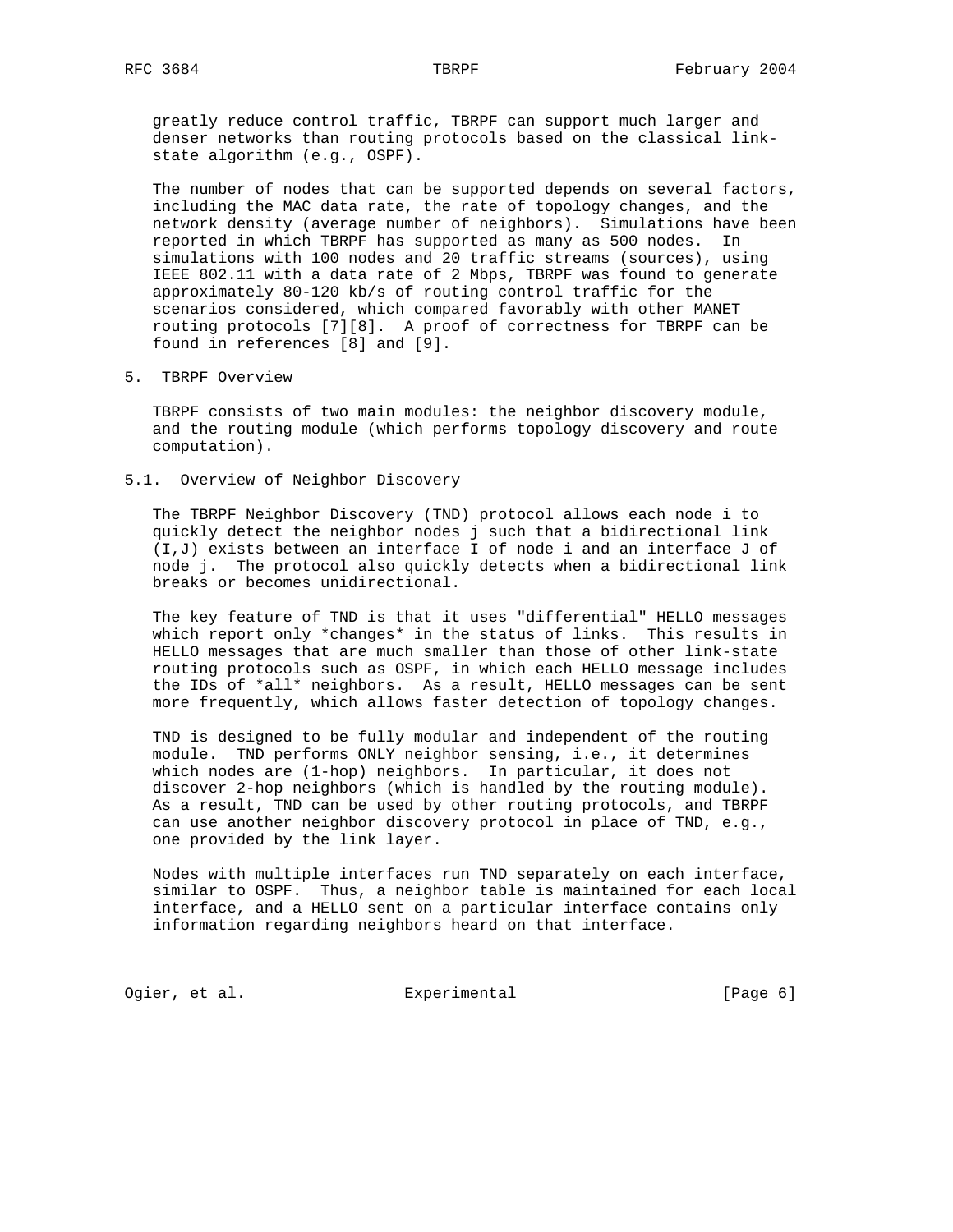We note that, in wireless networks, it is possible for a single interface I to receive packets from multiple interfaces J associated with the same neighbor node. This could happen, for example, if the neighbor uses a directional antenna with different interfaces representing different beams. For this reason, TBRPF includes neighbor interface addresses in HELLO messages, unlike OSPF, which includes only router IDs in HELLO packets.

 Each TBRPF node maintains a neighbor table for each local interface I, which stores state information for each neighbor interface J heard on that interface, i.e., for each link (I,J) between interface I and a neighbor interface J. The status of each link can be 1-WAY, 2-WAY, or LOST. The neighbor table for interface I determines the contents of HELLO messages sent on interface I, and is updated based on HELLO messages received on interface I (and possibly on link-layer notifications).

 Each TBRPF node sends (on each interface) at least one HELLO message per HELLO\_INTERVAL. Each HELLO message contains three (possibly empty) lists of neighbor interface addresses (which are formatted as three message subtypes): NEIGHBOR REQUEST, NEIGHBOR REPLY, and NEIGHBOR LOST. Each HELLO message also contains the current HELLO sequence number (HSEQ), which is incremented with each transmitted HELLO.

 In the following overview of the operation of TND, we assume that interface I belongs to node i, and interface J belongs to node j. When a node i changes the status of a link  $(I,J)$ , it includes the neighbor interface address J in the appropriate list (NEIGHBOR REQUEST/REPLY/LOST) in at most NBR\_HOLD\_COUNT (typically 3) consecutive HELLOs sent on interface I. This ensures that node j will either receive one of these HELLOs on interface J, or will miss NBR\_HOLD\_COUNT HELLOs and thus declare the link (J,I) to be LOST. This technique makes it unnecessary for a node to include each 1-WAY or 2-WAY neighbor in HELLOs indefinitely, unlike OSPF.

 To avoid establishing a link that is likely to be short lived (i.e., to employ hysteresis), node i must receive (on interface I) at least HELLO\_ACQUIRE\_COUNT (e.g., 2) of the last HELLO\_ACQUIRE\_WINDOW (e.g., 3) HELLOs sent from a neighbor interface J, before declaring the link (I,J) to be 1-WAY. When this happens, node i includes J in the NEIGHBOR REQUEST list in each of its next NBR\_HOLD\_COUNT HELLO messages sent on interface I, or until a NEIGHBOR REPLY message containing I is received on interface I from neighbor interface J.

 If node j receives (on interface J) one of the HELLOs sent from interface I that contains J in the NEIGHBOR REQUEST list, then node j declares the link  $(J,I)$  to be 2-WAY (unless it is already 2-WAY), and

Ogier, et al. Superimental Experimental [Page 7]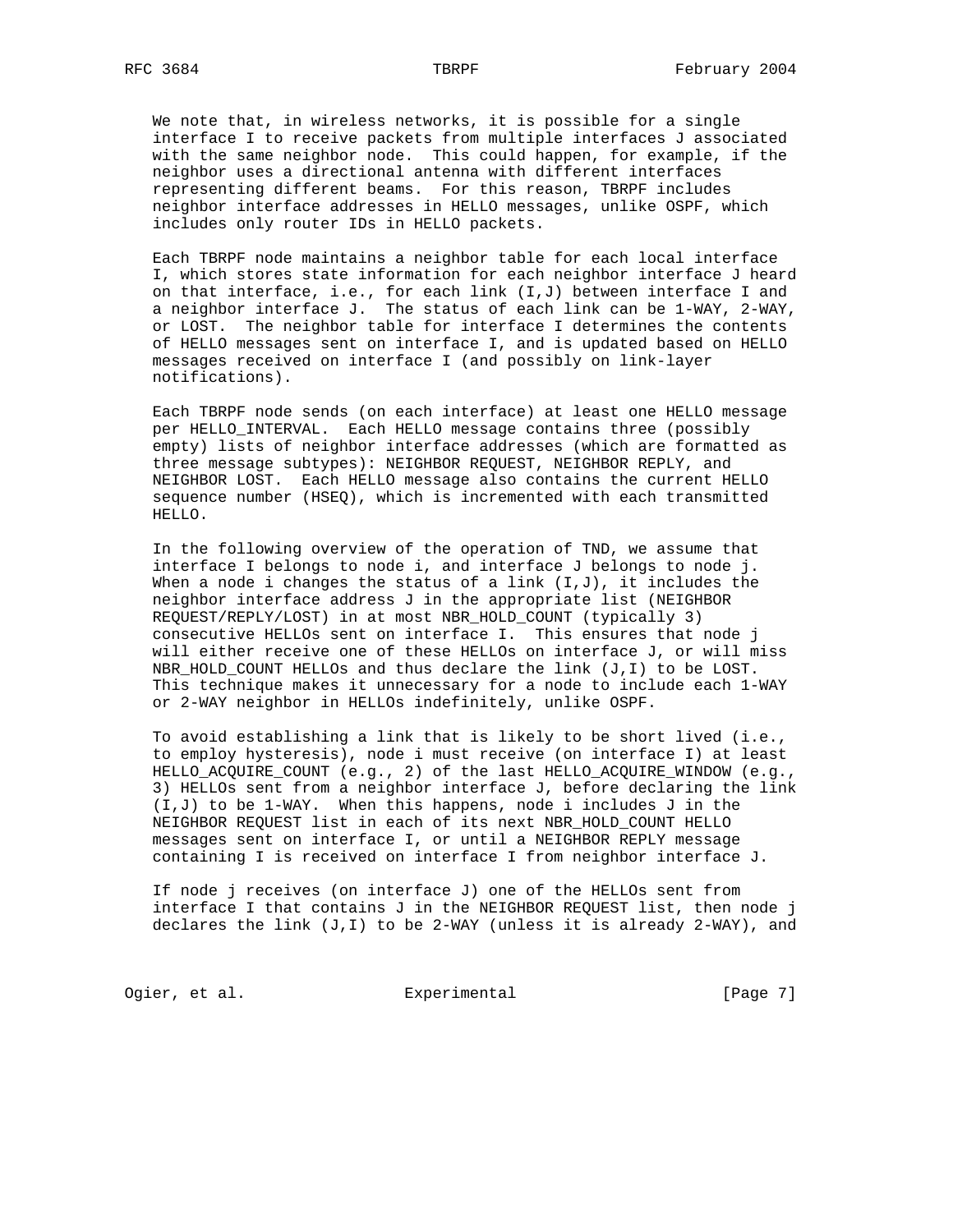includes I in the NEIGHBOR REPLY list in each of its next NBR\_HOLD\_COUNT HELLO messages sent on interface J. Upon receiving one of these HELLOs on interface I, node i declares the link (I,J) to be 2-WAY.

 If node i receives a HELLO on interface I, sent from neighbor interface J, whose HSEQ indicates that at least NBR\_HOLD\_COUNT HELLOs were missed, or if node i receives no HELLO on interface I sent from interface J within NBR\_HOLD\_TIME seconds, then node i changes the status of link (I,J) to LOST (unless it is already LOST), and includes J in the NEIGHBOR LOST list in each of its next NBR\_HOLD\_COUNT HELLO messages sent on interface I (unless the link changes status before these transmissions are complete). Node j will either receive one of these HELLOs on interface J or will miss NBR HOLD\_COUNT HELLOs; in either case, node j will declare the link (J,I) to be LOST. In this manner, both nodes will agree that the link between I and J is no longer bidirectional, even if node j can still hear HELLOs from node i.

 Each node may maintain and update one or more link metrics for each link (I,J) from a local interface I to a neighbor interface J, representing the quality of the link. Such link metrics can be used as additional conditions for changing the status of a neighbor, based on the link metric going above or below some threshold. TBRPF also allows link metrics to be advertised in topology updates, and to be used for computing shortest paths.

### 5.2. Overview of the Routing Module

 Each node running TBRPF maintains a source tree, denoted T, which provides shortest paths to all reachable nodes. Each node computes and updates its source tree based on partial topology information stored in its topology table, using a modification of Dijkstra's algorithm. To minimize overhead, each node reports only part of its source tree to neighbors. The main idea behind the current version of TBRPF came from PTSP [10], another protocol in which each node reports only part of its source tree. (However, TBRPF differs from PTSP in several ways.) The current version of TBRPF should not be confused with its previous version [11], which is a full-topology routing protocol.

 The part of T that a node reports to neighbors is called the "reported subtree" and is denoted RT. Each node reports RT to neighbors in \*periodic\* topology updates (e.g., every 5 seconds), and reports changes (additions and deletions) to RT in more frequent \*differential\* updates (e.g., every 1 second). Periodic updates inform new neighbors of RT, and ensure that each neighbor eventually learns RT even if it does not receive all updates. Differential

Ogier, et al. Superimental Experimental [Page 8]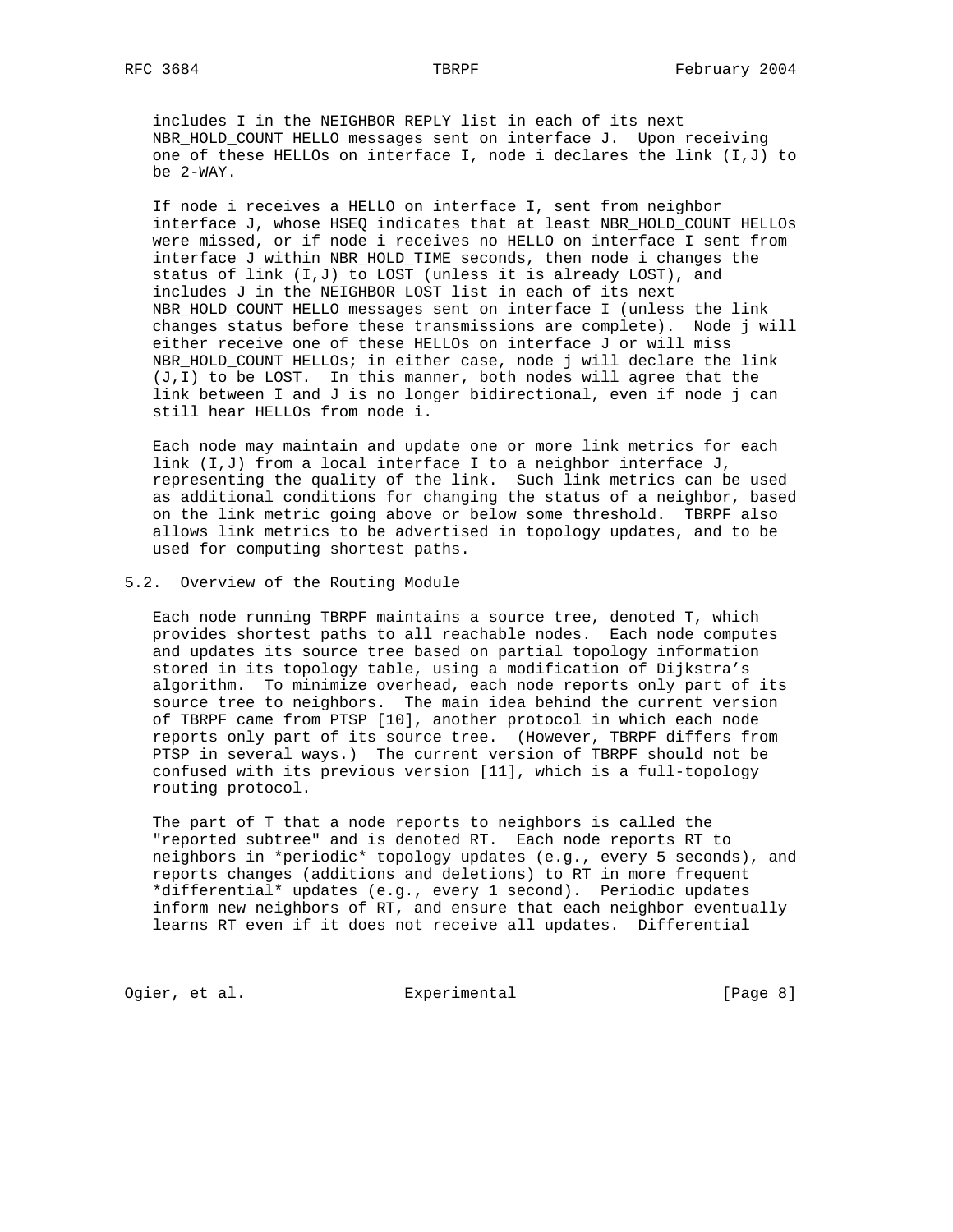updates ensure the fast propagation of each topology update to all nodes that are affected by the update. A received topology update is not forwarded, but \*may\* result in a change to RT, which will be reported in the next differential or periodic update. Whenever possible, topology updates are included in the same packet as a HELLO message, to minimize the number of control packets sent. TBRPF does not require reliable or sequenced delivery of messages, and does not use ACKs or NACKs.

 TBRPF supports multiple interfaces, associated hosts, and network prefixes. Information regarding associated interfaces, hosts, and prefixes is disseminated efficiently in periodic and differential updates, similar to the dissemination of topology updates.

The reported subtree RT consists of links  $(u,v)$  of T such that  $u$  is in the "reported node set" RN, which is computed as follows. Node i includes a neighbor j in RN if and only if node i determines that one of its neighbors may select i to be its next hop on its shortest path to j. To make this determination, node i computes the shortest paths, up to 2 hops, from each neighbor to each other neighbor, using only neighbors (or node i itself) as an intermediate node, and using relay priority (included in HELLO messages) and router ID to break ties. After a node determines which neighbors are in RN, each reachable node u is included in RN if and only if the next hop on the shortest path to u is in RN. A node also includes itself in RN. As a result, the reported subtree RT includes the subtrees of T that are rooted at neighbors in RN, and also includes all local links to neighbors.

 We note that neighbors in RN are analogous to multipoint relay (MPR) selectors [12]. Thus, if node i selects neighbor j to be in RN, then node i effectively selects itself to be an MPR of node j. This is quite different from [12], in which a node does not select itself to be an MPR, but selects a subset of its neighbors to be MPRs.

 A node with a larger relay priority reports a larger part of its source tree (on average), and is more likely to be selected as a next-hop relay by its neighbors. A node with relay priority equal to 0 is called a non-relay node, and never forwards packets originating from other nodes.

 TBRPF does not use sequence numbers for topology updates, thus reducing message overhead and avoiding wraparound problems. Instead, a technique similar to SPTA [13] is used in which, for each link  $(u,v)$  reported by one or more neighbors, only the next hop  $p(u)$  to u is believed regarding the state of the link. (However, in SPTA each node reports the full topology.) Using this technique, each node maintains a topology graph TG, consisting of links that are believed

Ogier, et al. Subsection Experimental Contract (Page 9)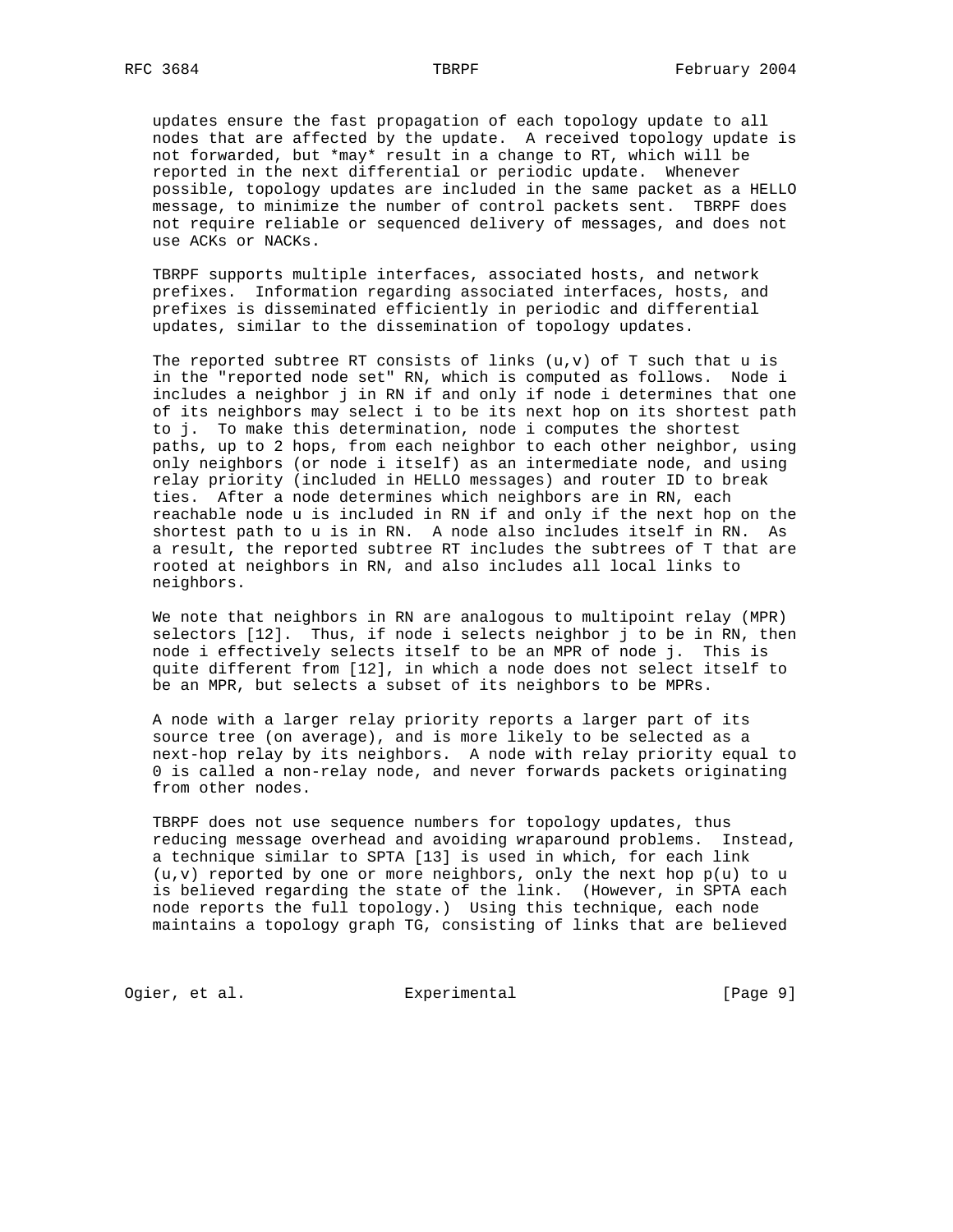to be up, and computes T as the shortest-path tree within TG. To allow immediate rerouting, the restriction that each link  $(u,v)$  in TG must be reported by  $p(u)$  is relaxed temporarily if  $p(u)$  changes to a neighbor that is not reporting the link.

 Each node is required to report RT, but may report additional links, e.g., to provide increased robustness in highly mobile networks. More precisely, a node may maintain any subgraph H of TG that contains T, and report the reported subgraph RH, which consists of links  $(u,v)$  of H such that  $u$  is in RN. For example, H can equal TG, which would provide each node with the full network topology if this is done by all nodes. H can also be a biconnected subgraph that contains T, which would provide each node with two disjoint paths to each other node, if this is done by all nodes.

 TBRPF allows the option to include link metrics in topology updates, and to compute paths that are shortest with respect to the metric. This allows packets to be sent along paths that are higher quality than minimum-hop paths.

 TBRPF allows path optimality to be traded off in order to reduce the amount of control traffic in networks with a large diameter, where the degree of approximation is determined by the configurable parameter NON\_TREE\_PENALTY.

6. TBRPF Packets

 Nodes send TBRPF protocol data in contiguous units known as packets. Each packet includes a header, optional header extensions, and a body comprising one or more messages and padding options as needed. To facilitate efficient receiver processing, senders SHOULD insert padding options as necessary to align multi-octet words within the TBRPF packet on natural boundaries (i.e., modulo-8/4/2 addresses for 64/32/16-bit words, respectively). Receivers MUST be capable of processing multi-octet words whether or not aligned on natural boundaries. The following sections specify elements of the TBRPF packet in more detail.

6.1. TBRPF Packet Header

 TBRPF packet headers are variable-length (minimum one octet). The format for the packet header is as follows:

0  $1$  2 3 0 1 2 3 4 5 6 7 8 9 0 1 2 3 4 5 6 7 8 9 0 1 2 3 4 5 6 7 8 9 0 1 +-+-+-+-+-+-+-+-+-+-+-+-+-+-+-+-+-+-+-+-+-+-+-+-+-+-+-+-+-+-+-+-+ | Vers |L|I|R|R| Reserved | Header Extensions ... +-+-+-+-+-+-+-+-+-+-+-+-+-+-+-+-+-+-+-+-+-+-+-+-+-+-+-+-+-+-+-+-+

Ogier, et al. Subsection Experimental Contract (Page 10)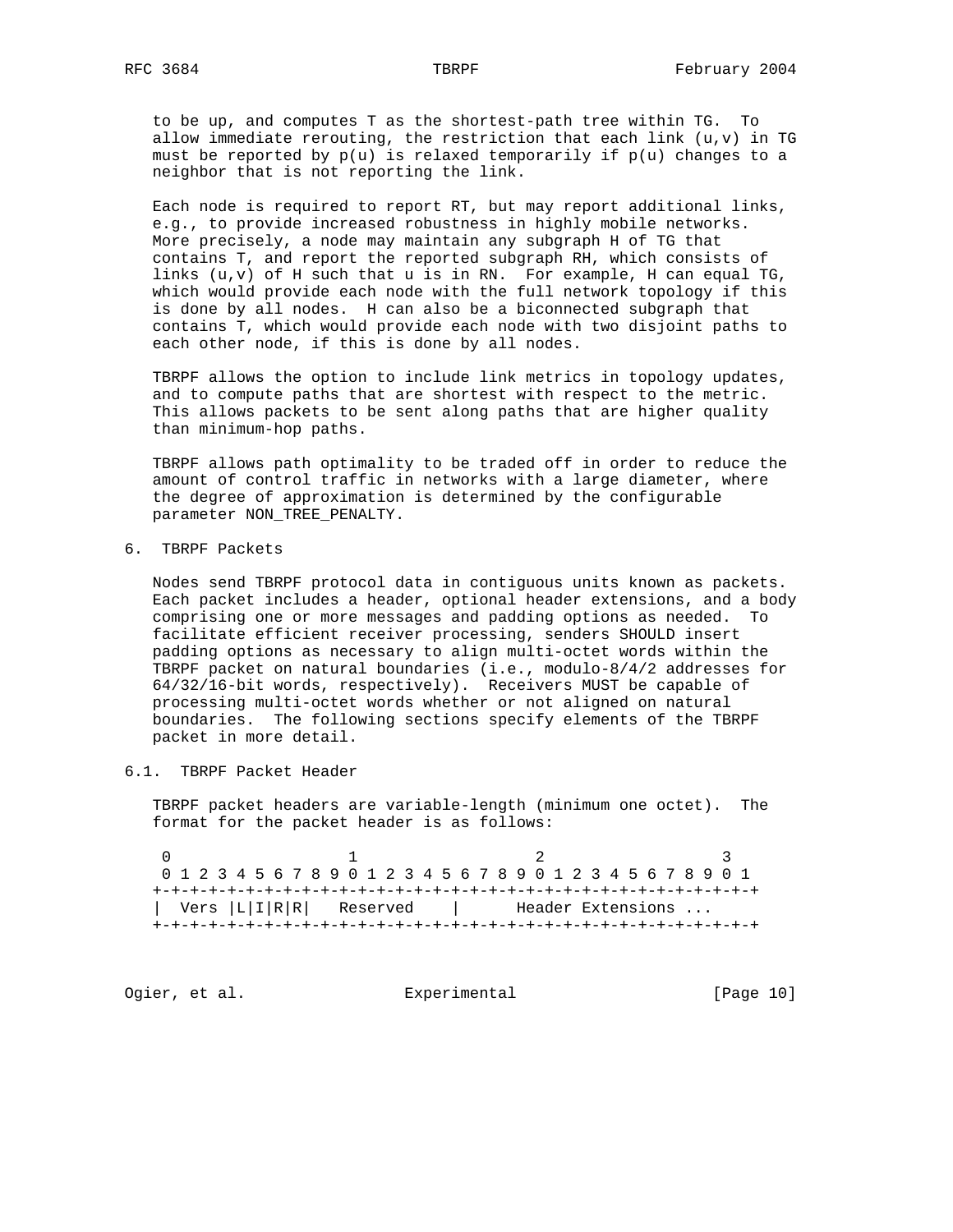Version (4 bits)

 The TBRPF version number. This specification documents version 4 of the protocol.

Flags (4 bits)

 Two bits (L,I) specify which header extensions (if any) follow. Two bits (R) are reserved for future use, and MUST be zero. Any extensions specified by these bits MUST appear in the same order as the bits (i.e., first L, then I) as follows:

L - Length included

 If the underlying delivery service provides a length field, the sender MAY set L = '0' and omit the length extension. Otherwise, the sender MUST set  $L = '1'$  and include a 16-bit unsigned integer length immediately after any previous header field. The length includes all header and data bytes and is written into the length field in network byte order.

 Receivers examine the L bit to determine whether the length field is present. If  $L = '1'$ , the receiver reads the length field to determine the length of the TBRPF packet, including the TBRPF packet header. Receivers discard any TBRPF packet if neither the underlying delivery service nor the TBRPF packet header provide packet length.

I - Router ID (RID) included

 If the underlying delivery service encodes the sender's RID, the sender MAY set I = '0' and omit the RID field. Otherwise, the sender MUST set I = '1' and include a 4-octet RID in network byte order immediately after any previous header fields. The RID option provides a mechanism for implicit network-level address resolution. A receiver that detects a RID option SHOULD create a binding between the RID and the source address that appears in the network-level header.

# Reserved

Reserved for future use; MUST be zero.

### 6.2. TBRPF Packet Body

 The TBRPF packet body consists of the concatenation of one or more TBRPF messages (and padding options where necessary). Messages and padding options within the TBRPF packet body are encoded using the following format:

 +-+-+-+-+-+-+-+-+- - - - - |OPTIONS| TYPE | VALUE  $+ - + - + - + - + - + - + - + -$  - - -

Ogier, et al. Subsection Experimental Contracts [Page 11]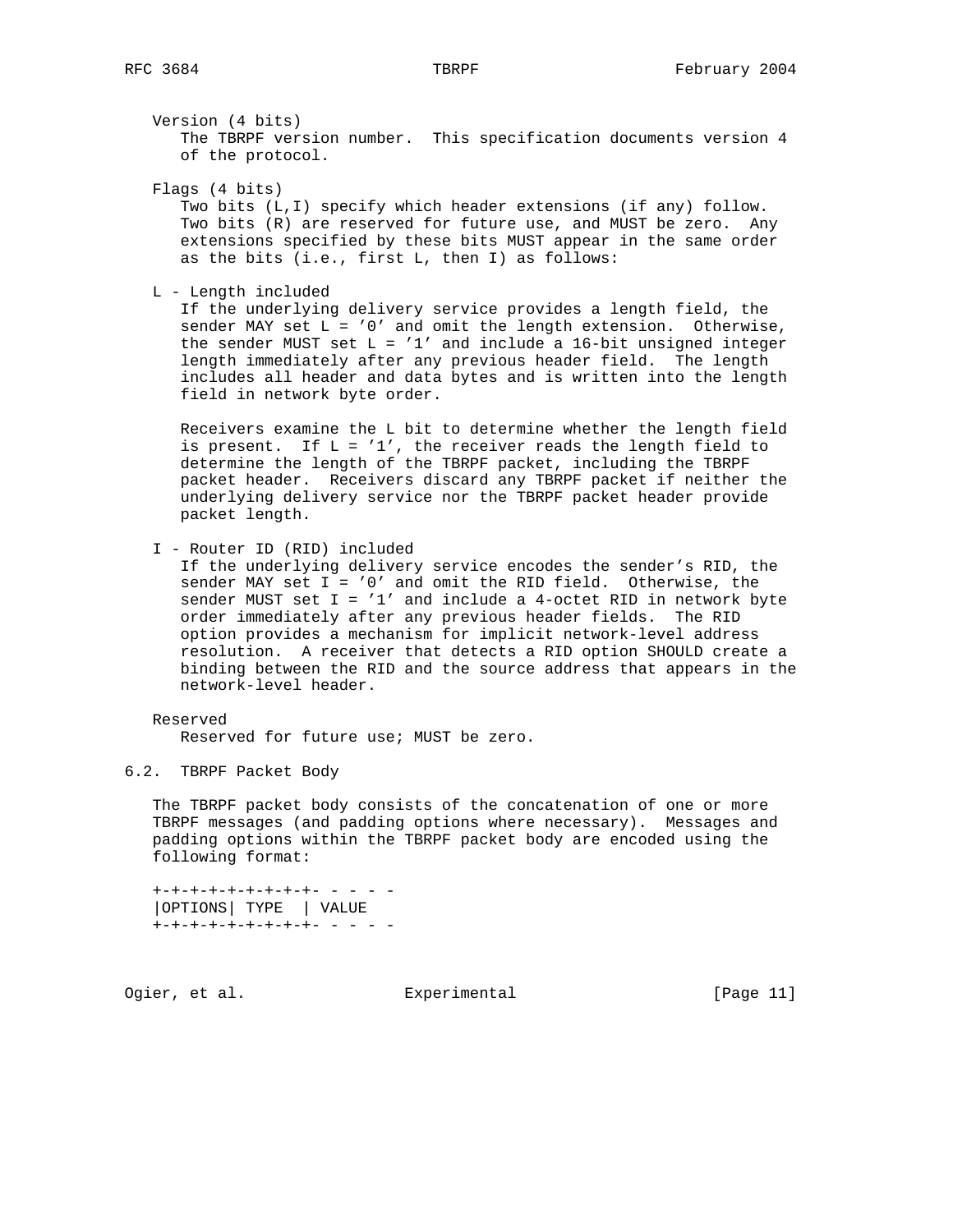OPTIONS (4 bits) Four option bits that depend on TYPE.

 TYPE (4 bits) Identifier for message type or padding option.

**VALUE** 

 Variable-length field. (Format and length depend on TYPE, as described in the following sections.)

 The sequence of elements MUST be processed strictly in the order they appear within the TBRPF packet body; a receiver must not, for example, scan through the packet body looking for a particular type of element prior to processing all preceding elements [2]. TBRPF packet elements include padding options and messages as described below.

6.2.1. Padding Options (TYPE = 0 thru 1)

 Senders MAY insert two types of padding options where necessary, e.g., to satisfy alignment requirements for other elements [2]. Padding options may occur anywhere within the TBRPF packet body. The following two padding options are defined:

Pad1 option (TYPE = 0)

 +-+-+-+-+-+-+-+-+ | 0 | 0 | +-+-+-+-+-+-+-+-+

 The Pad1 option inserts one octet of padding into the TBRPF packet body; the VALUE field is omitted. If more than one octet of padding is required, the PadN option (described next) should be used, rather than multiple Pad1 options.

PadN option (TYPE = 1)

 +-+-+-+-+-+-+-+-+-+-+-+-+-+-+-+-+- - - - - - - - - - - | 0 | 1 | LEN | Zero-valued Octets +-+-+-+-+-+-+-+-+-+-+-+-+-+-+-+-+- - - - - - - - - - -

 The PadN option inserts two or more octets of padding into the TBRPF packet body. The first octet of the VALUE field contains an 8-bit unsigned integer length containing a value between 0 - 253 which specifies the number of zero-valued octets that immediately follow, yielding a maximum total of 255 padding octets.

Ogier, et al. Subsection Experimental (Page 12)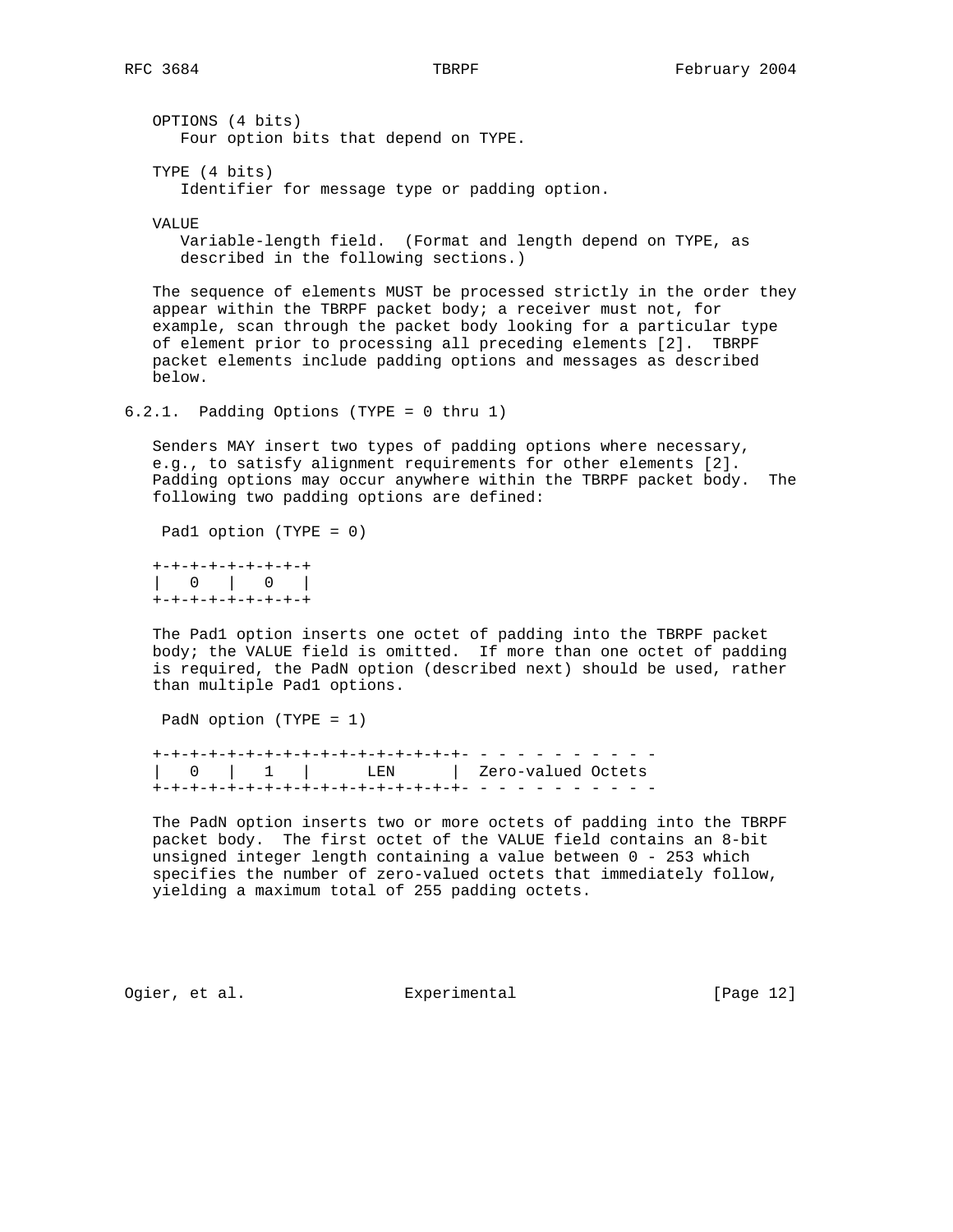6.2.2. Messages (TYPE = 2 thru 10)

 Additional message types are described as they occur in the following sections. Senders encode messages as specified by the individual message formats. Receivers detect errors in message construction, e.g., messages with unrecognized types, messages with a non-integral number of elements, or with fewer elements than indicated, etc. In all cases, upon detecting an error, the receiver MUST discontinue processing the current TBRPF packet and discard any unprocessed elements.

7. TBRPF Neighbor Discovery

 This section describes the TBRPF Neighbor Discovery (TND) protocol, which allows each node to quickly detect bidirectional links  $(I,J)$  between a local interface I and a neighbor interface J, and to quickly detect the loss of such links. The interface between TND and the routing module is defined by the neighbor table maintained by TND and the three procedures  $Link_Up(I,J)$ ,  $Link_Down(I,J)$ , and Link\_Change( $I,J$ ), which are called by TND to announce a new link, the loss of a link, and a change in the metric of a link, respectively.

7.1. HELLO Message Format

The HELLO message has the following three subtypes:

- NEIGHBOR REQUEST (TYPE = 2)
- NEIGHBOR REPLY (TYPE = 3)
- NEIGHBOR LOST (TYPE = 4)

Each HELLO subtype has the following format:

| TYPE                           | HSEO                           | ∣ Pri |  |  |  |  |  |  |  |
|--------------------------------|--------------------------------|-------|--|--|--|--|--|--|--|
|                                |                                |       |  |  |  |  |  |  |  |
| Neighbor Interface Address (1) |                                |       |  |  |  |  |  |  |  |
|                                |                                |       |  |  |  |  |  |  |  |
| Neighbor Interface Address (2) |                                |       |  |  |  |  |  |  |  |
|                                |                                |       |  |  |  |  |  |  |  |
|                                |                                |       |  |  |  |  |  |  |  |
|                                |                                |       |  |  |  |  |  |  |  |
|                                | Neighbor Interface Address (n) |       |  |  |  |  |  |  |  |
|                                |                                |       |  |  |  |  |  |  |  |

HSEQ (8 bits)

The HELLO sequence number.

Ogier, et al. Subsection Experimental Contracts [Page 13]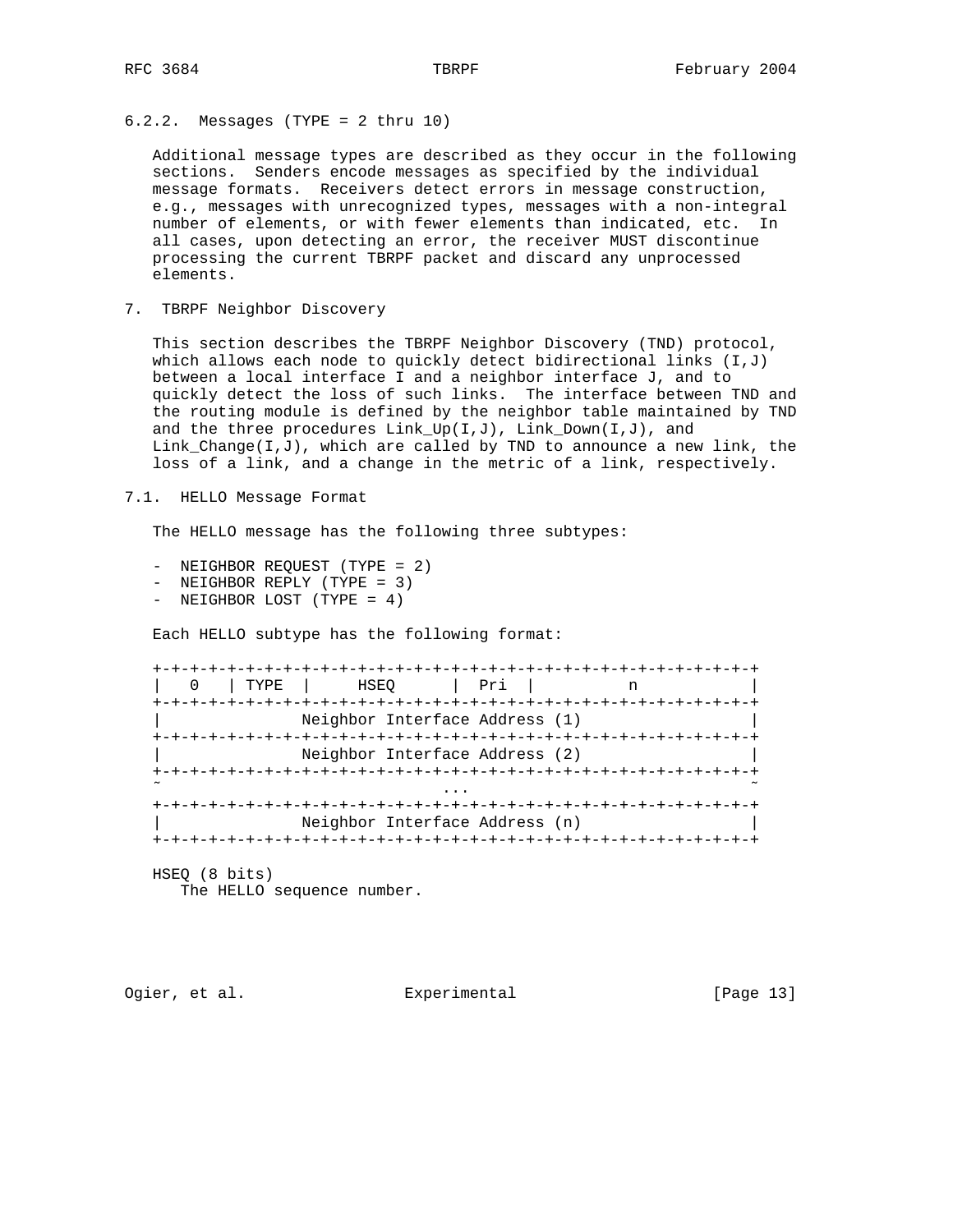### Pri (4 bits)

 This field indicates the sending node's relay priority, which is an integer between 0 and 15. A node with a higher relay priority is more likely to be selected as the next hop on a route. The value 0 is reserved for non-relay nodes, i.e., nodes that should never forward packets originating from other nodes. A router in normal operation SHOULD have a relay priority equal to 7. A router can change its relay priority dynamically, e.g., when its power supply becomes critical.

### n (12 bits)

The number of 32-bit neighbor interface addresses in the message.

 A HELLO message is the concatenation of a NEIGHBOR REQUEST message, a NEIGHBOR REPLY message, and a NEIGHBOR LOST message, where each of the last two messages is omitted if its list of neighbor interface addresses is empty. Thus, a HELLO message always includes a (possibly empty) NEIGHBOR REQUEST.

### 7.2. Neighbor Table

 Each node maintains, for each of its local interfaces I, a neighbor table, which stores state information for each neighbor interface J from which HELLO messages have recently been received by interface I. The entry for neighbor interface J, in the neighbor table for I, contains the following variables:

 $nbr\_rid(I,J)$  - The router ID of the node associated with neighbor interface J.

nbr\_status(I,J) - The current status of the link  $(I,J)$ , which can be LOST, 1-WAY, or 2-WAY.

 $nbr\_life(I,J)$  - The amount of time (in seconds) remaining before nbr\_status(I,J) must be changed to LOST if no further HELLO message from interface J is received. Set to NBR\_HOLD\_TIME whenever a HELLO is received on interface I from interface J.

nbr\_hseq( $I,J$ ) - The value of HSEQ in the last HELLO message received on interface I from interface J. Used to determine the number of HELLOs that have been missed.

 nbr\_count(I,J) - The remaining number of times a NEIGHBOR REQUEST/ REPLY/LOST message containing J must be sent on interface I.

hello\_history( $I,J$ ) - A list of the sequence numbers of the last HELLO\_ACQUIRE\_WINDOW HELLO messages received on interface I from interface J.

Ogier, et al. Subsection Experimental Contracts [Page 14]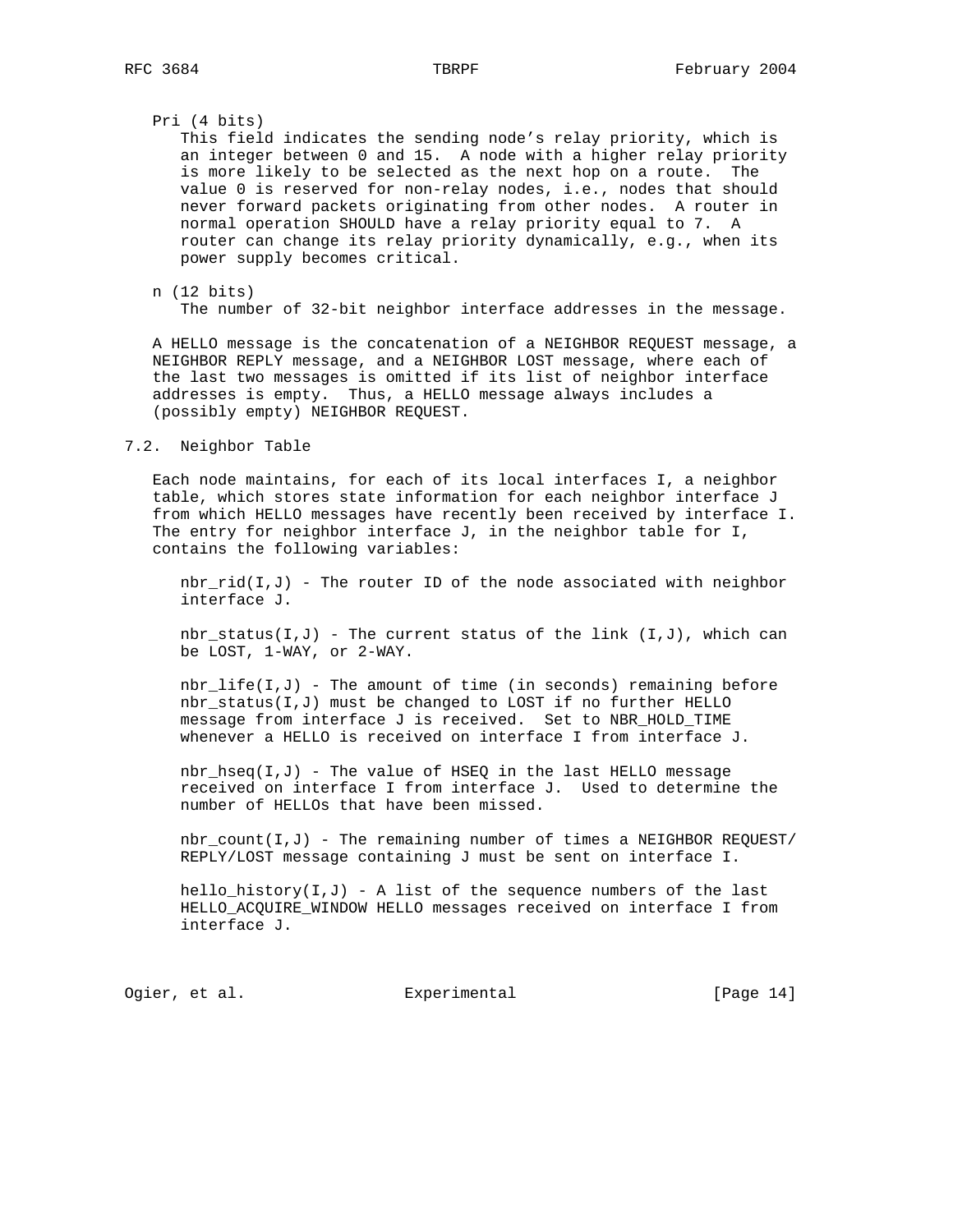$nbr\_metric(I,J)$  - An optional measure of the quality of the link (I,J), represented by an integer between 1 and 255, where smaller values indicate better quality. Defaults to 1 if not used.

 nbr\_pri(I,J) - The relay priority of the node associated with interface J.

The entry for interface J in the neighbor table for interface I may be deleted if no HELLO has been received on interface I from interface J within the last 2\*NBR HOLD TIME seconds. (It is kept while NEIGHBOR LOST messages containing J are being transmitted.) The absence of an entry for a given interface J is equivalent to an entry with  $nbr\_status(I,J) = LOST$  and  $hello\_history(I,J) = NULL$ .

The three possible values of nbr\_status( $I,J$ ) have the following informal meanings (the exact meanings are defined by the protocol):

LOST

 Interface I has not received a sufficient number of HELLO messages recently from Interface J.

### 1-WAY

 Interface I has received a sufficient number of HELLO messages recently from Interface J, but the link is not 2-WAY.

### 2-WAY

 Interfaces I and J have both received a sufficient number of HELLO messages recently from each other.

# 7.3. Sending HELLO Messages

 Each node MUST send, on each local interface, at least one HELLO message per HELLO\_INTERVAL. HELLO messages MAY be sent more frequently than this (e.g., for faster detection of topology changes). However, to avoid the possibility that HSEQ wraps around to the same number before a neighbor that stops receiving HELLO messages changes the status of the link to LOST, the time between two consecutive HELLO messages (sent on a given interface) MUST be greater than NBR\_HOLD\_TIME/128 second.

 To avoid synchronization of control messages, which can result in collisions, HELLO messages SHOULD NOT be transmitted at equal intervals. To achieve this, a node MAY choose the interval between consecutive HELLO messages to be HELLO\_INTERVAL - jitter, where jitter is selected randomly from the interval [0, MAX\_JITTER].

Ogier, et al. Suite Experimental Contract (Page 15)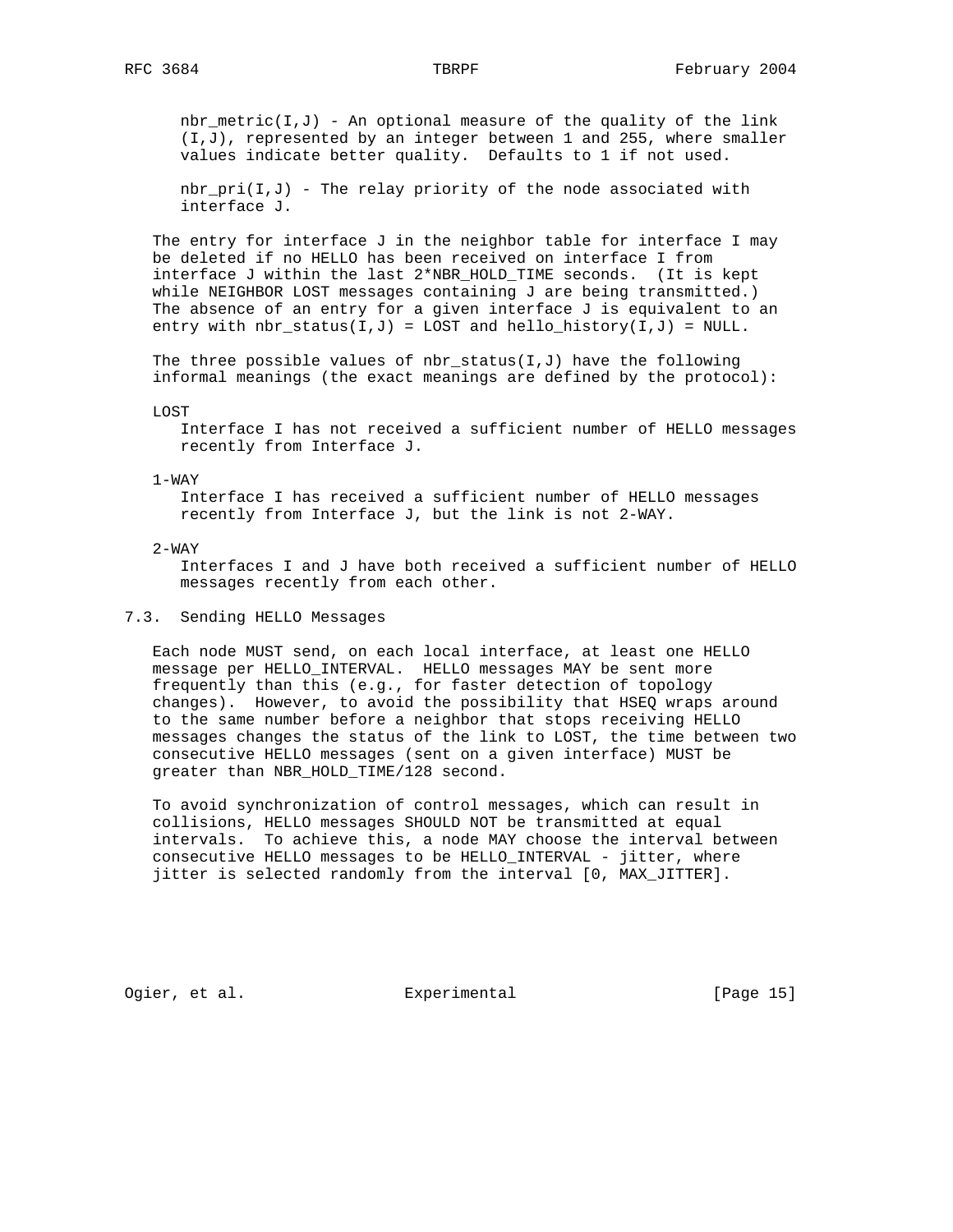Each HELLO message always includes a NEIGHBOR REQUEST message, even if its list of neighbor addresses is empty. The NEIGHBOR REQUEST message includes the sequence number HSEQ, which is incremented by 1 (modulo 256) each time a HELLO is sent. The HELLO message also includes a NEIGHBOR REPLY message if its list of neighbor addresses is nonempty, and a NEIGHBOR LOST message if its list of neighbor addresses is nonempty. The contents of these three messages are determined by the following steps at node i for each interface I:

- 1. For each interface J such that  $nbr\_status(I,J) = LOST$  and  $nbr\_count(I,J) > 0$ , include J in the NEIGHBOR LOST message and decrement nbr\_count(I,J).
- 2. For each interface J such that  $nbr\_status(I,J) = 1-WAY$  and  $nbr\_count(I,J) > 0$ , include J in the NEIGHBOR REQUEST message and decrement nbr\_count(I,J).
- 3. For each interface J such that nbr\_status(I,J) = 2-WAY and  $nbr\_count(I,J) > 0$ , include J in the NEIGHBOR REPLY message and decrement nbr\_count(I,J).

 If a node restarts, so that all entries are removed from the neighbor table, then the node MUST ensure that (for each interface) at least one of the following two conditions is satisfied:

- 1. The difference between the transmission times of the first HELLO sent after restarting and the last HELLO sent before restarting is at least 2\*NBR\_HOLD\_TIME.
- 2. Letting HSEQ\_LAST denote the sequence number of the last HELLO that was sent before restarting, the sequence number of the first HELLO sent after restarting is set to HSEQ\_LAST + NBR\_HOLD\_COUNT + 1 (modulo 256).

 Either of these conditions ensures that, if node i with interface I restarts, then each neighbor of node i that has a link (J,I) to interface I will set the status of the link to LOST.

7.4. Processing a Received HELLO Message

 When a node receives a HELLO message, it obtains the IP address of the sending interface from the IP header. If the TBRPF packet header of the received HELLO contains the RID option, then the RID of the sending node is obtained from the TBRPF packet header; otherwise it is equal to the IP address of the sending interface. If node i (with RID equal to i) receives a HELLO message on interface I, sent by node j (with RID equal to j) on interface J, with sequence number HSEQ and relay priority PRI, then node i performs the following steps:

Ogier, et al. **Experimental** [Page 16]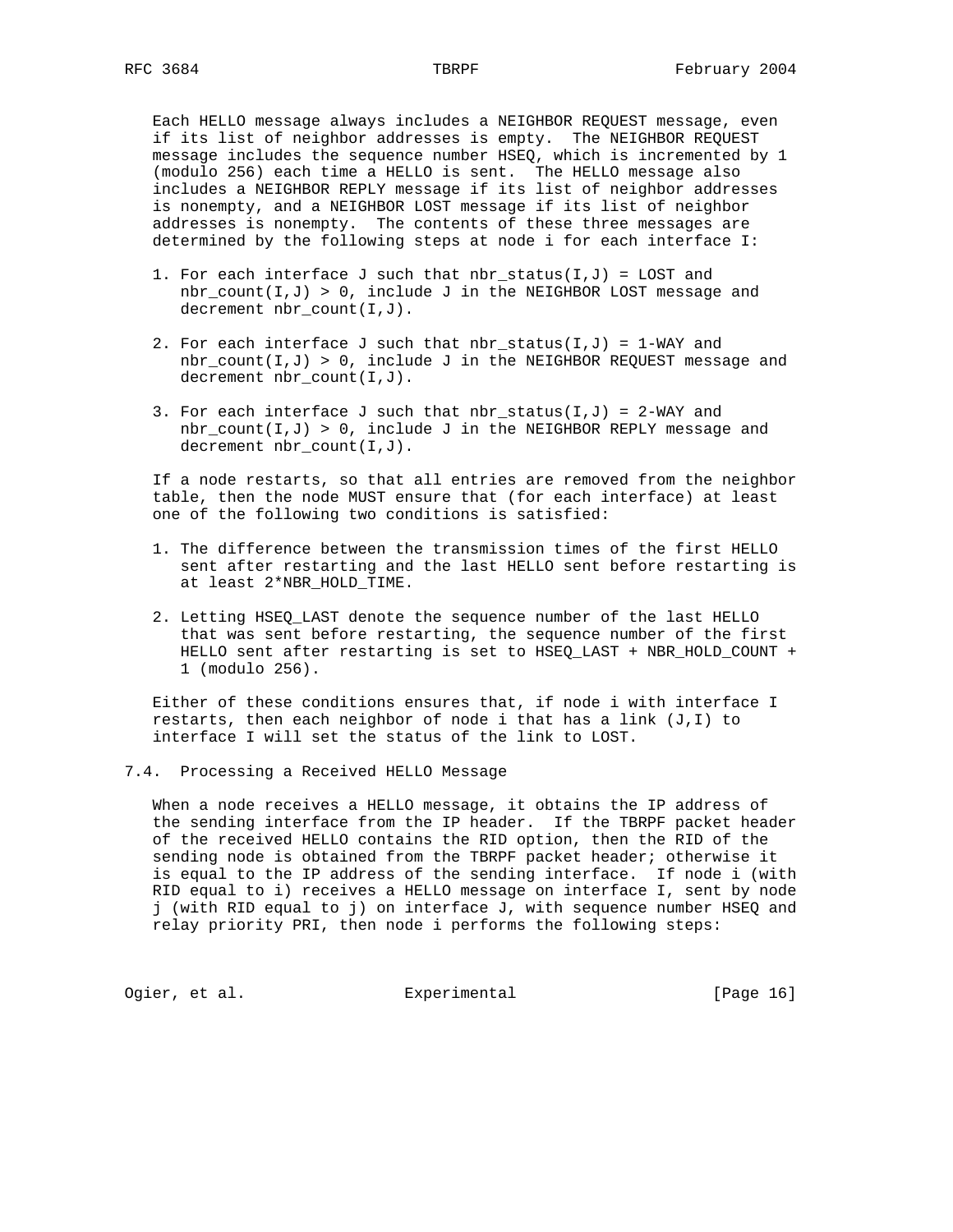- 1. If the neighbor table for interface I does not contain an entry for interface J, create one with  $nbr\_rid(I,J) = j$ ,  $nbr\_status(I,J)$ = LOST (temporarily),  $nbr\_count(I,J) = 0$ , and  $nbr\_hseq(I,J) =$ HSEQ.
- 2. Update hello\_history( $I,J$ ) to reflect the received HELLO message. If  $nbr\_hseq(I,J)$  > HSEQ (due to wraparound), set  $nbr\_hseq(I,J)$  =  $nbr\_hseq(I,J) - 256$ .
- 3. If nbr status(I,J) = LOST and hello history(I,J) indicates that HELLO\_ACQUIRE\_COUNT of the last HELLO\_ACQUIRE\_WINDOW HELLO messages from interface J have been received:
	- a. If interface I does not appear in the NEIGHBOR REQUEST list or the NEIGHBOR REPLY list, set nbr\_status(I,J) =  $1-WAY$  and  $nbr\_count(I,J) = NBR_HOLD\_COUNT$ .
	- b. Else, set nbr\_status( $I,J$ ) = 2-WAY and nbr\_count( $I,J$ ) = NBR\_HOLD\_COUNT. Call Link\_Up(I,J).
- 4. Else, if nbr\_status(I,J) = 1-WAY:
	- a. If HSEQ nbr\_hseq(I,J) > NBR\_HOLD\_COUNT, then set  $nbr\_status(I,J) = LOGT and nbr\_count(I,J) = NBR_HOLD_CCOUNT$ .
	- b. Else, if interface I appears in the NEIGHBOR REQUEST list, set  $nbr\_status(I,J) = 2-WAY$  and  $nbr\_count(I,J) = NBR_HOLD\_COUNT$ . Call Link\_Up(I,J).
	- c. Else, if interface I appears in the NEIGHBOR REPLY list, set nbr status(I,J) = 2-WAY and nbr count(I,J) = 0. Call  $Link_Up(I,J)$ .
- 5. Else, if nbr\_status(I,J) = 2-WAY:
	- a. If interface I appears in the NEIGHBOR LOST list, set  $nbr\_status(I,J) = LOST$  and  $nbr\_count(I,J) = 0$ . Call Link\_Down(I,J).
	- b. Else, if HSEQ nbr\_hseq(I,J) > NBR\_HOLD\_COUNT, set  $nbr\_status(I,J) = LOST and nbr\_count(I,J) = NBR_HOLD_COUNT.$ Call Link\_Down(I,J).
	- c. Else, if interface I appears in the NEIGHBOR REQUEST list and  $nbr\_count(I,J) = 0$ , set  $nbr\_count(I,J) = NBR\_HOLD\_COUNT$ .
- 6. Set  $nbr\_life(I,J)$  = NBR\_HOLD\_TIME,  $nbr\_hseq(I,J)$  = HSEQ, and  $nbr\_pri(I,J) = PRI.$

Ogier, et al. Suite Experimental Contract (Page 17)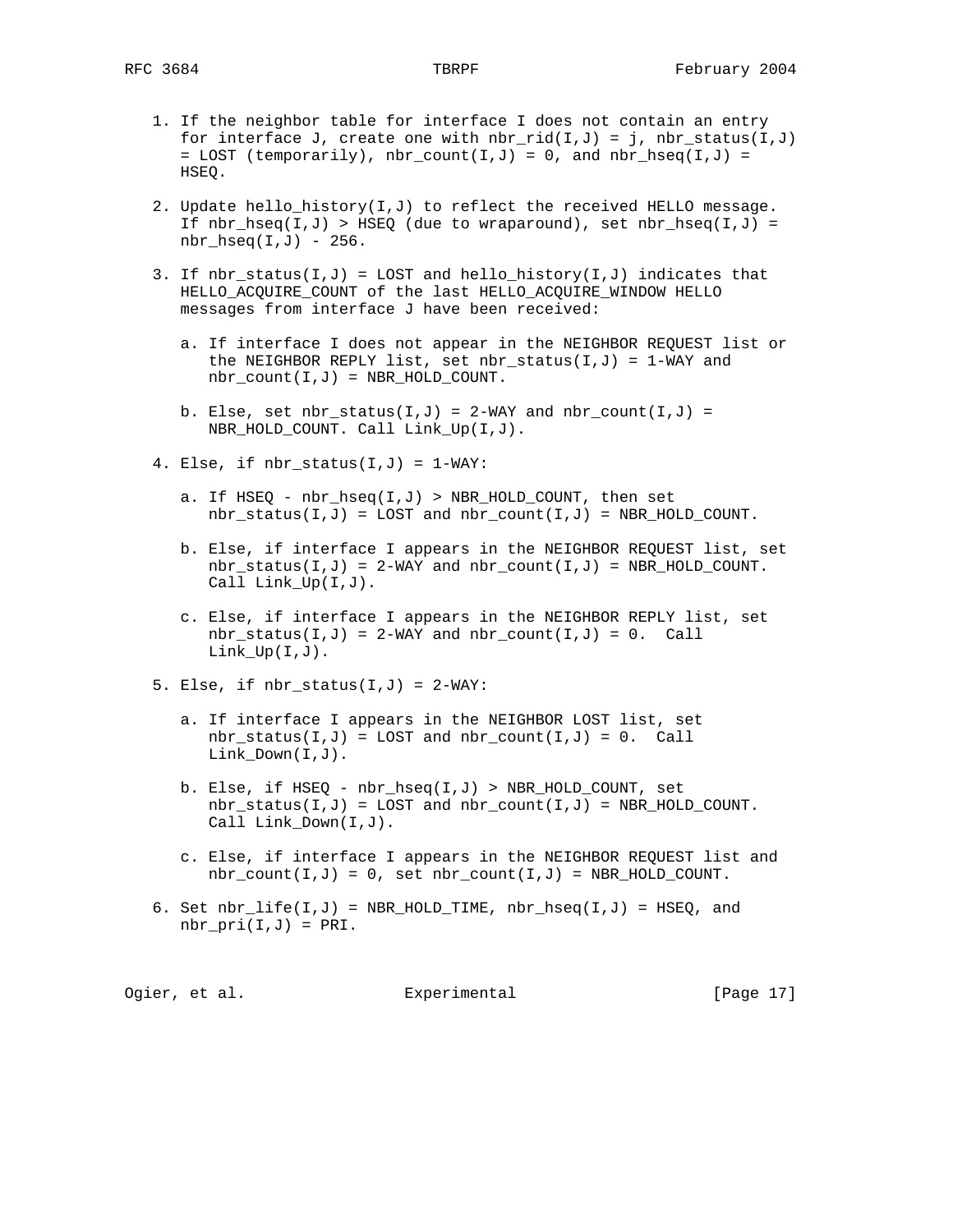# 7.5. Expiration of Timer nbr\_life

Upon expiration of the timer  $nbr\_life(I,J)$  in the neighbor table for interface I, node i performs the following step:

If  $nbr\_status(I,J) = 1-WAY$  or 2-WAY, set  $nbr\_status(I,J) = LOST$ and  $nbr\_count(I,J)$  = NBR\_HOLD\_COUNT. Call  $Link\_Down(I,J)$ .

# 7.6. Link-Layer Failure Notification

 Some link-layer protocols (e.g., IEEE 802.11) provide a notification that the link to a particular neighbor has failed, e.g., after attempting a maximum number of retransmissions. If such an notification is provided by the link layer, then node i SHOULD perform the following step upon receipt of a link-layer failure notification for the link  $(I,J)$  from local interface I to neighbor interface J:

If  $nbr\_status(I,J) = 2-WAY$ , set  $nbr\_status(I,J) = LOST$  and  $nbr\_count(I,J)$  = NBR\_HOLD\_COUNT. Call Link\_Down(I,J).

# 7.7. Optional Link Metrics

 Each node MAY maintain and update one or more link metrics for each link (I,J), representing the quality of the link, e.g., signal strength, number of HELLOs received over some time interval, reliability, stability, bandwidth, etc. Each node MUST declare a neighbor to be LOST if either NBR\_HOLD\_COUNT HELLOs are missed or if no HELLO is received within NBR\_HOLD\_TIME seconds; however, a node MAY also declare a neighbor to be LOST based on a link metric being above or below some threshold. Each node MUST receive at least HELLO\_ACQUIRE\_COUNT of the last HELLO\_ACQUIRE\_WINDOW HELLOs from a neighbor before declaring the neighbor 1-WAY or 2-WAY; however, a node MAY require an additional condition based on a link metric being above or below some threshold, before declaring the neighbor 1-WAY or 2-WAY. This document does not specify any particular link metric, but an implementation of TBRPF that uses such metrics is considered to be compliant with this specification.

The function  $Link\_Change(I,J)$  is called to alert the routing module whenever nbr\_metric(I,J) changes significantly. If the configurable parameter USE\_METRICS is equal to 1, then the metrics nbr\_metric( $I,J$ ) are used by the routing module for route computation, as described in Section 8.

Ogier, et al. Subsection Experimental Contracts [Page 18]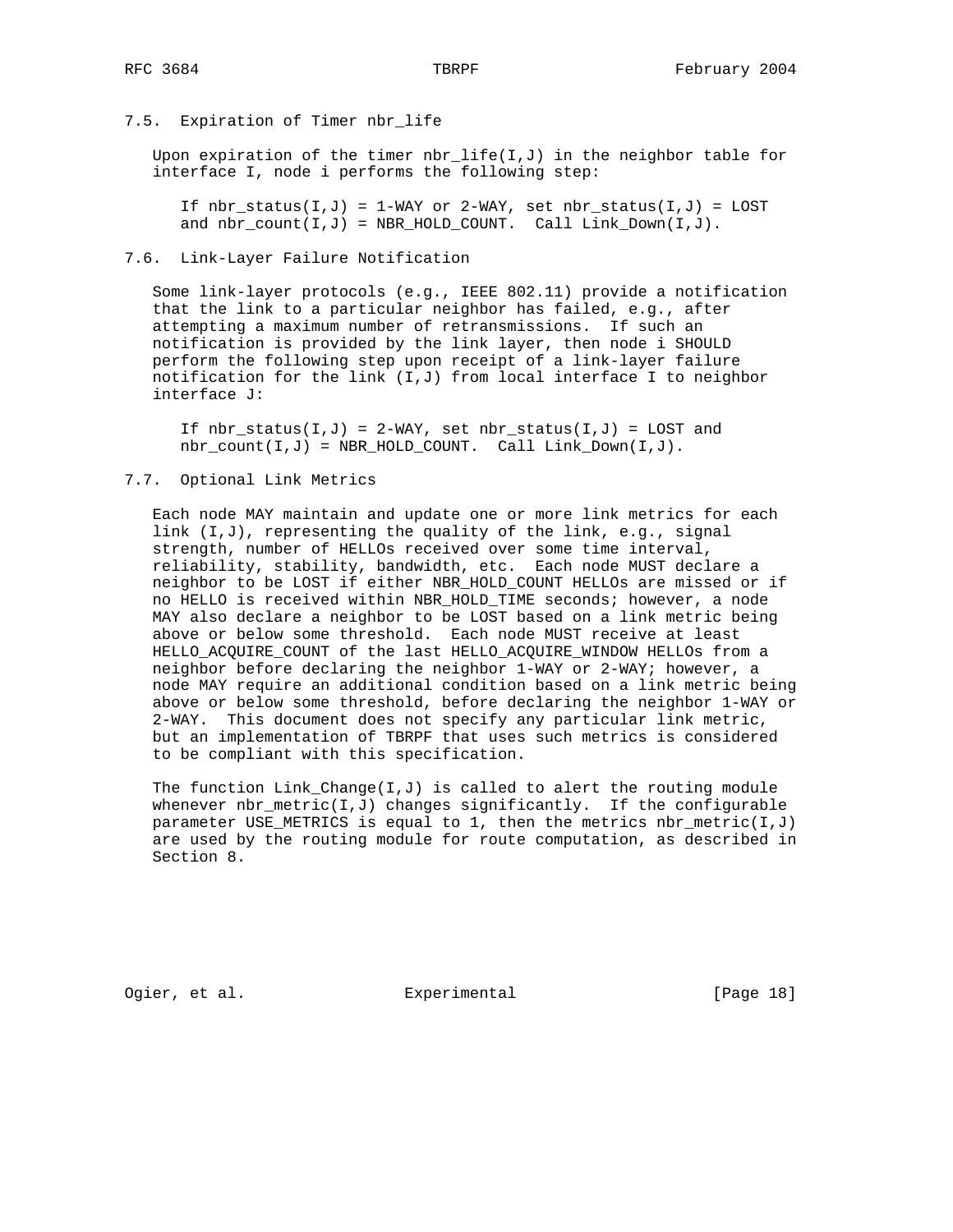# 7.8. Configurable Parameters

 This section lists the parameters used by the neighbor discovery protocol, and their proposed default values. All nodes MUST be configured to have the same value for all of the following parameters.

| Parameter Name       | Default Value |
|----------------------|---------------|
|                      |               |
| HELLO INTERVAL       | 1 second      |
| MAX JITTER           | 0.1 second    |
| NBR HOLD TIME        | 3 seconds     |
| NBR HOLD COUNT       | 3             |
| HELLO_ACQUIRE_COUNT  | 2             |
| HELLO_ACQUIRE_WINDOW |               |

8. TBRPF Routing Module

 This section describes the TBRPF routing module, which performs topology discovery and route computation.

8.1. Conceptual Data Structures

 In addition to the information required by the neighbor discovery protocol, each node running TBRPF maintains a topology table TT, which stores information for each known node and link in the network. Nodes are identified by their RIDs, i.e., node u is the node whose RID is u. The following information is stored in the topology table at node i for each node u and link  $(u,v)$ :

 $T(u,v)$  - Equal to 1 if  $(u,v)$  is in node i's source tree T, and 0 otherwise. The previous source tree is also maintained as old\_T.

 $RN(u)$  - Equal to 1 if  $u$  is in node i's reported node set RN, and 0 otherwise. The previous reported node set is also maintained as old\_RN.

 $RT(u,v)$  - Equal to 1 if  $(u,v)$  is in node i's reported subtree RT, and 0 otherwise. Since RT is defined as the set of links  $(u,v)$  in T such that u is in RN, this variable need not be maintained explicitly.

 $TG(u,v)$  - Equal to 1 if  $(u,v)$  is in node i's topology graph TG, and 0 otherwise.

N - The set of 2-way neighbors of node i.

Ogier, et al. Subsection Experimental Contract (Page 19)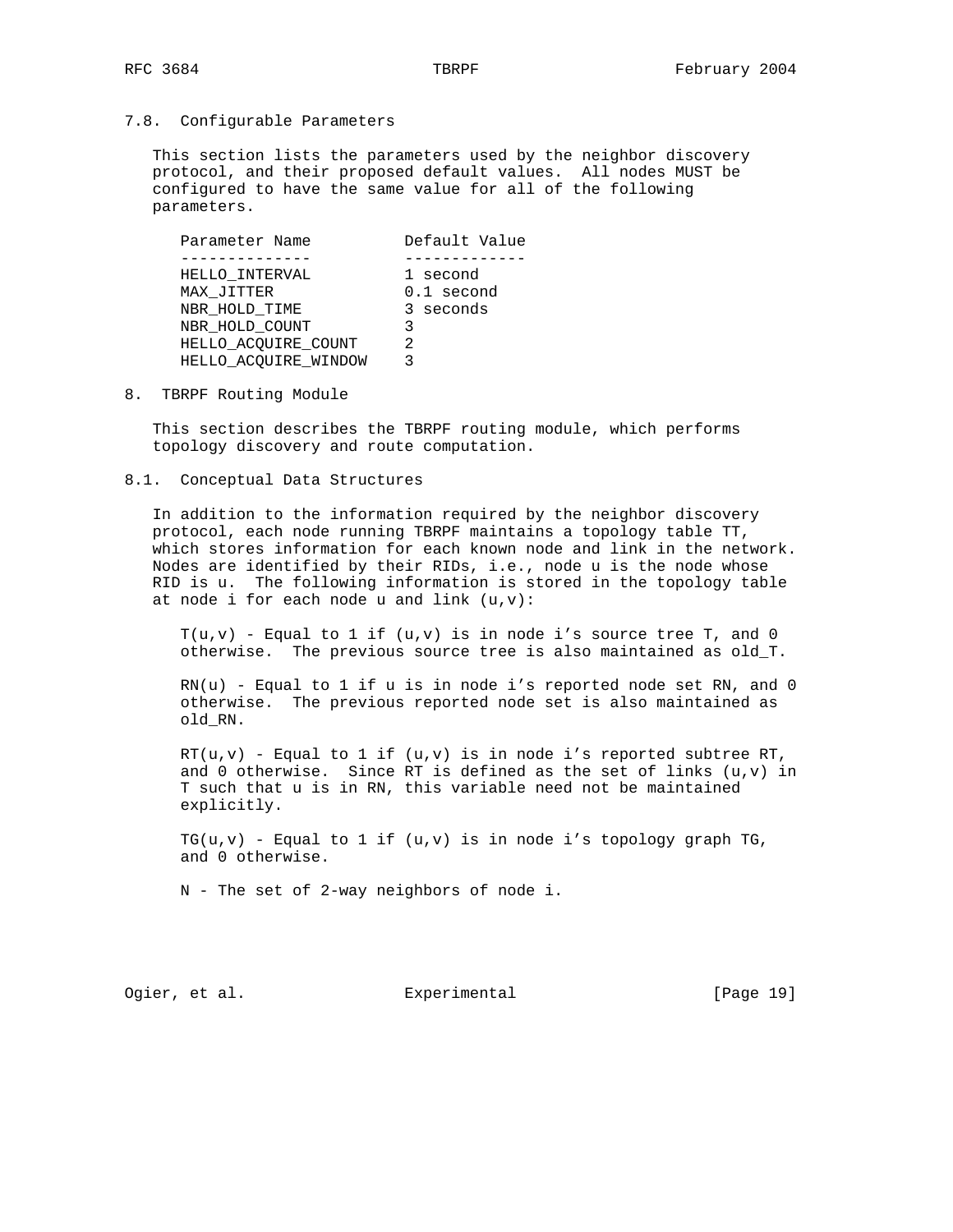$r(u,v)$  - The list of neighbors that are reporting link  $(u,v)$  in their reported subtree RT. The set of links  $(u,v)$  reported by neighbor j is denoted RT\_j.

 $r(u)$  - The list of neighbors that are reporting node  $u$  in their reported node set RN.

 $p(u)$  - The current parent for node u, equal to the next node on the shortest path to u.

 $pred(u)$  - The node that is the predecessor of node  $u$  in the source tree T. Equal to NULL if node u is not reachable.

 $pred(j,u)$  - The node that is the predecessor of node u in the subtree RT\_j reported by neighbor j.

 d(u) - The length of the shortest path to node u. If USE\_METRICS  $= 0$ ,  $d(u)$  is the number of hops to node u.

reported( $u, v$ ) - Equal to 1 if link ( $u, v$ ) in TG is reported by p(u), and 0 otherwise.

 $tg\_expire(u)$  - Expiration time for links  $(u,v)$  in TG.

 $rt\_expire(j,u)$  - Expiration time for links  $(u,v)$  in RT\_j.

 $nr\_expire(u,v)$  - Expiration time for a link  $(u,v)$  in TG such that  $reported(u,v) = 0$ . Such non-reported links can be used temporarily during rerouting.

metric( $j, u, v$ ) - The metric for link ( $u, v$ ) reported by neighbor  $j$ .

 $metric(u,v)$  - The metric for link  $(u,v)$  in TG. For a neighbor j, metric(i,j) is the minimum of nbr metric(I,J) over all 2-WAY links (I,J) from i to j.

 $cost(u,v)$  - The cost for link  $(u,v)$ , equal to metric( $u,v$ ) if USE\_METRICS = 1, and otherwise equal to 1.

 local\_if(j) - The address of the preferred local interface for forwarding packets to neighbor j.

nbr\_if(j) - The address of the preferred interface of neighbor j.

Ogier, et al. Subsection Experimental Contract (Page 20)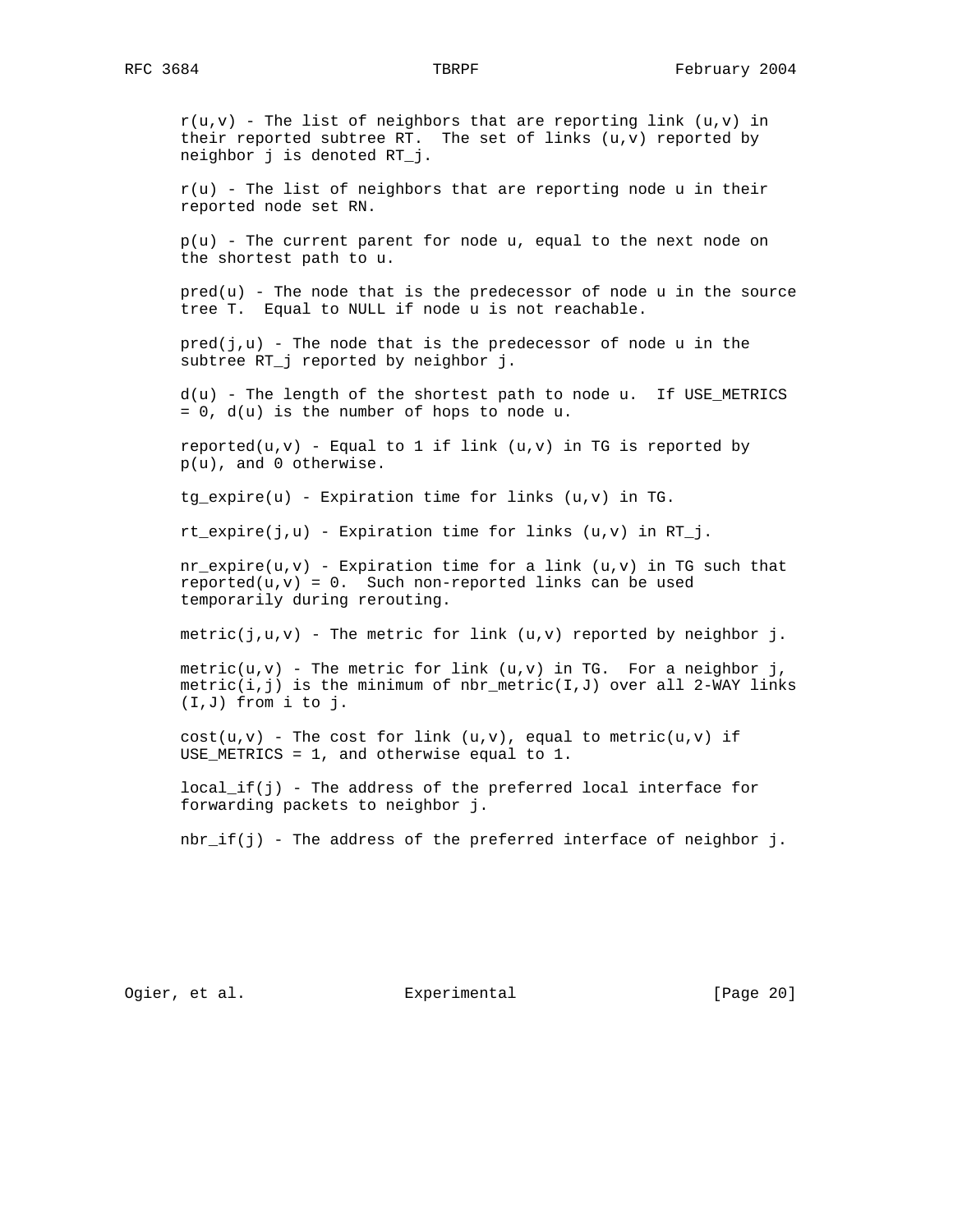The routing table consists of a list of tuples of the form (rt\_dest, rt\_next, rt\_dist, rt\_if\_id), where rt\_dest is the destination IP address or prefix, rt\_next is the interface address of the next hop of the route, rt\_dist is the length of the route, and rt\_if\_id is the ID of the local interface through which the next hop can be reached.

 Each node also maintains three tables that describe associated IP addresses or prefixes: the "interface table", which associates interface IP addresses with router IDs, the "host table", which associates host IP addresses with router IDs, and the "network prefix table", which associates network prefixes with router IDs.

The "interface table" consists of tuples of the form (if\_addr, if\_rid, if\_expire), where if\_addr is an interface IP address associated with the router with RID = if\_rid, and if\_expire is the time at which the tuple expires and MUST be removed. The interface table at a node does NOT contain an entry in which if\_addr equals the node's own RID; thus, a node does not advertise its own RID as an associated interface.

 The "host table" consists of tuples of the form (h\_addr, h\_rid, h\_expire), where h\_addr is a host IP address associated with the router with RID = h\_rid, and h\_expire is the time at which the tuple expires and MUST be removed.

 The "network prefix table" consists of tuples of the form (net\_prefix, net\_length, net\_rid, net\_expire), where net\_prefix and net\_length describe a network prefix associated with the router with RID = net\_rid, and net\_expire is the time at which the tuple expires and MUST be removed. A MANET may be configured as a "stub" network, in which case one or more gateway routers may announce a default prefix such that net\_prefix = net\_length = 0. Two copies of each table are kept: an "old" copy that was last reported to neighbors, and the current copy that is updated when association messages are received.

# 8.2. TOPOLOGY UPDATE Message Format

 The TOPOLOGY UPDATE message has the two formats, depending on the size of the message. The normal format is as follows, and is used whenever n, NRL, and NRNL all do not exceed 255:

Ogier, et al. Subsection Experimental Contracts [Page 21]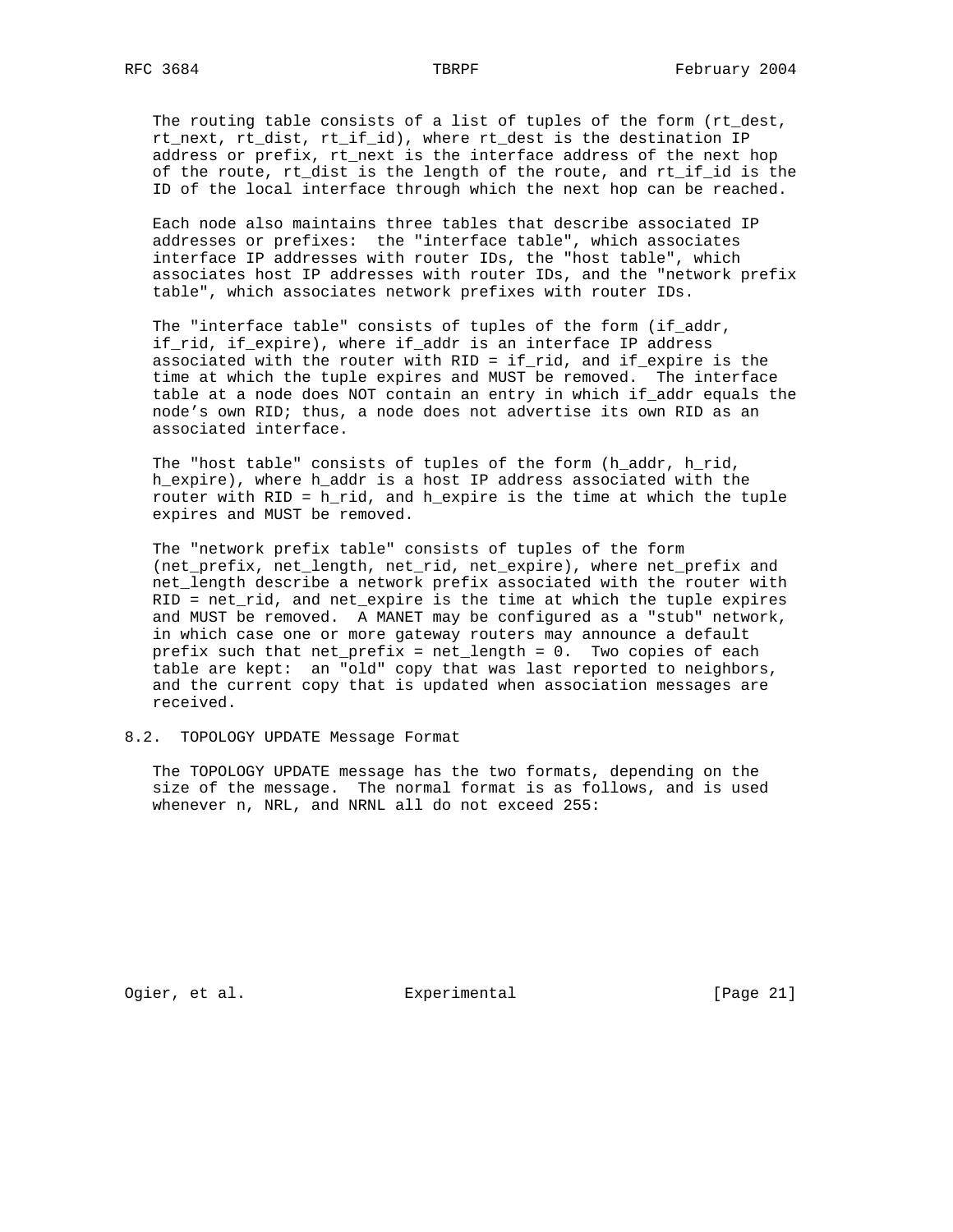|          | l NRL | NRNL                                                   |
|----------|-------|--------------------------------------------------------|
|          |       |                                                        |
|          |       |                                                        |
|          |       |                                                        |
|          |       |                                                        |
| metric 2 |       |                                                        |
|          |       | Router ID of u<br>Router ID of v 1<br>Router ID of v n |

 The message body contains the n+1 router IDs for nodes u,  $v_1, \ldots, v_n$ , which represent the links  $(u,v_1), \ldots, (u,v_n)$ . The first NRL of the v\_k are reported leaf nodes, the next NRNL of the v\_k are reported non-leaf nodes, and the last n - (NRL+NRNL) of the v\_k are not reported (not in RN).

 The M bit indicates whether or not link metrics are included in the message. If M = 1, then a 1-octet metric is included for each of the links (u,v\_1),..., (u,v\_n), following the last router ID.

 The D bit indicates whether or not implicit deletion is used, and must be set to 1 if and only if IMPLICIT\_DELETION = 1.

The TOPOLOGY UPDATE message has the following three subtypes:

```
 FULL (TYPE = 5)
```
 A FULL update (FULL, n, NRL, NRNL, u, v\_1,..., v\_n) reports that the links  $(u,v_1),..., (u,v_n)$  belong to the sending router's reported subtree RT, and that RT contains no other links with tail u.

 $ADD (TYPE = 6)$ An ADD update (ADD, n, NRL, NRNL, u,  $v_1, \ldots, v_n$ ) reports that the links  $(u,v_1),\ldots, (u,v_n)$  have been added to the sending router's reported subtree RT.

 DELETE (TYPE = 7) A DELETE update (DELETE, n, NRL, NRNL, u,  $v_1, \ldots, v_n$ ) reports that the links  $(u,v_1),\ldots, (u,v_n)$  have been deleted from the sending router's reported subtree RT.

Ogier, et al. **Experimental** [Page 22]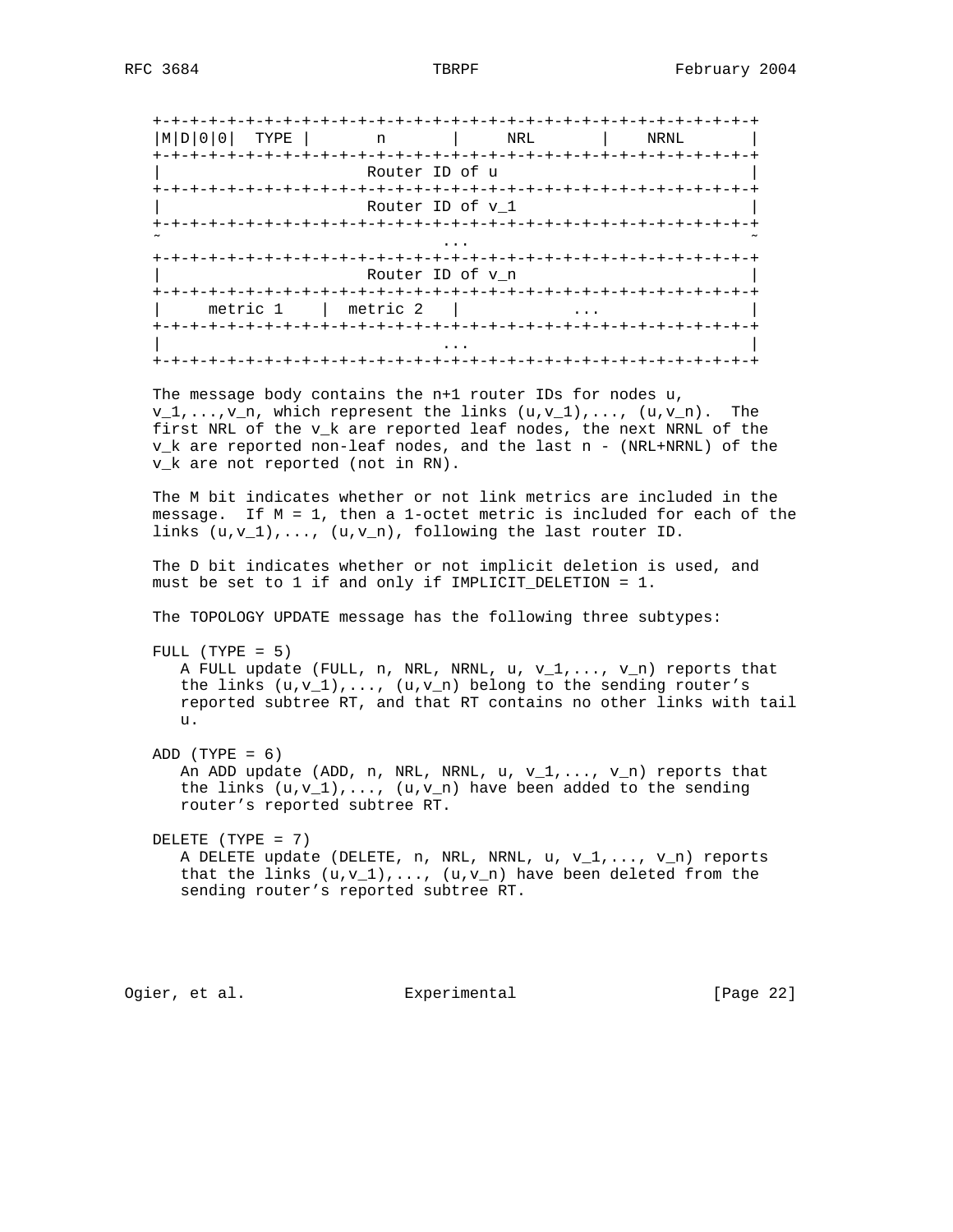If n, NRL, or NRNL is larger than 255, then the long format of the TOPOLOGY UPDATE message is used, in which the first 4 octets of the normal format are replaced by the following 8 octets:

 +-+-+-+-+-+-+-+-+-+-+-+-+-+-+-+-+-+-+-+-+-+-+-+-+-+-+-+-+-+-+-+-+ |M|D|1|0| TYPE | 0 | n | +-+-+-+-+-+-+-+-+-+-+-+-+-+-+-+-+-+-+-+-+-+-+-+-+-+-+-+-+-+-+-+-+ | NRL | NRNL | +-+-+-+-+-+-+-+-+-+-+-+-+-+-+-+-+-+-+-+-+-+-+-+-+-+-+-+-+-+-+-+-+

# 8.3. Interface, Host, and Network Prefix Association Message Formats

 The INTERFACE ASSOCIATION (TYPE = 8) and HOST ASSOCIATION (TYPE = 9) messages have the following format:

 +-+-+-+-+-+-+-+-+-+-+-+-+-+-+-+-+-+-+-+-+-+-+-+-+-+-+-+-+-+-+-+-+ |ST | 0 | TYPE | Reserved | n +-+-+-+-+-+-+-+-+-+-+-+-+-+-+-+-+-+-+-+-+-+-+-+-+-+-+-+-+-+-+-+-+ Router ID +-+-+-+-+-+-+-+-+-+-+-+-+-+-+-+-+-+-+-+-+-+-+-+-+-+-+-+-+-+-+-+-+ | IP Address | +-+-+-+-+-+-+-+-+-+-+-+-+-+-+-+-+-+-+-+-+-+-+-+-+-+-+-+-+-+-+-+-+ | IP Address | +-+-+-+-+-+-+-+-+-+-+-+-+-+-+-+-+-+-+-+-+-+-+-+-+-+-+-+-+-+-+-+-+ | ... | ... | ... | ... | ... | ... | ... | ... | ... | ... | ... | ... | ... | ... | ... | ... | ... | ... | . +-+-+-+-+-+-+-+-+-+-+-+-+-+-+-+-+-+-+-+-+-+-+-+-+-+-+-+-+-+-+-+-+

 The message body contains the router ID of the originating node, and n IP addresses of interfaces (TYPE = 8) or hosts (TYPE = 9) that are associated with the router ID. The ST field is defined below.

 The NETWORK PREFIX ASSOCIATION message (TYPE = 10) has the following format:

| $ST \mid 0 \mid TYPE \mid$<br>Reserved           | +-+-+-+-+-+-+-+-+-+-                         |
|--------------------------------------------------|----------------------------------------------|
| Router ID                                        |                                              |
| PrefixLength   Prefix byte $1$   Prefix byte $2$ |                                              |
|                                                  | PrefixLength   Prefix byte 1   Prefix byte 2 |
|                                                  |                                              |

Ogier, et al. Subsection Experimental Contract (Page 23)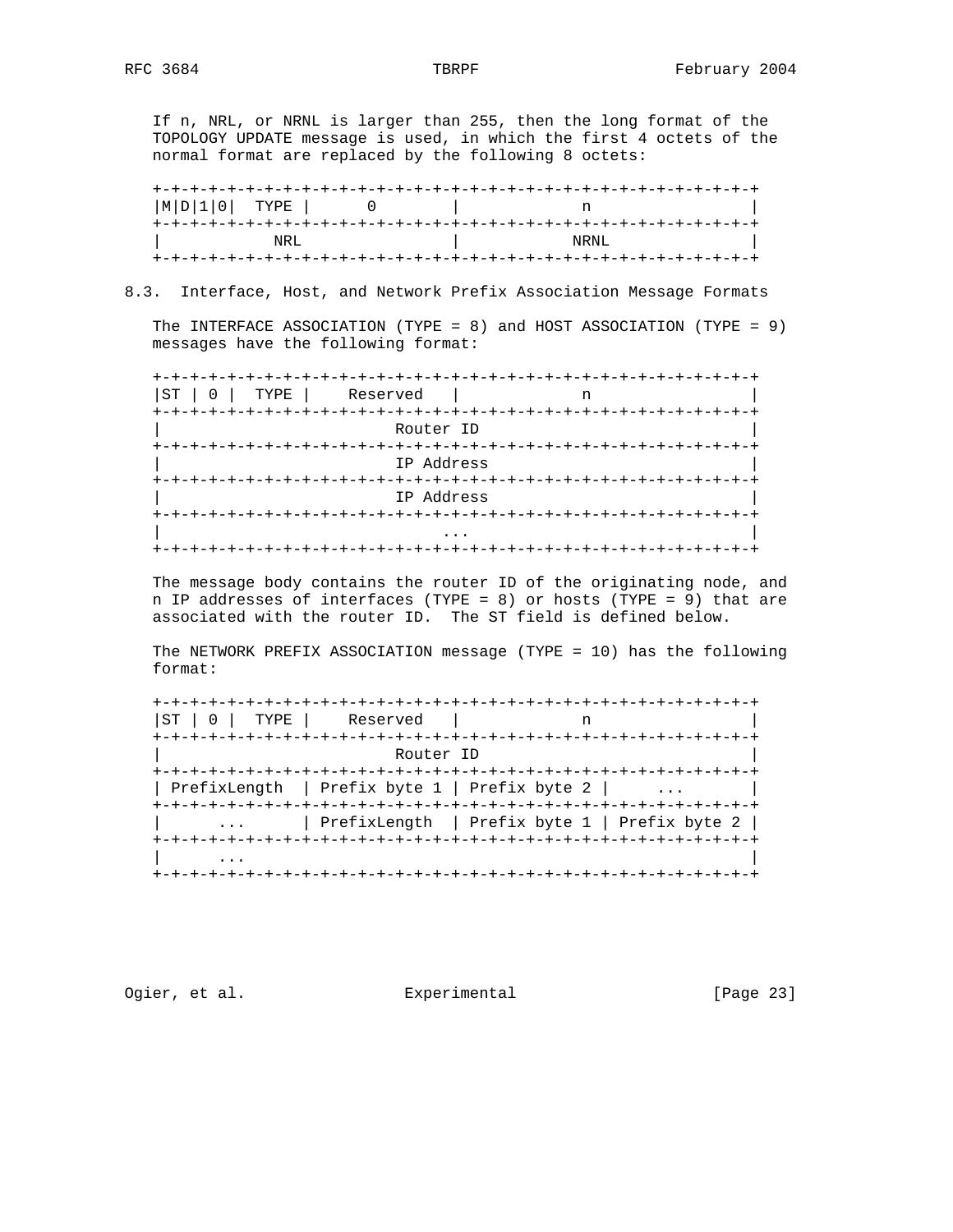The message body contains the router ID of the originating node, and n network prefixes, each specified by a 1-octet prefix length followed immediately by the prefix, using the minimum number of whole octets required. To minimize overhead, the prefix lengths and prefixes are NOT aligned along word boundaries.

 The INTERFACE ASSOCIATION, HOST ASSOCIATION, and NETWORK PREFIX ASSOCIATION messages each have the following three subtypes (similar to those for the TOPOLOGY UPDATE message):

FULL  $(ST = 0)$  Indicates that this is a FULL update that includes all interface addresses, host addresses, or network prefixes associated with the given router ID.

ADD  $(ST = 1)$ 

 Indicates that the included IP addresses or network prefixes are associated with the router ID, but may not include all such IP addresses or network prefixes.

 DELETE (ST = 2) Indicates that the included IP addresses or network prefixes are no longer associated with the router ID.

# 8.4. TBRPF Routing Operation

 This section describes the operation of the TBRPF routing module. The operation is divided into the following subsections: periodic processing, updating the source tree and topology graph, updating the routing table, updating the reported node set, generating periodic updates, generating differential updates, processing topology updates, expiring topology information, optional reporting of redundant topology information, local topology changes, generating association messages, processing association messages, and non-relay operation. The operation is described in terms of procedures (e.g., Update\_All), which may be executed periodically or in response to some event, and may be called by other procedures. In all procedures, node i is the node executing the procedure.

8.4.1. Periodic Processing

 Each node executes the procedure Update\_All() periodically, at least once every DIFF\_UPDATE\_INTERVAL seconds, which is typically equal to HELLO\_INTERVAL. This procedure is defined as follows:

Ogier, et al. Subsection Experimental Contracts [Page 24]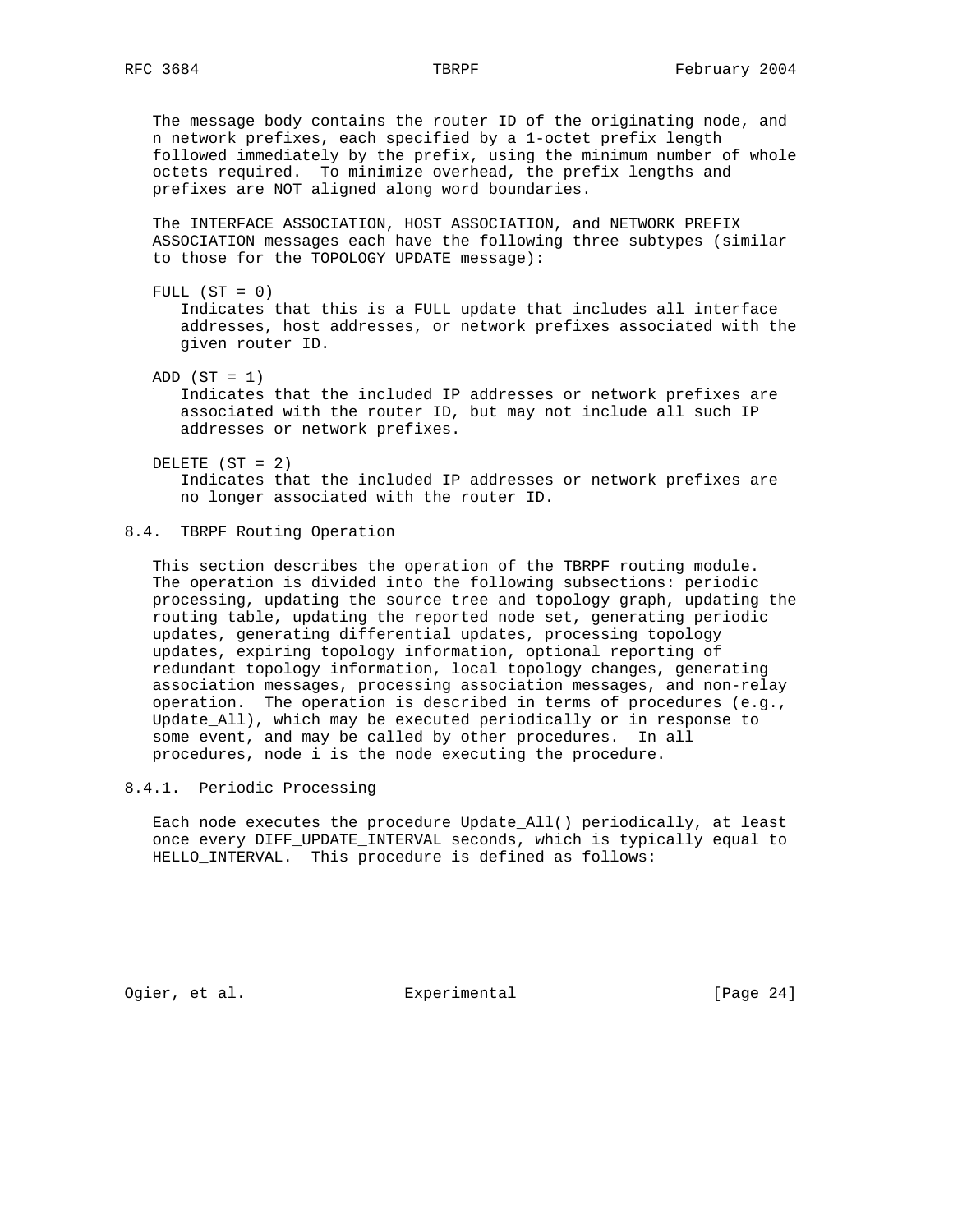```
Update_All()
   1. For each interface I, create empty message list msg_list(I).
   2. For each interface I, generate a HELLO message for
      interface I and add it to msg_list(I).
   3. Expire_Links().
   4. Update_Source_Tree().
   5. Update_Routing_Table().
   6. If REPORT_FULL_TREE = 0, execute Update_RN(); otherwise (the
      full source tree is reported) Update_RN_Simple().
   7. If current_time >= next_periodic:
      7.1. Generate_Periodic_Update().
      7.2. Set next_periodic = current_time + PER_UPDATE_INTERVAL.
   8. Else, Generate_Diff_Update().
   9. Generate_Association_Messages().
  10. For each interface I, send the msg_list(I) on interface I.
```

```
 11. Set old_T = T and old_RN = RN.
```
8.4.2. Updating the Source Tree and Topology Graph

 The procedure Update\_Source\_Tree() is a variant of Dijkstra's algorithm, which is called periodically and in response to topology changes, to update the source tree T and the topology graph TG. This algorithm computes shortest paths subject to two link cost penalties. The penalty NON\_REPORT\_PENALTY is added to the cost of links  $(u,v)$ that are not currently reported by the parent  $p(u)$  so that, whenever possible, a link  $(u,v)$  is included in T only if it is currently reported by the parent. To allow immediate rerouting when  $p(u)$ changes, it may be necessary to temporarily use a link  $(u,v)$  that is not currently reported by the new parent. The penalty NON\_TREE\_PENALTY is added to the cost of links  $(u,v)$  that are not currently in T, to reduce the number of changes to T. When there exist multiple paths of equal cost to a given node, router ID is used to break ties.

 The algorithm is defined as follows (where node i is the node executing the procedure):

Update\_Source\_Tree()

1. For each node v in TT, set  $d(v)$  = INFINITY,  $pred(v)$  = NULL, old  $p(v) = p(v)$ , and  $p(v) = NULL$ .

2. Set  $d(i) = 0$ ,  $p(i) = i$ ,  $pred(i) = i$ .

3. Set  $S = \{i\}$ . (S is the set of labeled nodes.)

4. For each node j in N, set  $d(j) = c(i,j)$ , pred(j) = i, and  $p(j) = j$ . (If USE\_METRICS = 0, then all link costs  $c(i,j)$  are  $1.$ )

Ogier, et al. Suite Experimental Contract (Page 25)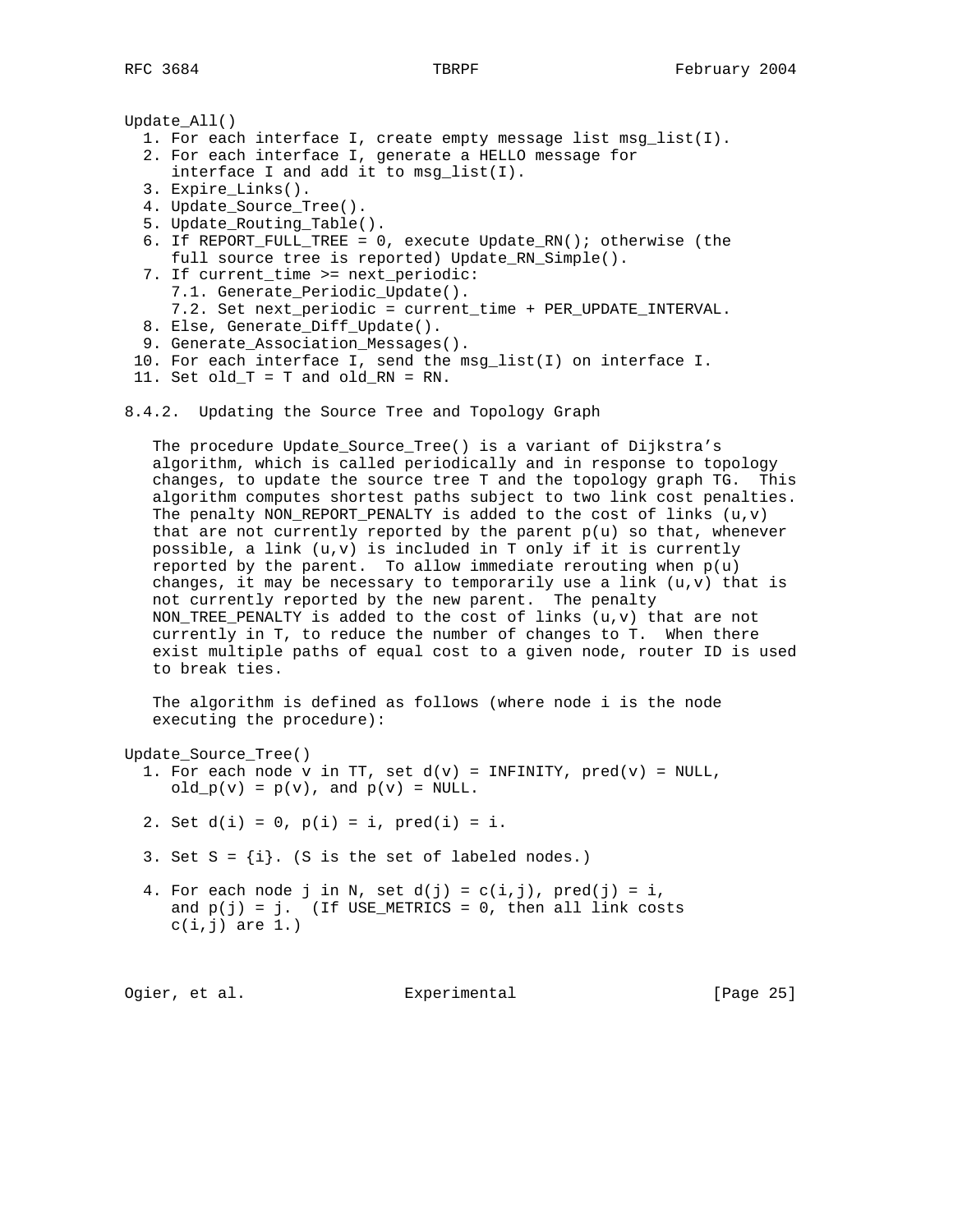```
 5. While there exists an unlabeled node u in TT such that
    d(u) < INFINITY:
    5.1. Let u be an unlabeled node in TT with minimum d(u).
         (A heap should be used to find u efficiently.)
    5.2. Add u to S (u becomes labeled).
   5.3. If p(u) is not equal to old p(u) (parent has changed):
       5.3.1. For each link (u,v) in TG with tail u, if
             reported(u,v) = 1, set reported(u,v) = 0 and set
             nr\_expire(u,v) = current\_time + PER\_UPDATE\_INTERVAL.
      5.3.2. If p(u) is in r(u) (p(u) is reporting u):
         5.3.2.1. Set tg\_expire(u) = rt\_expire(p(u), u).
         5.3.2.2. If p(u) = u (u is a neighbor), remove all links
                   (u,v) with tail u from TG.
         5.3.2.3. For each link (u,v) with p(u) in r(u,v):
            5.3.2.3.1. Add (u,v) to TG and set reported(u,v) = 1.
            5.3.2.3.2. Set metric(u,v) = metric(p(u),u,v).
                       If USE_METRICS=1, set c(u,v)=metric(u,v).
   5.4. For each node v such that (u,v) is in TG:
      5.4.1. If reported(u,v) = 0,
             set cost = c(u,v) + NON\_REPORT\_PENALTY.
             (This penalizes (u,v) if not reported by p(u).)
      5.4.2. Else, if p(u) = u AND u is not in r(v),
             set cost = c(u,v) + NON\_REPORT\_PENALTY.
              (This penalizes (u,v) if u is a neighbor and is not
              reporting v.)
      5.4.3. If (u,v) is not in old_T and p(u) != u,
              set cost = cost + NON_TREE_PENALTY.
       5.4.4. If (d(u) + cost, u) is lexicographically less
             than (d(v), pred(v)), set d(v) = d(u) + c(u,v),
             pred(v) = u, and p(v) = p(u).
 6. Update the source tree T as follows:
```
- 6.1. Remove all links from T.
- 6.2. For each node u other than i such that pred(u) is not NULL, add the link (pred(u), u) to T.

8.4.3. Updating the Routing Table

 The routing table is updated following any change to the source tree or the association tables (interface table, host table, or network prefix table). The routing table is updated according to procedure Update\_Routing\_Table(), which is defined as follows:

Update\_Routing\_Table()

1. Remove all tuples from the routing table.

Ogier, et al. Subsection Experimental Contracts [Page 26]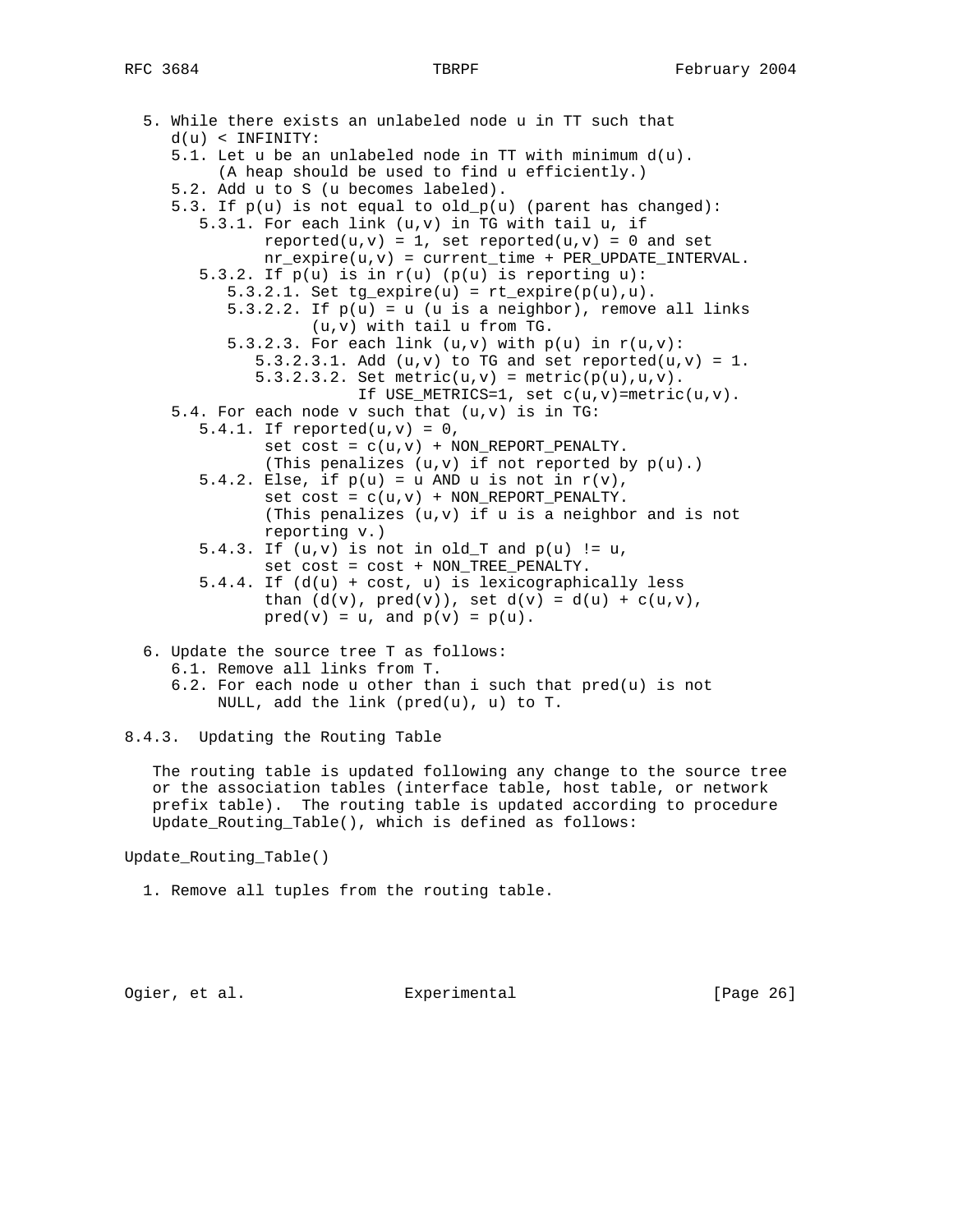- 2. For each node u in TT (other than this node) such that  $p(u)$  is not NULL, add the tuple (rt\_dest, rt\_next, rt\_dist, rt\_if\_id) to the routing table, where: rt dest =  $u$ ,  $rt\_if\_id = local\_if(p(u))$ ,  $rt\_next = nbr\_if(p(u)),$  $rt\_dist = d(u)$ .
- 3. For each tuple (if\_addr, if\_rid, if\_expire) in the interface table, if a routing table entry (rt\_dest, rt\_next, rt\_dist, rt\_if\_id) exists such that rt\_dest = if\_rid, add the tuple (if\_addr, rt\_next, rt\_dist, rt\_if\_id) to the routing table.
- 4. For each tuple (h\_addr, h\_rid, h\_expire) in the host table, if there exists a routing table entry (rt\_dest, rt\_next, rt\_dist, rt\_if\_id) such that rt\_dest = h\_rid, add the tuple (h\_addr, rt\_next, rt\_dist, rt\_if\_id) to the routing table, unless an entry already exists with the same value for h\_addr and a lexicographically smaller value for (rt\_dist, rt\_dest).
- 5. For each tuple (net\_prefix, net\_length, net\_rid, net\_expire) in the network prefix table, if there exists a routing table entry (rt\_dest, rt\_next, rt\_dist, rt\_if\_id) such that rt\_dest = net\_rid, add the tuple (net\_prefix/net\_length, rt\_next, rt\_dist, rt\_if\_id) to the routing table, unless an entry already exists with the same value for net\_prefix/net\_length and a lexicographically smaller value for (rt dist, rt dest).
- 8.4.4. Updating the Reported Node Set

 Recall that the reported subtree RT is defined to be the set of links  $(u,v)$  in T such that  $u$  is in the reported node set RN. Each node updates its RN immediately before generating periodic or differential topology updates.

 If REPORT\_FULL\_TREE = 1 (so that a node reports its entire source tree), then RN simply consists of all reachable nodes, i.e., all nodes u such that pred(u) is not NULL. The procedure that computes RN in this manner is called Update RN Simple(). The rest of this section describes how RN is computed assuming REPORT\_FULL\_TREE = 0.

 A node first determines which of its neighbors belong to RN. Node i includes a neighbor j in RN if and only if node i determines that one of its neighbors may select i to be its next hop on its shortest path to j. To make this determination, node i computes the shortest paths, up to 2 hops, from each neighbor to each other neighbor, using only neighbors (or node i itself) as an intermediate node, and using

Ogier, et al. Subsection Experimental Contract (Page 27)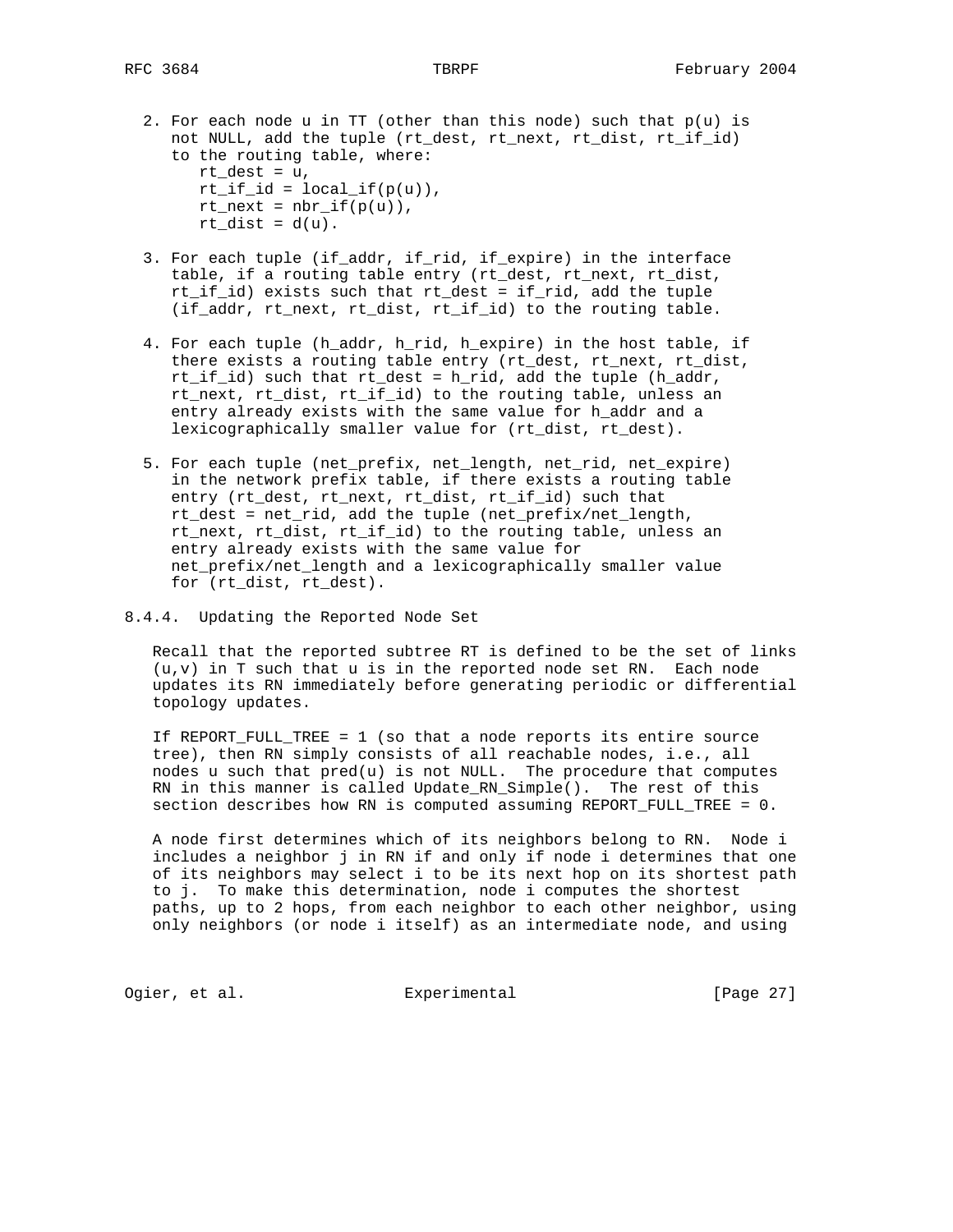relay priority and router ID to break ties. If a link metric is used, then shortest paths are computed with respect to the link metric; otherwise min-hop paths are computed.

 After a node determines which neighbors are in RN, each node u (other than node i) in the topology table is included in RN if and only if the next hop  $p(u)$  to u is in RN. Equivalently, node u is included in RN if and only if u is in the subtree of T rooted at some neighbor j that is in RN. Thus, the reported subtree RT includes the subtrees of T that are rooted at neighbors in RN. Node i also includes itself in RN; thus RT also includes all local links (i,j) to neighbors j.

The precise procedure for updating RN is defined as follows:

### Update\_RN()

| 1. Set RN = empty.                                               |
|------------------------------------------------------------------|
| 2. For each neighbor s in N such that s is in $r(s)$ , i.e.,     |
| such that s is reporting itself:                                 |
| (Initialize to run Dijkstra for source s, for 2 hops.)           |
| 2.1. For each node j in $N + \{i\}$ , set dist(j) = INFINITY and |
| $par(i) = NULL.$                                                 |
| 2.2. Set dist(s) = $0$ and par(s) = $s$ .                        |
| 2.3. For each node j in $N + \{i\}$ such that $(s, j)$ is in TG: |
| $2.3.1.$ Set dist(j) = metric(s,j), par(j) = j.                  |
| 2.3.2. For each node k in N such that $(j,k)$ is in TG:          |
| $2.3.2.1$ . Set cost = metric(j,k).                              |
| $2.3.2.2.$ If $(dist(j) + cost, nbr_pri(j), j)$                  |
| is lexicographically less than                                   |
| (dist(k), nhr pri(par(k)), par(k)),                              |
| set dist(k) = dist(j) + cost and par(k) = j.                     |
| 2.4. For each neighbor j in N, add j to RN if par(j) = i.        |
| 3. Add i to RN. (Node i is always in RN.)                        |
| 4. For each node u in the topology table, add u to RN if $p(u)$  |

is in RN.

 In some cases it may be desirable to limit the radius (number of hops) that topology information is propagated. Since each TBRPF packet is sent only to immediate (1-hop) neighbors, this cannot be achieved by using a time-to-live field. Instead, the propagation of topology information can be limited to a radius of K hops by limiting RN (at all nodes) to include only nodes that are at most K-1 hops away. Assuming min-hop routing is used, so that  $d(u)$  is the number of hops to node u, this can be done by modifying Step 4 of Update\_RN() as follows:

```
4. For each node u in the topology table, add u to RN if p(u)is in RN and d(u) <= K-1.
```
Ogier, et al. Subsection Experimental Contracts [Page 28]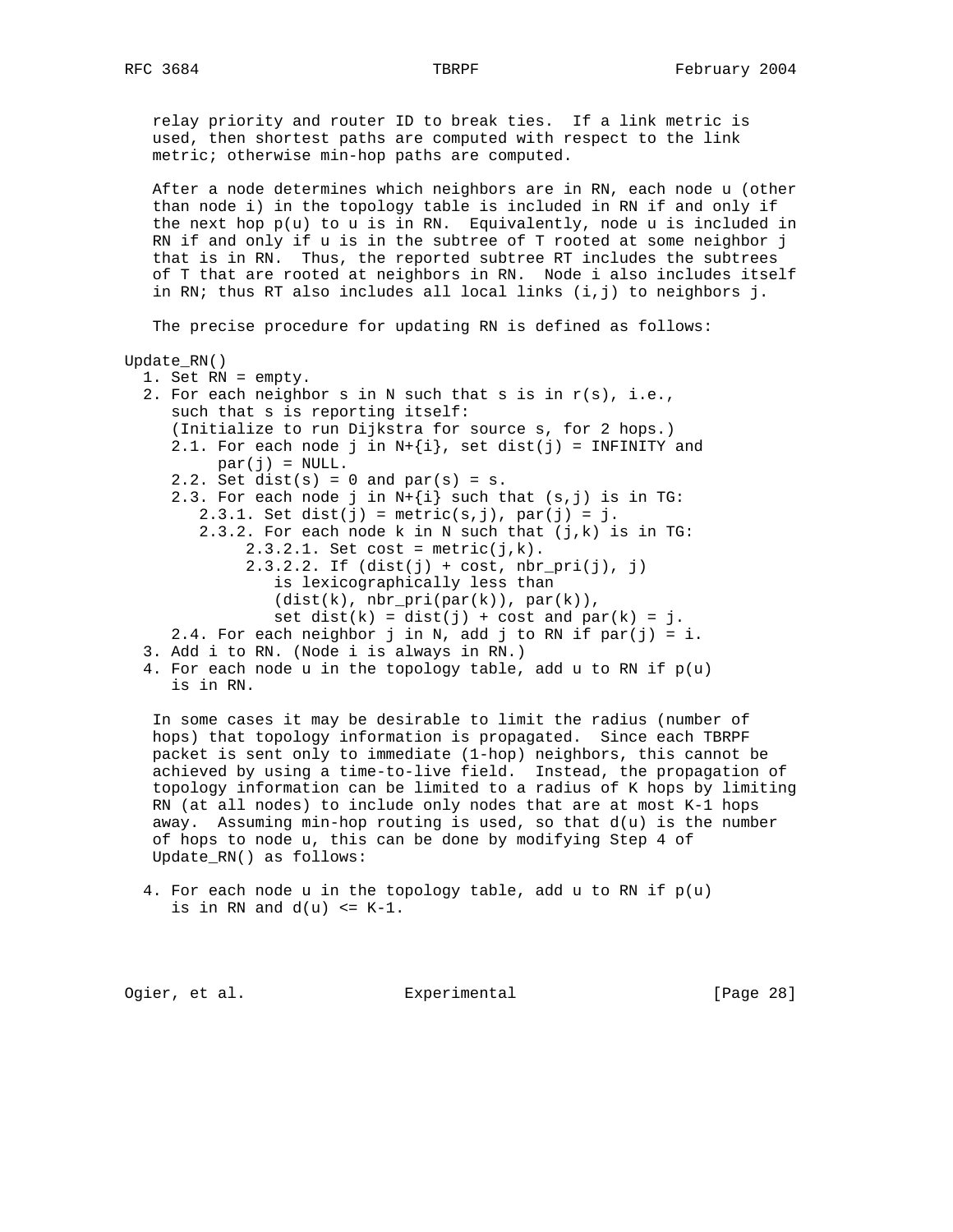# 8.4.5. Generating Periodic Updates

 Every PER\_UPDATE\_INTERVAL seconds, each node generates and transmits, on all interfaces, a set of FULL TOPOLOGY UPDATE messages (one message for each node in RN that is not a leaf of T), which describes the reported subtree RT. Whenever possible, these messages are included in a single packet, in order to minimize the number of control packets transmitted.

 Each topology update message contains the router IDs for n+1 nodes u,  $v_1, \ldots, v_n$ , which represent the n links  $(u,v_1), \ldots, (u,v_n)$ . The n head nodes  $v_1, \ldots, v_n$  are divided into three lists in order to convey additional information and thus reduce the number of messages that must be generated. In particular, the first NRL head nodes are leaves of T, thus avoiding the need to generate separate topology update messages for leaf nodes u. Similarly, the last n-(NRL+NRNL) head nodes are not in RN, thus avoiding the need to generate separate topology update messages for nodes u that have been removed from RN.

 Periodic update messages are generated according to procedure Generate\_Periodic\_Update(), defined as follows (where node i is the node executing the procedure):

Generate\_Periodic\_Update()

 For each node u in RN (including node i) that is not a leaf of T, add the update (FULL, n, NRL, NRNL, u,  $v_1, \ldots, v_n$ ) to msg\_list(I) for each interface I, where:

- (a)  $v_1, \ldots, v_n$  are the nodes v such that  $(u,v)$  is in T, the first NRL of these are nodes in RN that are leaves of T, the next NRNL of these are nodes in RN that are not leaves of T, and the last n-(NRL+NRNL) of these are not in RN.
- (b) If USE METRICS = 1, then the M (metrics) bit is set to 1 and the link metrics  $metric(u,v_1),...,$  metric( $u,v_n)$  are included in the message.

### 8.4.6. Generating Differential Updates

 Every DIFF\_UPDATE\_INTERVAL seconds, if it is not time to generate a periodic update, and if RT has changed since the last time a topology update was generated, a set of TOPOLOGY UPDATE messages describing the changes to RT is generated and transmitted on all interfaces. These messages are constructed according to procedure Generate\_Differential\_Update(), defined as follows:

Ogier, et al. Subsection Experimental Contract (Page 29)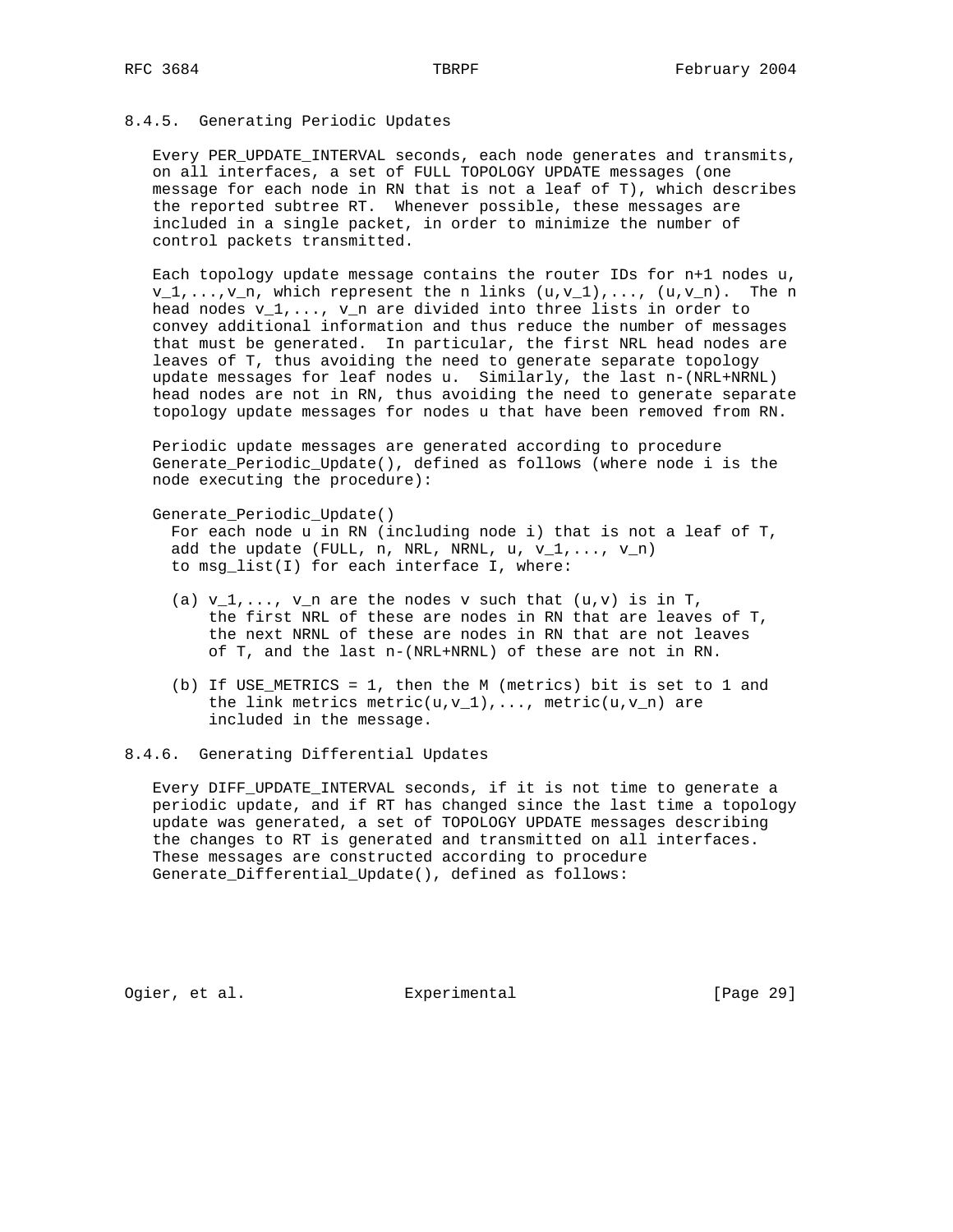Generate\_Differential\_Update()

- For each node u in RN:
- 1. If u is not in old\_RN (u was added to RN) and is not a leaf of T, add the update (FULL, n, NRL, NRNL, u,  $v_1, \ldots, v_n$ ) to msg\_list(I) for each I, where:
	- (a)  $v_1,\ldots, v_n$ , NRL, and NRNL are defined as above for periodic updates.
	- (b) If USE\_METRICS = 1, then the M (metrics) bit is set to 1 and the link metrics metric(u,v\_1),..., metric(u,v\_n) are included in the message.
- 2. Else, if u is in old\_RN and is not a leaf of T:
	- 2.1. Let  $v_1, \ldots, v_n$  be the nodes v such that  $(u,v)$  is in T AND at least one of the following 3 conditions holds:
		- (a) (u,v) is not in old\_T, or
		- (b) v is in old\_RN but not in RN, or
		- (c) v is a leaf and is in RN but not in old\_RN.
	- 2.2. If this set of nodes is nonempty, add the update (ADD, n, NRL, NRNL,  $u, v_1, \ldots, v_n$ ) to msg\_list(I) for each interface I, where:
		- (a) NRL and NRNL are defined as above.
		- (b) If USE\_METRICS = 1, then the M (metrics) bit is set to 1 and the link metrics metric( $u, v_1$ ),..., metric(u,v\_n) are included in the message.
- 3. If u is in old\_RN:
	- 3.1. Let  $v_1, \ldots, v_n$  be the nodes v such that  $(u,v)$  is in old\_T but not in TG, and either IMPLICIT\_DELETION = 0 or pred(v) is not in RN (or is NULL). (If IMPLICIT\_DELETION = 1 and  $pred(v)$  is in RN, then the deletion of (u,v) is implied by an ADD update for another  $link(w,v)$ .)
	- 3.2. If this set of nodes is nonempty, add the update (DELETE,  $n, u, v_1, \ldots, v_n$ ) to  $msg\_list(I)$  for each I.
- 8.4.7. Processing Topology Updates

 When a packet containing a list (msg\_list) of TOPOLOGY UPDATE messages is received from node j, the list is processed according to the procedure Process\_Updates(j, msg\_list), defined as follows. In particular, this procedure updates TT, TG, and the reporting neighbor lists  $r(u)$  and  $r(u,v)$ . If any link in T has been deleted from TG, then Update\_Source\_Tree() and Update\_Routing\_Table() are called to provide immediate rerouting.

Process\_Updates(j, msg\_list)

1. For each update = (subtype, n, NRL, NRNL, u,  $v_1, \ldots, v_n$ ) in msg\_list:

Ogier, et al. Suite Experimental Contract (Page 30)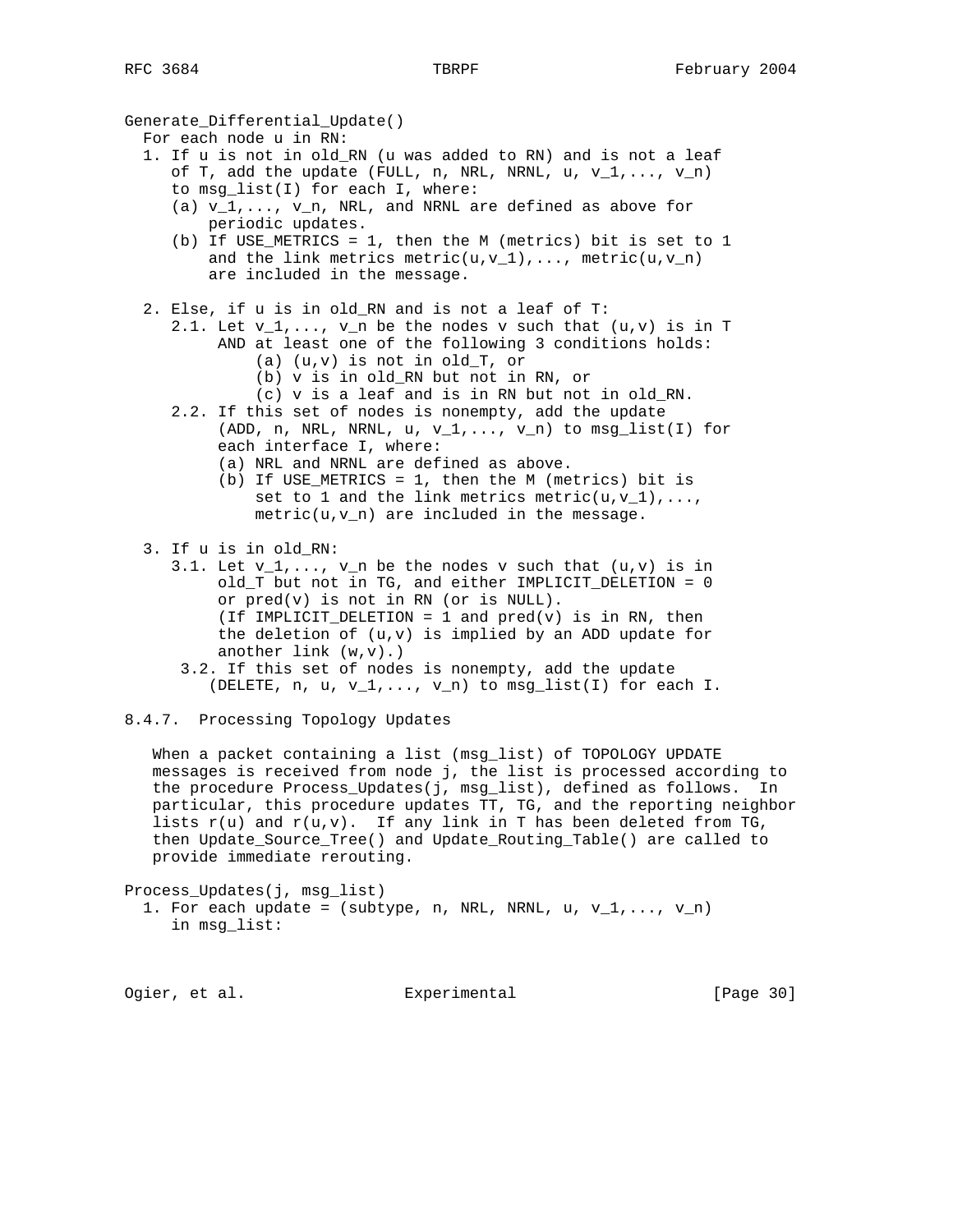```
 1.1. Create an entry for u in TT if it does not exist.
      1.2. If subtype = FULL, Process_Full_Update(j, update).
      1.3. If subtype = ADD, Process_Add_Update(j, update).
      1.4. If subtype = DELETE, Process_Delete_Update(j, update).
   2. If there exists any link in T that is not in TG:
      2.1. Update_Source_Tree().
      2.2. Update_Routing_Table().
Process_Full_Update(j, update)
  1. Add j to r(u).
   2. Set rt_expire(j,u) = current_time + TOP_HOLD_TIME.
  3. For each link (u,v) s.t. j is in r(u,v):
      3.1. Remove j from r(u,v).
     3.2. If pred(j,v) = u, set pred(j,v) = NULL.
  4. If j = p(u) OR p(u) = NULL:
      4.1. Set tg_expire(u) = current_time + TOP_HOLD_TIME.
      4.2. For each v s.t. (u,v) is in TG,
          If reported(u,v) = 1, remove (u,v) from TG.
   5. Process_Add_Update(j, update).
Process_Add_Update(j, update)
  For m = 1, \ldots, n:
      ((u,v_m) is the mth link in update.)
     1. Let v = v_m.
      2. Create an entry for v in TT if it does not exist.
     3. Add j to r(u,v).
     4. If j = p(u) OR p(u) = NULL:
         4.1. Add (u,v) to TG.
        4.2. Set reported(u,v) = 1.
      5. If the M (metrics) bit in update is 1:
        5.1. Set metric(j, u, v) to the m-th metric in the update.
        5.2. If j = p(u) OR p(u) = NULL:
           5.2.1. Set metric(u,v) = metric(j,u,v).
           5.2.2. If USE_METRICS = 1, set c(u,v) = metric(u,v).
      6. If the D (implicit deletion) bit in update is 1:
        6.1. Set w = pred(j,v).
         6.2. If (w != NULL AND w != u):
           6.2.1. Remove j from r(w,v).
           6.2.2. If j = p(w), remove (w, v) from TG.
     7. Set pred(j,v) = u. (Set new predecessor.)
     8. If m \leq NRL (v = v_m is a reported leaf):
        8.1. Set leaf_update = (FULL, 0, 0, 0, v).
         8.2. Process_Full_Update(j, leaf_update).
     9. If m > NRL + NRNL (v = v_m is not reported by j):
        9.1. Remove j from r(v).
        9.2. Set rt\_expire(j,v) = 0.
         9.3. For each node w s.t. j is in r(v,w),
             remove j from r(v,w).
```
Ogier, et al. Experimental [Page 31]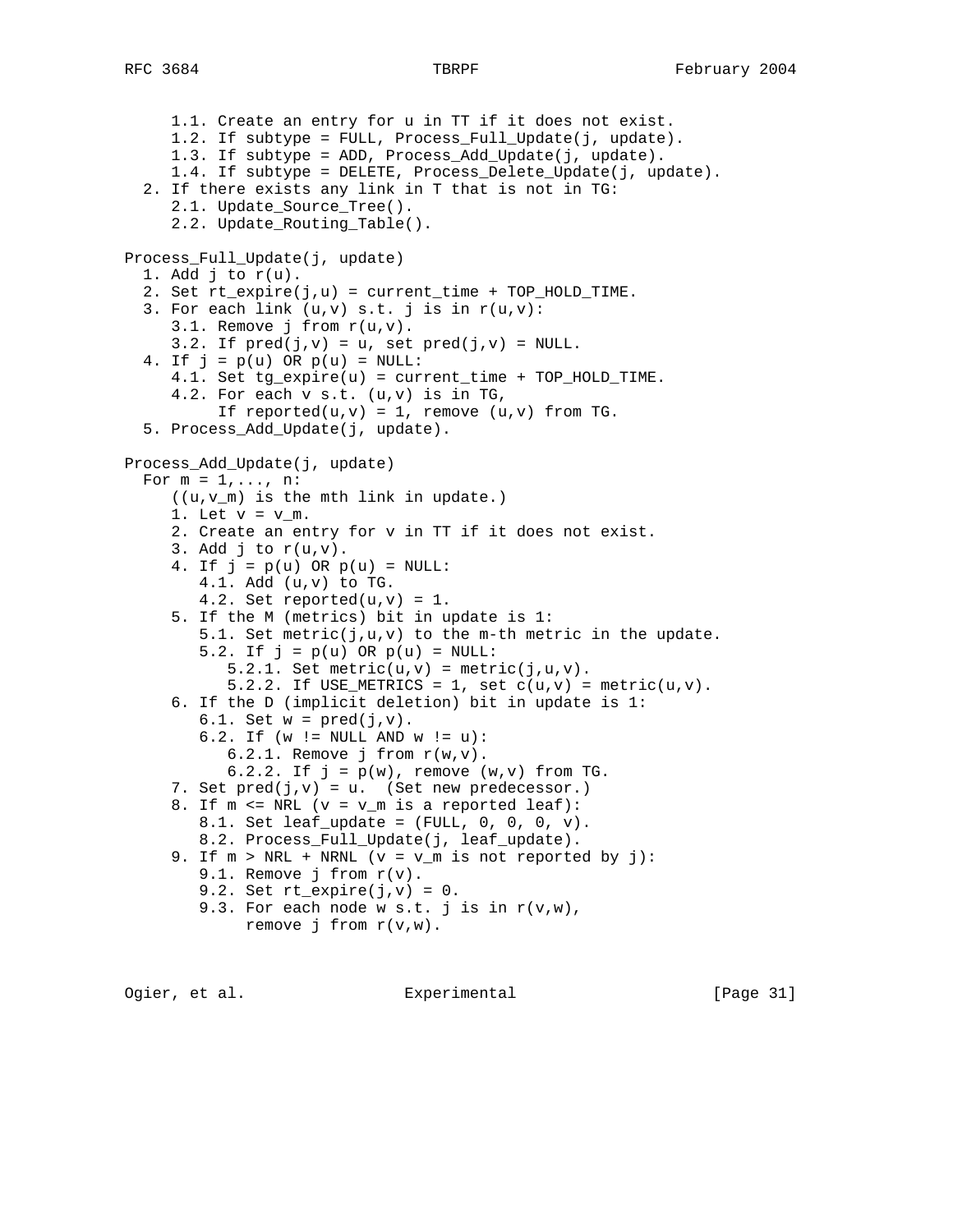```
9.4. If j = p(v), then for each node w s.t. (v,w) is in TG
       and reported(v,w) = 1, set reported(v,w) = 0 and set
      nr\_expire(v,w) = current\_time + PER\_UPDATE\_INTERVAL.
```

```
Process_Delete_Update(j, update)
```

```
For m = 1, \ldots, n:
```
- ((u,v\_m) is the mth link in update.)
- 1. Let  $v = v_m$ .
- 2. Remove j from  $r(u,v)$ .
- 3. If  $pred(j,v) = u$ , set  $pred(j,v) = NULL$ .
- 4. If  $j = p(u)$ , remove  $(u,v)$  from TG.

```
8.4.8. Expiring Topology Information
```
 Each node periodically checks for outdated topology information based on the expiration timers tg\_expire(u), rt\_expire(j,u), and nr\_expire(u,v), and removes any expired entries from TG and from the lists  $r(u)$  and  $r(u,v)$ . This is done according to the following procedure Expire\_Links(), which is called periodically just before the source tree is updated.

```
Expire_Links()
```
For each node u in TT other than node i:

- 1. If tg\_expire(u) < current\_time, then for each v s.t. (u,v) is in TG, remove (u,v) from TG.
- 2. Else, for each v s.t. (u,v) is in TG, if reported(u,v) = 0 AND  $nr\_expire(u,v)$  < current\_time, remove (u,v) from TG.
- 3. For each node j in  $r(u)$ , if  $rt\_expire(j,u) < current\_time$ : 3.1. Remove j from r(u).
	- 3.2. For each link  $(u,v)$  s.t. j is in  $r(u,v)$ , remove j from  $r(u,v)$ .

 In addition, the following cleanup steps SHOULD be executed periodically to remove unnecessary entries from the topology table TT. A link (u,v) should be removed from TT if it is not in TG and not in old\_T. A node u should be removed from TT if all of the following conditions hold:  $r(u)$  is empty,  $r(w,u)$  is empty for all w, and no link of TG has u as either the head or the tail.

8.4.9. Optional Reporting of Redundant Topology Information

 Each node is required to report its reported subtree RT to neighbors. However, each node (independently of the other nodes) MAY report additional links, e.g., to provide increased robustness in highly mobile networks. For example, a node may compute any subgraph H of TG that contains T, and may report the "reported subgraph" RH which consists of links  $(u,v)$  of H such that  $u$  is in RN. In this case,

Ogier, et al. Subsection Experimental Contracts [Page 32]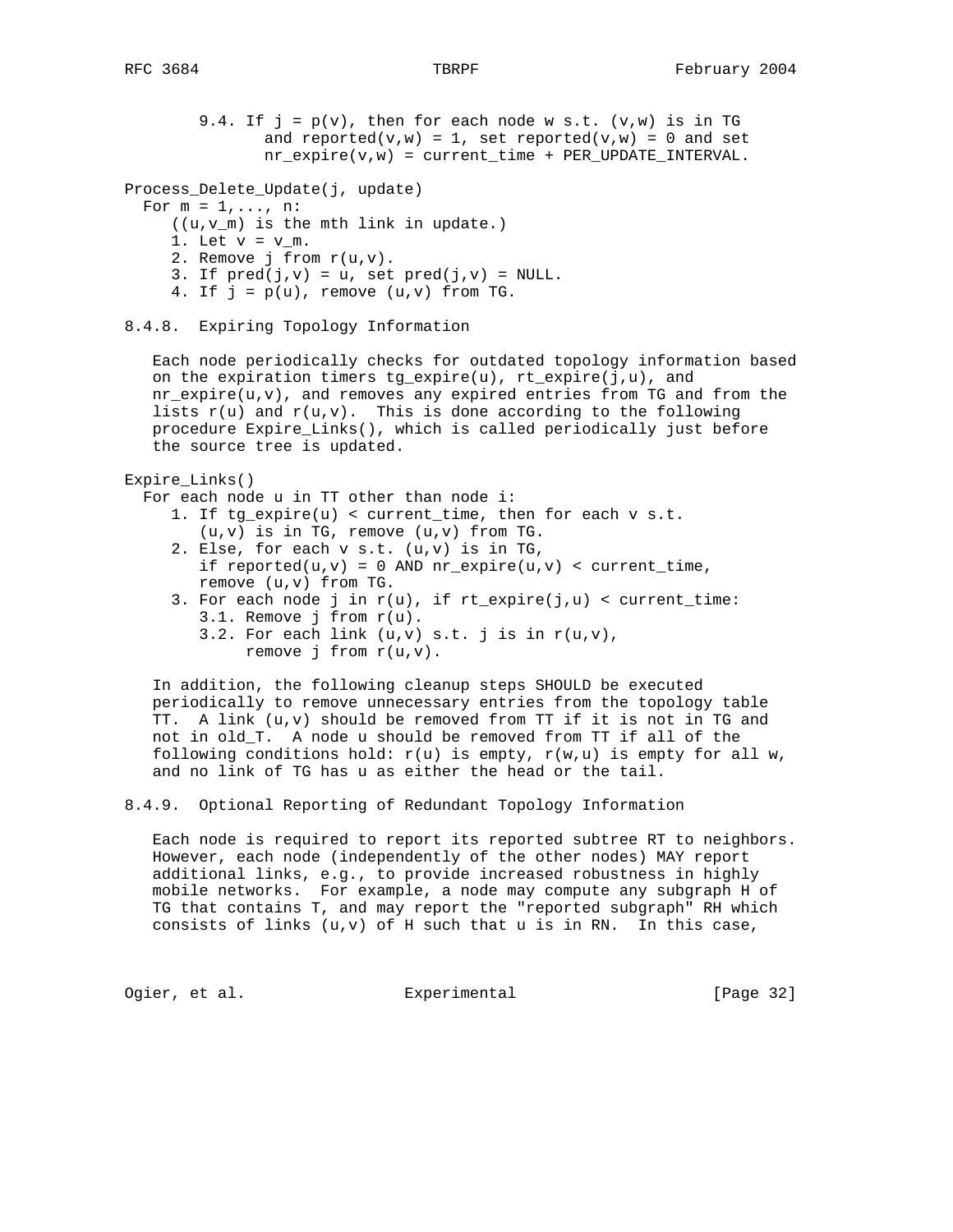each periodic update describes RH instead of RT, and each differential update describes changes to RH. If this option is used, then the parameter IMPLICIT\_DELETION MUST be set to 0, since the deletion of a link cannot be implied by the addition of another link if redundant topology information is reported.

# 8.4.10. Local Topology Changes

 This section describes the procedures that are followed when the neighbor discovery module detects a new link, the loss of a link, or a change in the metric for a link.

When a link (I,J) from a local interface I to a neighbor interface J is discovered via the neighbor discovery module, the procedure Link\_Up( $I,J$ ) is executed, as defined below. Letting j be the neighbor node associated with interface J,  $Link_Up(I,J)$  adds j to N (if it does not already belong), updates the preferred local interface local\_if(j) and neighbor interface  $nbr\_if(j)$  so that the link from local\_if(j) to nbr\_if(j) has the minimum metric among all links from i to j, and updates metric $(i, j)$  to be this minimum metric.

```
Link_Up(I,J)
```

```
1. Let j = nbr\_rid(I,J).
 2. If j is not in N:
    2.1. Add j to N.
    2.2. Add (i,j) to TG.
   2.3. Set reported(i, j) = 1.
3. If nbr\_metric(I,J) < metric(i,j), set local\_if(j) = I,
   nbr_if(j) = J, and metric(i, j) = nbr_metric(I, J).
4. If USE_METRICS = 1, set cost(i,j) = metric(i,j).
```
When the loss of a link  $(I,J)$  from a local interface I to a neighbor interface J is detected via the neighbor discovery module, the procedure Link\_Down(I,J) is executed, as defined below. Note that routes are updated immediately when a link is lost, and if the lost link is due to a link-layer failure notification, a differential topology update is sent immediately.

# Link\_Down(I,J)

- 1. Let  $j = nbr\_rid(I,J)$ .
- 2. If there does not exist a link (K,L) from node i to node j with  $nbr\_status(K, L) = 2-WAY$ : 2.1. Remove j from N.
	- 2.2. Remove (i,j) from TG.
- 3. If j is in N:
	- 3.1. Let (K,L) be a link from i to j such that nbr\_metric(K,L) is the minimum metric among all links from i to j.

Ogier, et al. Subsection Experimental Contracts [Page 33]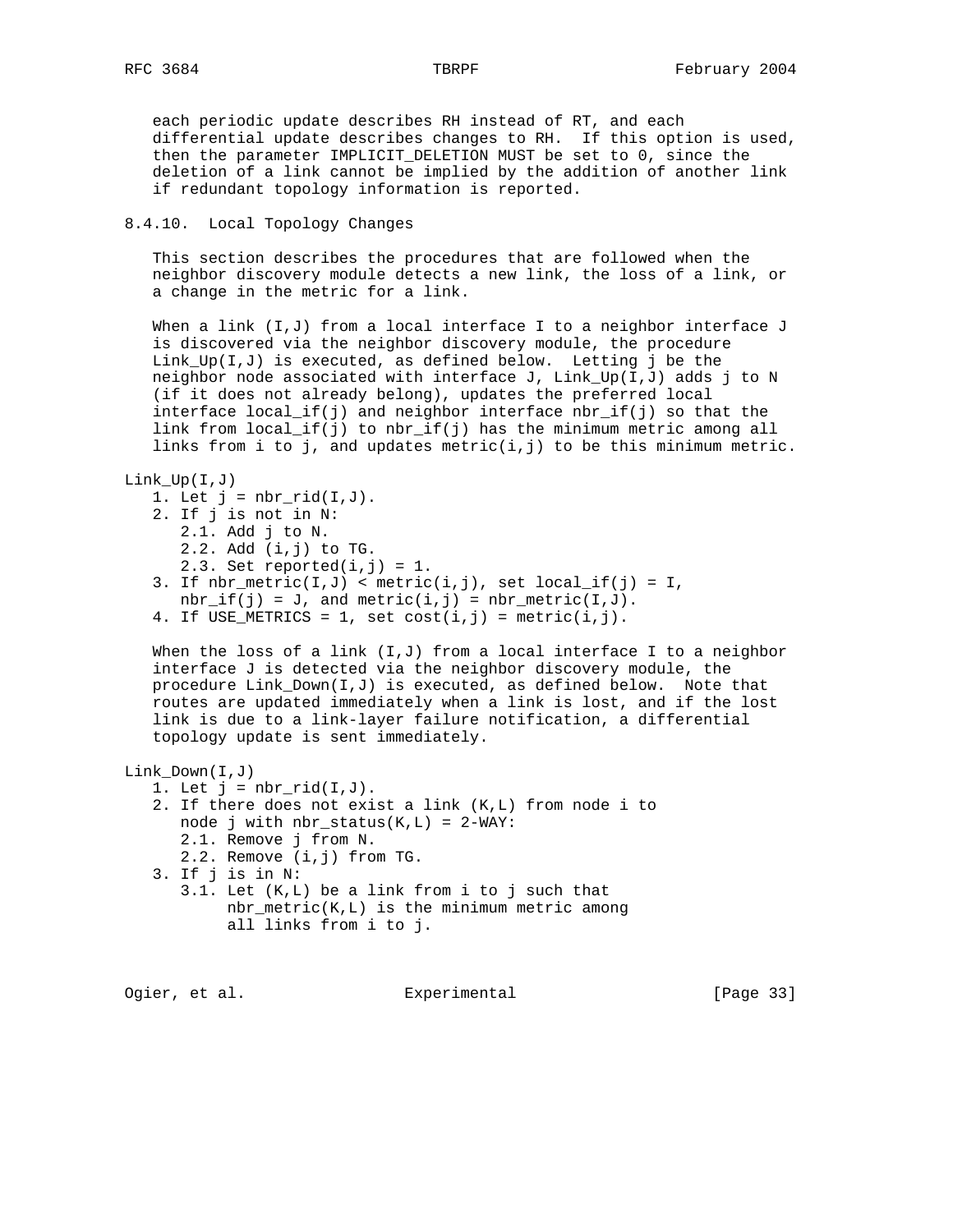3.2. Set  $local_if(j) = K$ ,  $nbr_if(j) = L$ , and  $metric(i, j) = nbr_metric(K, L)$ . 3.3. If USE\_METRICS = 1, set  $cost(i,j)$  =  $metric(i,j)$ . 5. Update\_Source\_Tree(). 6. Update\_Routing\_Table(). 7. If j is not in N and lost link is due to link-layer failure notification: 7.1. If (REPORT\_FULL\_TREE = 0) Update\_RN(). 7.2. Else, Update\_RN\_Simple(). 7.3. Set msg\_list = empty. 7.4. Generate\_Diff\_Update(). 7.5. Send msg\_list on all interfaces. 7.6. Set old\_T = T and old\_RN = RN. If the metric of a link  $(I,J)$  from a local interface I to a neighbor interface J changes via the neighbor discovery module, the following procedure Link\_Change(I,J) is executed. Link\_Change(I,J) 1. Let  $j = nbr\_rid(I,J)$ . 2. Let (K,L) be a link from i to j such that nbr\_metric(K,L) is the minimum metric among

- all links from i to j. 3. Set  $local_if(j) = K$ ,  $nbr_if(j) = L$ , and  $metric(i, j) = nbr_metric(K, L)$ .
- 4. If USE\_METRICS = 1, set  $cost(i, j)$  = metric(i,j).

# 8.4.11. Generating Association Messages

 This section describes the procedures used to generate INTERFACE ASSOCIATION, HOST ASSOCIATION, and NETWORK PREFIX ASSOCIATION messages. Addresses or prefixes in the interface table, host table, and network prefix table are reported to neighbors periodically every IA\_INTERVAL, HA\_INTERVAL, and NPA\_INTERVAL seconds, respectively. In addition, differential changes to the tables are reported every DIFF\_UPDATE\_INTERVAL seconds if it is not time for a periodic update (similar to differential topology updates). Each node reports only addresses or prefixes that are associated with nodes in the reported node set RN; this ensures the efficient broadcast of all associated addresses and prefixes to all nodes in the network.

 The generated messages are sent on each interface. Whenever possible, these messages are combined into the same packet, in order to minimize the number of control packets transmitted.

Generate\_Association\_Messages()

- 1. Generate\_Interface\_Association\_Messages().
- 2. Generate\_Host\_Association\_Messages().

Ogier, et al. Subsection Experimental Contract (Page 34)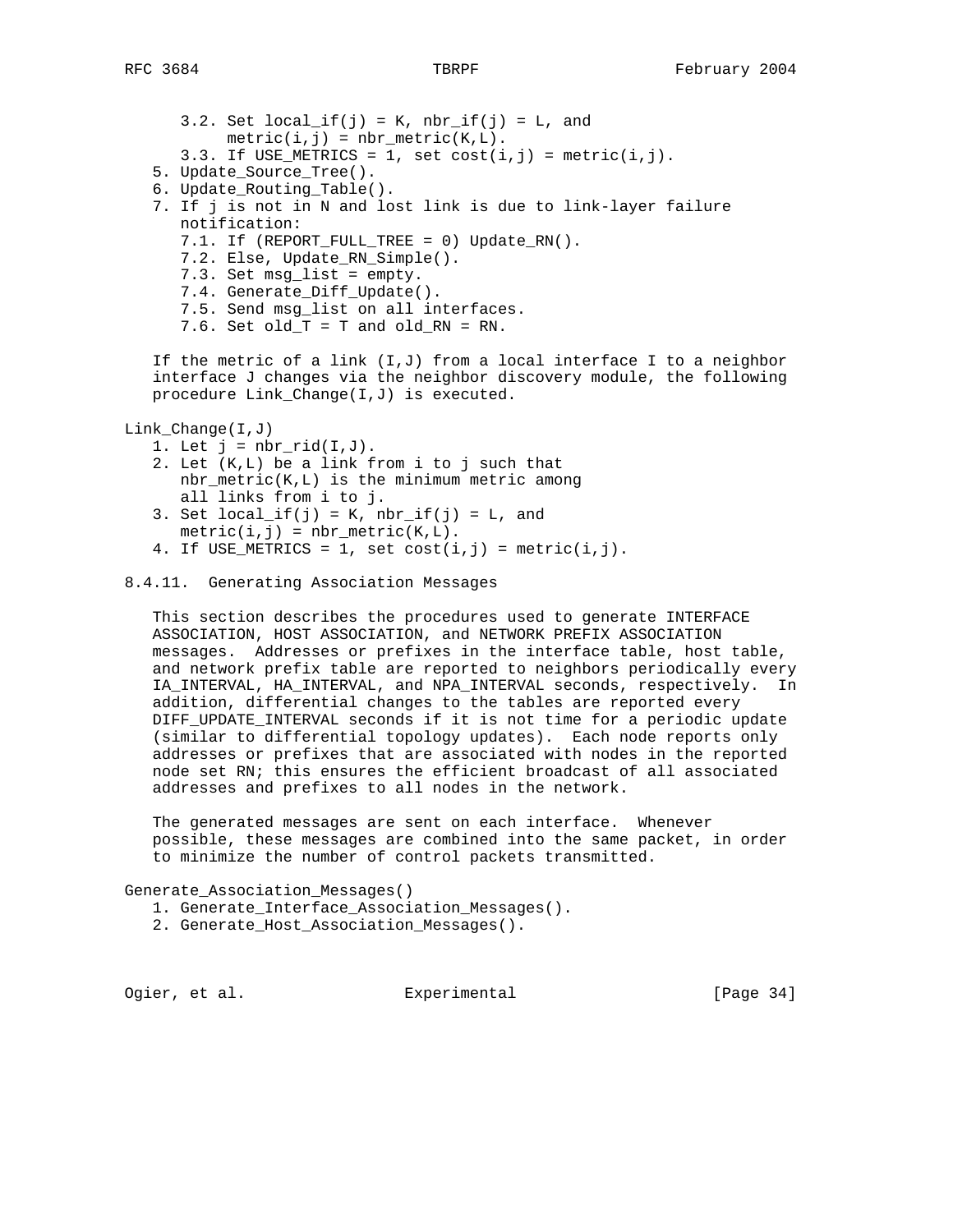3. Generate\_Network\_Prefix\_Association\_Messages().

Generate\_Interface\_Association\_Messages()

- 1. If current\_time > next\_ia\_time:
	- 1.1. Set next\_ia\_time = current\_time + IA\_INTERVAL.
	- 1.2. For each node u in RN:
		- 1.2.1. Let addr\_1,..., addr\_n be the interface IP addresses associated with RID u in the current interface table.
		- 1.2.2. If this list is nonempty, add the INTERFACE ASSOCIATION message (FULL, n, u, addr\_1,..., addr\_n) to msg\_list(I) for each I.
- 2. Else, for each node u in RN:
	- 2.1. Add the INTERFACE ASSOCIATION message (ADD, n, u,  $addr_1, \ldots, addr_n)$  to msg\_list(I) for each I, where  $addr_1, \ldots,$  addr $_n$  are the interface IP addresses that are associated with RID u in the current interface table but not in the old interface table.
	- 2.2. Add the INTERFACE ASSOCIATION message (DELETE, n, u,  $addr_1, \ldots, addr_n)$  to msg\_list(I) for each I, where addr\_1,..., addr\_n are the interface IP addresses that are associated with RID u in the old interface table but not in the current interface table.

Generate\_Host\_Association\_Messages()

1. If current\_time > next\_ha\_time:

- 1.1. Set next\_ha\_time = current\_time + HA\_INTERVAL.
	- 1.2. For each node u in RN:
		- 1.2.1. Let addr\_1,..., addr\_n be the host IP addresses associated with RID u in the current host table.
			- 1.2.2. If this list is nonempty, add the HOST ASSOCIATION message (FULL, n, u, addr\_1,..., addr\_n) to msg\_list(I) for each I.

2. Else, for each node u in RN:

- 2.1. Add the HOST ASSOCIATION message (ADD, n, u,  $addr_1, \ldots, addr_n)$  to msg\_list(I) for each I, where  $addr_1, \ldots,$  addr $_n$  are the host IP addresses that are associated with RID u in the current host table but not in the old host table.
- 2.2. Add the HOST ASSOCIATION message (DELETE, n, u,  $addr_1, \ldots, addr_n)$  to  $msg\_list(I)$  for each I, where  $addr_1, \ldots$ , addr $_n$  are the host IP addresses that are associated with RID u in the old host table but not in the current host table.

Ogier, et al. Experimental [Page 35]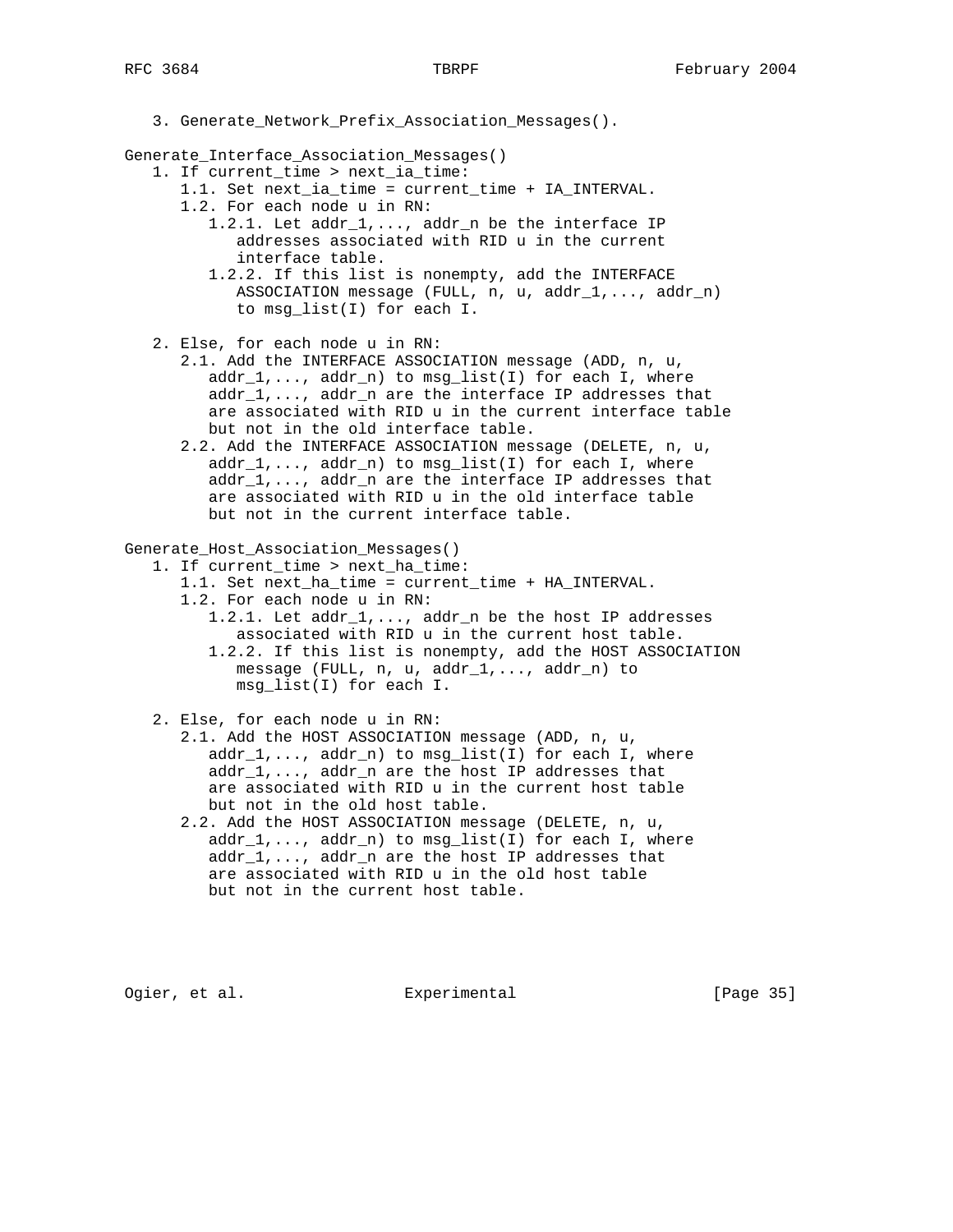Generate\_Network\_Prefix\_Association\_Messages()

- 1. If current\_time > next\_npa\_time:
	- 1.1. Set next\_npa\_time = current\_time + NPA\_INTERVAL.
	- 1.2. For each node u in RN:
		- 1.2.1. Let length\_1, prefix\_1,..., length\_n, prefix\_n be the network prefix lengths and prefixes associated with RID u in the current network prefix table.
		- 1.2.2. If this list is nonempty, add the NETWORK PREFIX ASSOCIATION message (FULL, n, u, length\_1, prefix\_1, ..., length\_n, prefix\_n) to msg\_list(I) for each I.
- 2. Else, for each node u in RN:
	- 2.1. Add the NETWORK PREFIX ASSOCIATION message (ADD, n, u, prefix\_1,..., prefix\_n) to msg\_list(I) for each I, where  $prefix_1, ..., prefix_n$  are the network prefixes that are associated with RID u in the current prefix table but not in the old prefix table.
	- 2.1. Add the NETWORK PREFIX ASSOCIATION message (DELETE,  $n, u, prefix_1, \ldots, prefix_n)$  to  $msg\_list(I)$  for each I, where  $prefix_1, ..., prefix_n$  are the network prefixes that are associated with RID u in the old prefix table but not in the current prefix table.
- 8.4.12. Processing Association Messages

 When an INTERFACE ASSOCIATION, HOST ASSOCIATION, or NETWORK PREFIX ASSOCIATION message is received from node j, the interface table, host table, or network prefix table, respectively, is updated as described in the following three procedures.

Process\_Interface\_Association\_Messages(j, msg\_list) For each message (subtype, n, u, addr\_1,..., addr\_n) in msg\_list such that  $j = p(u)$ :

- 1. If subtype = FULL, remove all entries with if\_rid = u from the interface table.
- 2. If subtype = FULL or ADD, then for  $m = 1, \ldots, n$ , add the tuple (if\_addr, if\_rid, if\_expire) to the interface table, where:  $if\_addr = addr_m$ , if\_rid =  $u$ , if\_expire = current\_time + IA\_HOLD\_TIME.
- 3. If subtype = DELETE, then for  $m = 1, \ldots, n$ , remove the tuple (if\_addr, if\_rid, if\_expire) from the interface table, where if addr = addr  $m$  and if rid = u.

Ogier, et al. **Experimental** [Page 36]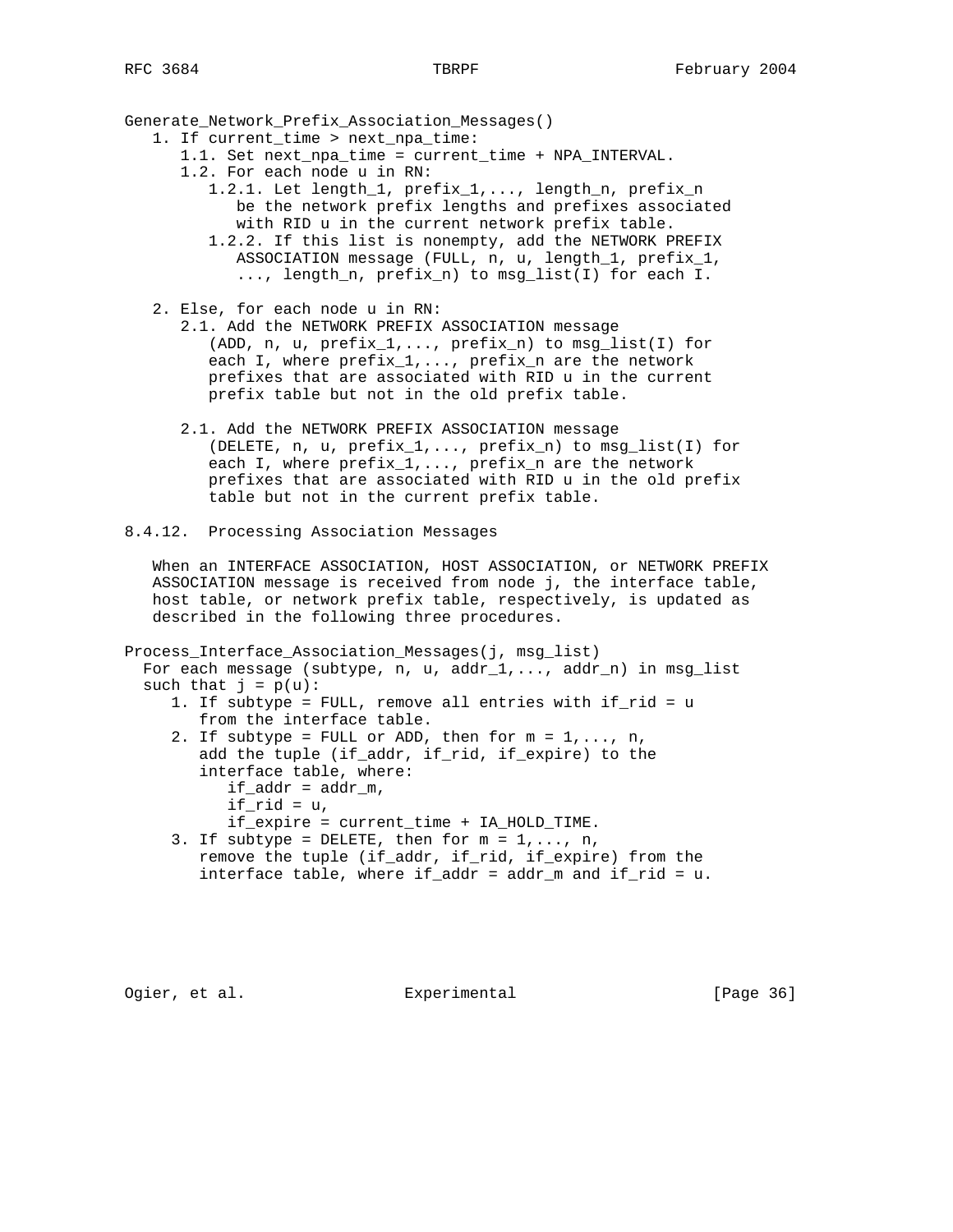```
Process_Host_Association_Messages(j, msg_list)
  For each message (subtype, n, u, addr_1, \ldots, addr_n) in msg_1ist
  such that j = p(u):
      1. If subtype = FULL, remove all entries with h_rid = u
         from the host table.
     2. If subtype = FULL or ADD, then for m = 1, \ldots, n,
         add the tuple (h_addr, h_rid, h_expire) to the
         host table, where:
           h\_addr = addr_m,
           h<sup>rid = u,</sup>
            h_expire = current_time + HA_HOLD_TIME.
     3. If subtype = DELETE, then for m = 1, \ldots, n,
         remove the tuple (h_addr, h_rid, h_expire) from the
        host table, where h\_addr = addr_m and h\_rid = u.
Process_Network_Prefix_Association_Messages(j, msg_list)
   For each message (subtype, n, u, length_1, prefix_1, ...,
   length_n, prefix_n) in msg_list such that j = p(u):
       1. If subtype = FULL, remove all entries with net_rid = u
          from the prefix table.
      2. If subtype = FULL or ADD, then for m = 1, \ldots, n,
          add the tuple (net_prefix, net_length, net_rid,
          net_expire) to the network prefix table, where:
             net_prefix = prefix_m,
             net_length = length_m,
            net\_rid = u, net_expire = current_time + NPA_HOLD_TIME.
      3. If subtype = DELETE, then for m = 1, \ldots, n,
          remove the tuple (net_prefix, net_length, net_rid,
          net_expire) from the network prefix table, where
          net_prefix = prefix_m, net_length = length_m,
         and net\_rid = u.
```
# 8.4.13. Non-Relay Operation

 Nodes with relay priority equal to zero are called non-relay nodes, and do not forward packets (of any type) that are received from other nodes. A non-relay node is implemented simply by not generating or transmitting any TOPOLOGY UPDATE messages. A non-relay node may report (in association messages) addresses or prefixes that are associated with itself, but not those associated with other nodes. HELLO messages must be transmitted in order to establish links with neighbor nodes. The following procedures can be omitted in non-relay nodes: Update\_RN(), Generate\_Periodic\_Update(), and Generate\_Diff\_Update().

Ogier, et al. Experimental [Page 37]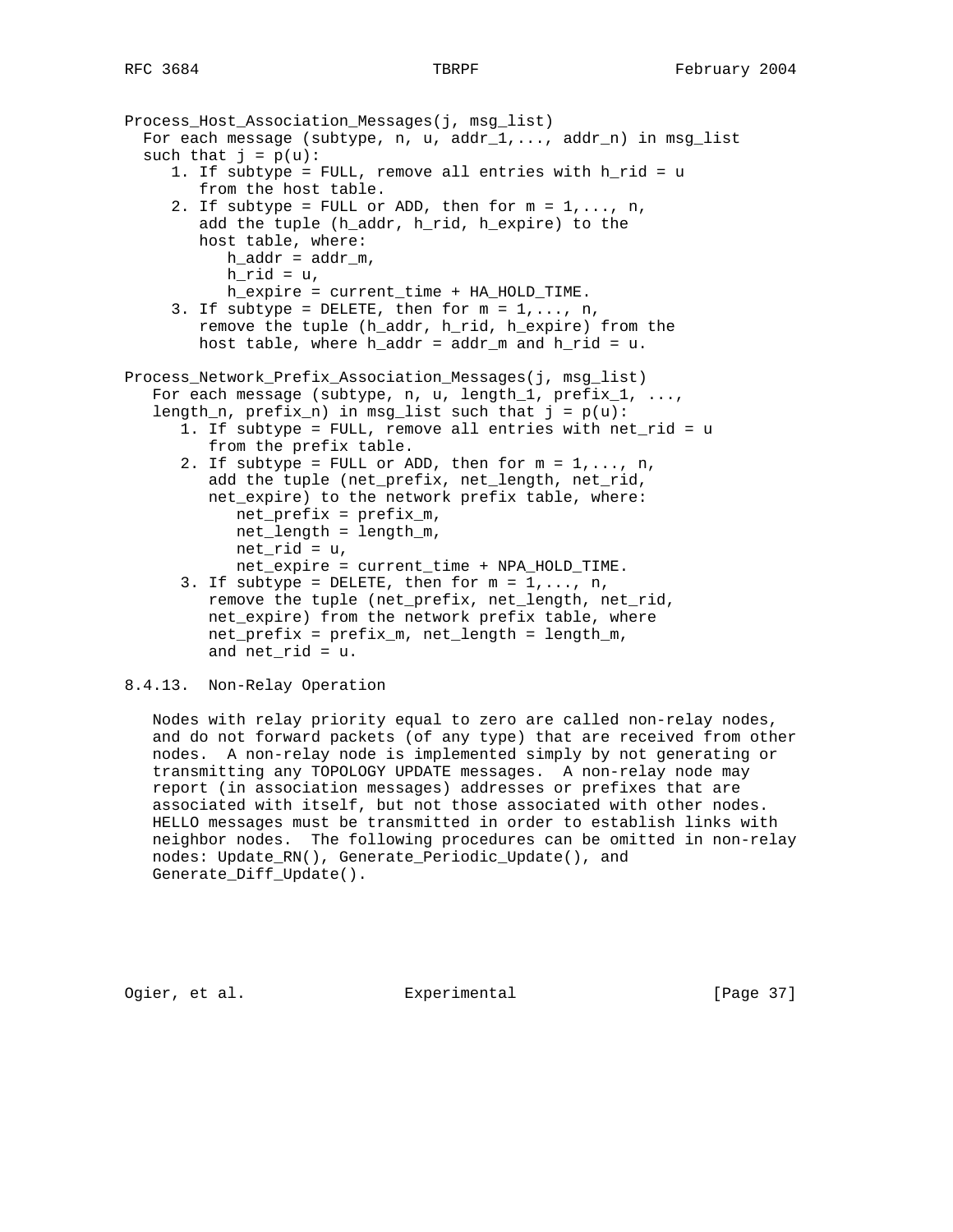# 8.5. Configurable Parameters

 This section lists the configurable parameters used by the routing module, and their proposed default values. All nodes MUST have the same value for all of the following parameters except REPORT\_FULL\_TREE and IMPLICIT\_DELETION.

| Parameter Name       | Default Value    |
|----------------------|------------------|
|                      |                  |
| DIFF UPDATE INTERVAL | 1 second         |
| PER UPDATE INTERVAL  | 5 seconds        |
| TOP HOLD TIME        | 15 seconds       |
| NON REPORT PENALTY   | 1.01             |
| NON TREE PENALTY     | 0.01             |
| IA INTERVAL          | 10 seconds       |
| IA HOLD TIME         | 3 * IA INTERVAL  |
| HA INTERVAL          | 10 seconds       |
| HA HOLD TIME         | 3 * HA INTERVAL  |
| NPA INTERVAL         | 10 seconds       |
| NPA HOLD TIME        | 3 * NPA INTERVAL |
| USE METRICS          | O                |
| REPORT FULL TREE     | O                |
| IMPLICIT DELETION    |                  |
|                      |                  |

9. TBRPF Flooding Mechanism

 This section describes a mechanism for the efficient best-effort flooding (or network-wide broadcast) of packets to all nodes of a connected ad-hoc network. This mechanism can be considered an optimization of the classical flooding algorithm in which each packet is transmitted by every node of the network. In TBRPF flooding, information provided by TBRPF is used to decide whether a given received flooded packet should be forwarded. As a result, each packet is transmitted by only a relatively small subset of nodes, thus consuming much less bandwidth than classical flooding.

 This document specifies that the flooding mechanism use the IPv4 multicast address 224.0.1.20 (currently assigned by IANA for "any private experiment"). Every node maintains a duplicate cache to keep track of which flooded packets have already been received. The duplicate cache contains, for each received flooded packet, the flooded packet identifier (FPI), which for IPv4 is composed of the source IP address, the IP identification, and the fragment offset values obtained from the IP header [14].

 When a node receives a packet whose destination IP address is the flooding address (224.0.1.20), it checks its duplicate cache for an entry that matches the packet. If such an entry exists, the node

Ogier, et al. Suite Experimental Contract (Page 38)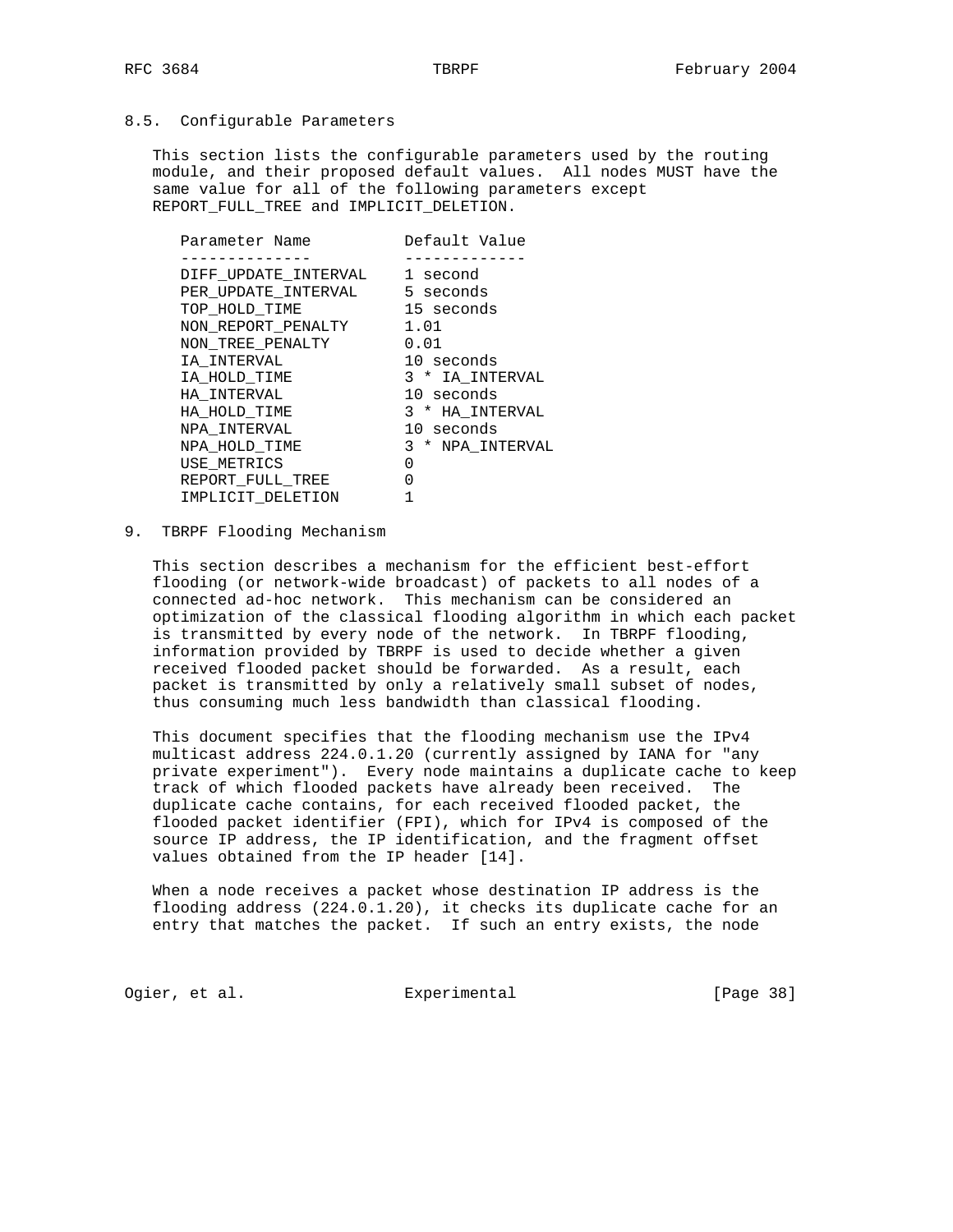silently discards the flooded packet since it has already been received. Otherwise, the node retransmits the packet on all interfaces (see the exception below) if and only if the following conditions hold:

- 1. The TBRPF node associated with the source IP address of the packet belongs to the set RN of reported nodes computed by TBRPF.
- 2. When decremented, the 'ip\_ttl' in the IPv4 packet header (respectively, the 'hop\_count' in the IPv6 packet header) is greater than zero.

 If the packet is to be retransmitted, it is sent after a small random time interval in order to avoid collisions. If the interface on which the packet was received is not a MANET interface (see the Terminology section), then the packet should not be retransmitted on that interface.

10. Operation of TBRPF in Mobile Ad-Hoc Networks

 TBRPF is particularly well suited to MANETs consisting of mobile nodes with wireless network interfaces operating in peer-to-peer fashion over a multiple access communications channel. Although applicable across a much broader field of use, TBRPF is particularly well suited for supporting the standard DARPA Internet protocols [3][2]. In the following sections, we discuss practical considerations for the operation of TBRPF on MANETs.

10.1. Data Link Layer Assumptions

 We assume a MANET data link layer that supports broadcast, multicast and unicast addressing with best-effort (not guaranteed) delivery services between neighbors (i.e., a pair of nodes within operational communications range of one another). We further assume that each interface belonging to a node in the MANET is assigned a unicast data link layer address that is unique within the MANET's scope. While such uniqueness is not strictly guaranteed, the assumption of uniqueness is consistent with current practices for deployment of the Internet protocols on specific link layers. Methods for duplicate link layer address detection and deconfliction are beyond the scope of this document.

10.2. Network Layer Assumptions

 MANETs are formed as collections of routers and non-routing nodes that use network layer addresses when calculating the MANET topology. We assume that each node has at least one data link layer interface (described above) and that each such interface is assigned a network

Ogier, et al. Subsection Experimental Contract (Page 39)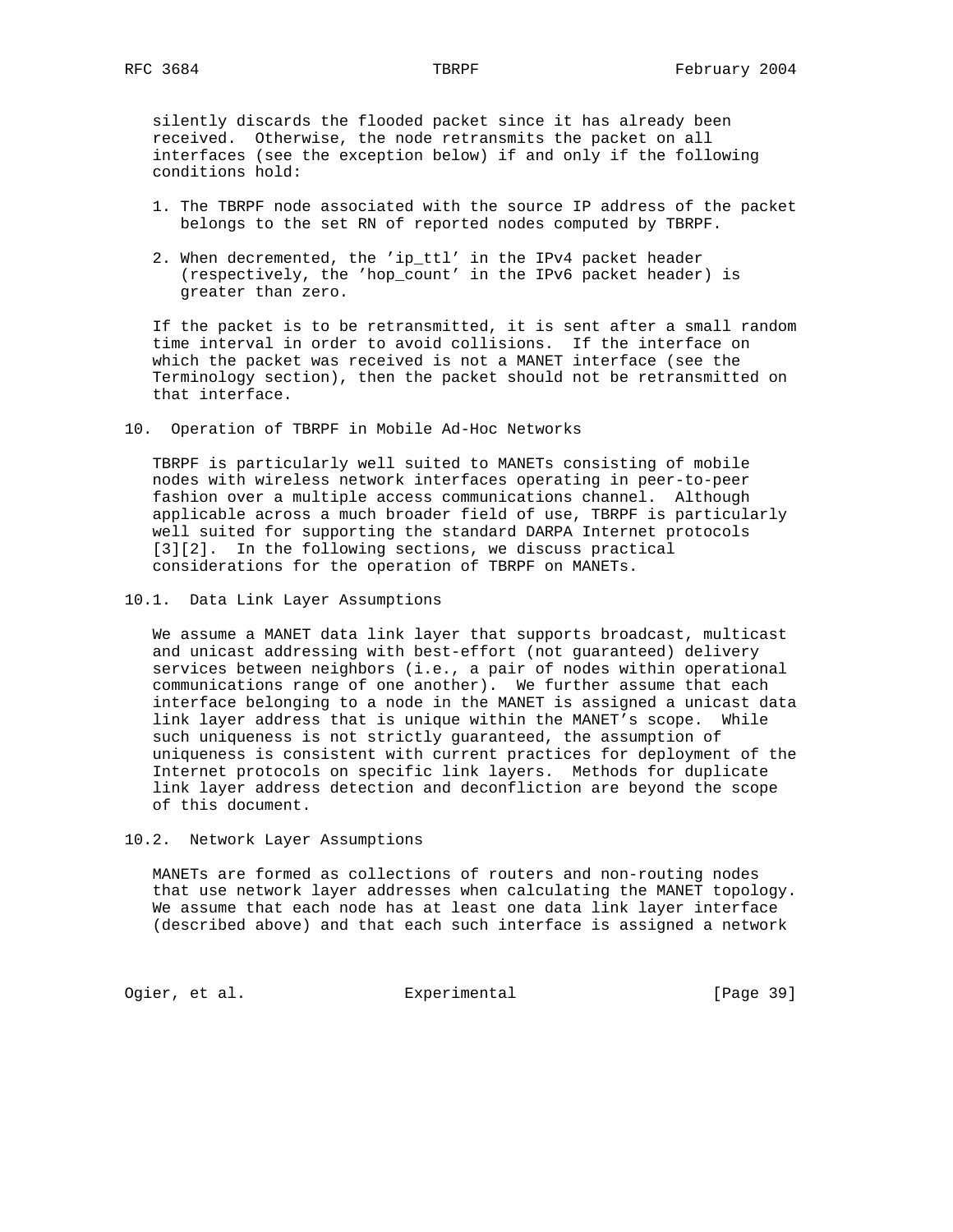layer address that is unique within the MANET. (Methods for network layer address assignment and duplicate address detection are beyond the scope of this document.) We further assume that each node will select a unique Router ID (RID) for use in TBRPF protocol messages, whether or not the node acts as a MANET router. Finally, we assume that each MANET router supports the multi-hop relay paradigm at the network layer; i.e., each router provides an inter-node forwarding service via network layer host routes which reflect the current MANET topology as perceived by TBRPF.

10.3. Optional Automatic Address Resolution

 TBRPF employs a proactive neighbor discovery protocol at the network layer that maintains bi-directional link state for neighboring nodes through the periodic transmission of messages. Since TBRPF neighbor discovery messages contain both the data link and network layer address of the sender, implementations MAY perform automatic network-to-data link layer address resolution for the nodes with which they form links. An implementation may use such a mechanism to avoid additional message overhead and potential for packet loss associated with on-demand address resolution mechanisms such as ARP [15] or IPv6 Neighbor Discovery [16]. Implementations MUST respond to on-demand address resolution requests in the normal manner.

10.4. Support for Multiple Interfaces and/or Alias Addresses

 MANET nodes may comprise multiple interfaces; each with a unique network layer address. Additionally, MANET nodes may wish to publish alias addresses such as when multiple network layer addresses are assigned to the same interface or when the MANET node is serving as a Mobile IP [17] home agent. Multiple interfaces and alias addresses are advertised in INTERFACE ASSOCIATION messages, which bind each such address to the node's RID.

10.5. Support for Network Prefixes

 MANET routers may advertise network prefixes which the router discovered via attached networks, external routes advertised by other protocols, or other means. Network prefixes are advertised in NETWORK PREFIX ASSOCIATION messages, which bind each such prefix to the node's RID.

10.6. Support for non-MANET Hosts

 Non-MANET hosts may establish connections to MANET routers through on-demand mechanisms such as ARP or IPv6 Neighbor Discovery. Such connections do not constitute a MANET link and therefore are not reported in TBRPF topology updates. Non-MANET hosts are advertised

Ogier, et al. Subsection Experimental Contract (Page 40)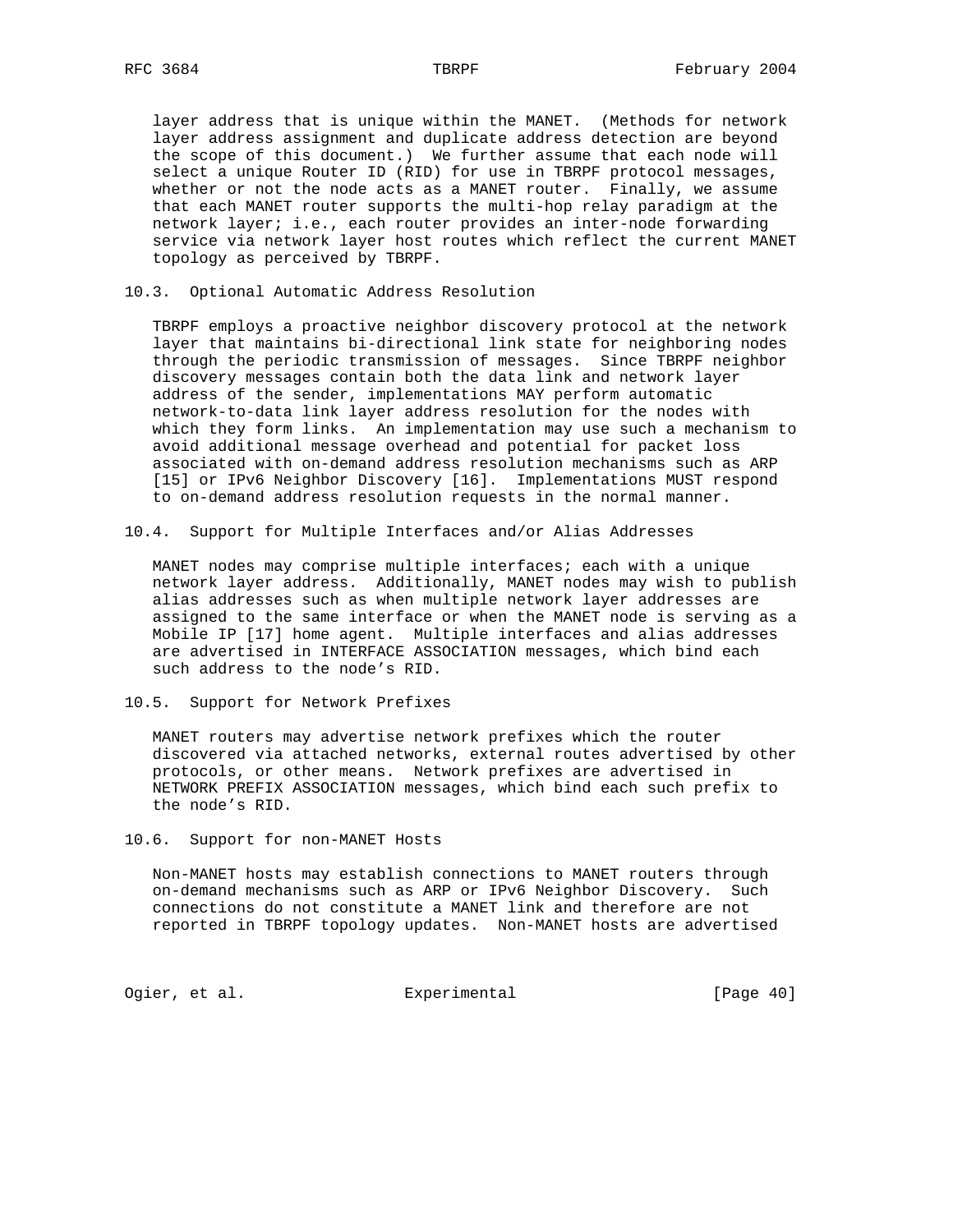in HOST ASSOCIATION messages, which bind the IP address of each host to the node's RID.

10.7. Internet Protocol Considerations

 TBRPF packets are communicated using UDP/IP. Port 712 has been assigned by IANA for exclusive use by TBRPF. Implementations in private networks MAY employ alternate data delivery services (i.e., raw IP or local data-link encapsulation). The selection of an alternate data delivery service MUST be consistent among all MANET routers in the private network. In all implementations, the data delivery service MUST provide a checksum facility.

The following sections specify the operation of TBRPF over UDP/IP.

10.7.1. IPv4 Operation

When IPv4 is used, TBRPF nodes obey IPv4 host and router requirements [4][5]. TBRPF packets are sent to the multicast address 224.0.0.2 (All Routers) and thus reach all TBRPF routers within single-hop transmission range of the sender. TBRPF routers MUST NOT forward packets sent to this multicast address.

 Since non-negligible packet loss due to link failure, interference, etc. can occur, implementations SHOULD avoid IPv4 fragmentation/ reassembly whenever possible, by splitting large TBRPF protocol packets into multiple smaller packets at the application layer. When fragmentation is unavoidable, senders SHOULD NOT send TBRPF packets that exceed the minimum reassembly buffer size ([4], section 3.3.2) for all receivers in the network.

10.7.2. IPv6 Operation

 The specification of TBRPF for IPv6 is the same as for IPv4, except that 32-bit IPv4 addresses are replaced by 128-bit IPv6 addresses. However, to minimize overhead, router IDs remain at 32 bits, similar to OSPF for IPv6 [18].

11. IANA Considerations

The IANA has assigned port number 712 for TBRPF.

 The TBRPF flooding mechanism specified in this document uses the IPv4 multicast address 224.0.1.20, which is currently assigned by IANA for "any private experiment". In the event that this specification is advanced to standards track, a new multicast address assignment would be requested for this purpose.

Ogier, et al. Subsection Experimental Contracts [Page 41]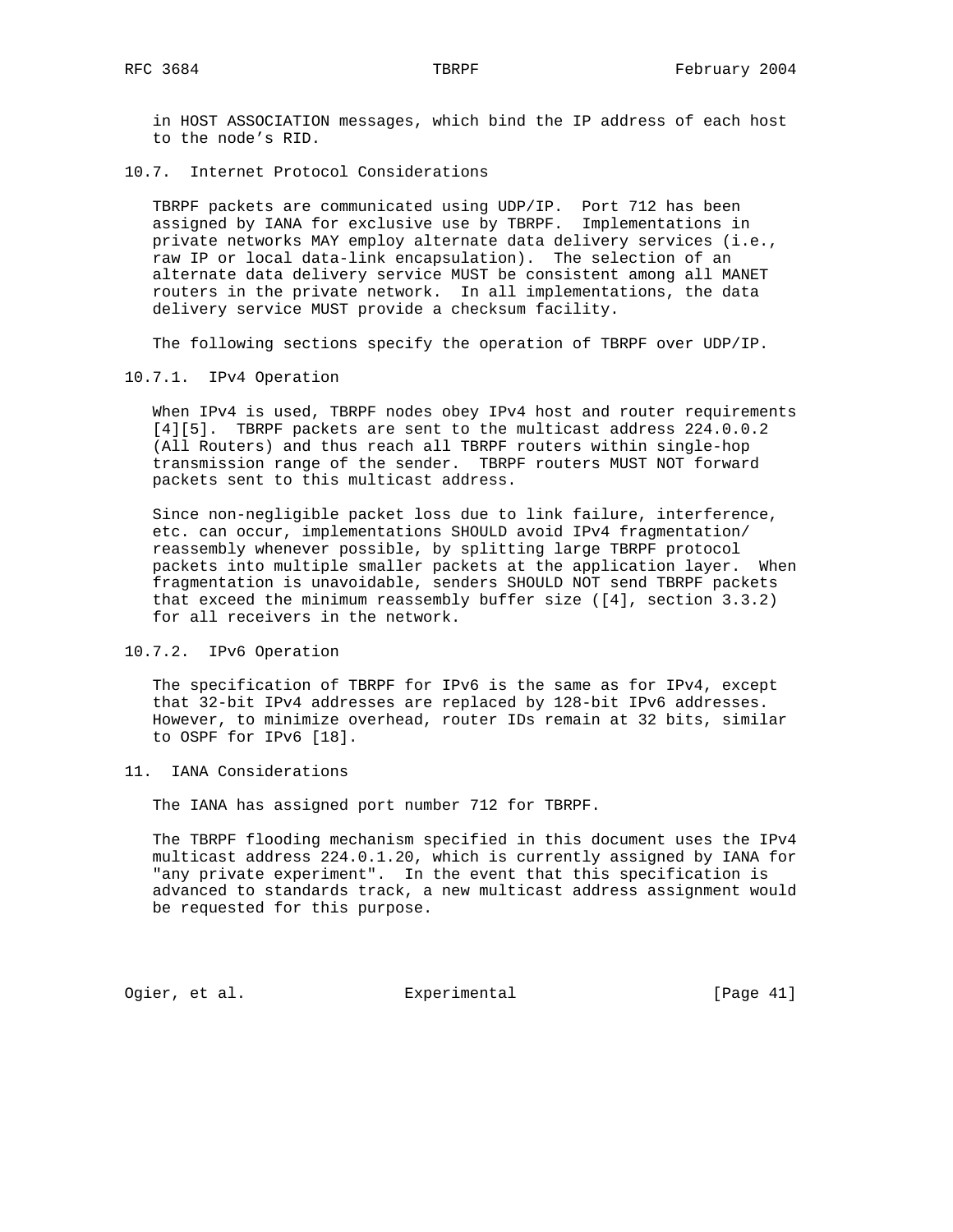# 12. Security Considerations

 Wireless networks are vulnerable to a variety of attacks, including denial-of-service attacks (e.g., flooding and jamming), man-in-the middle attacks (e.g., interception, insertion, deletion, modification, replaying) and service theft. To counter such attacks, it is important to prevent the spoofing (impersonation) of TBRPF nodes, and to prevent unauthorized nodes from joining the network via neighbor discovery. To achieve this, TBRPF packets can be authenticated using the IP Authentication Header [19][20]. In addition, the Encapsulating Security Payload (ESP) header [21] can be used to provide confidentiality (encryption) of TBRPF packets.

 The IETF SEcuring Neighbor Discovery (SEND) Working Group analyzes trust models and threats for ad hoc networks [22]. TBRPF can be extended in a straightforward manner to use SEND mechanisms, e.g., [23].

### 13. Acknowledgements

 The authors would like to thank the Army Systems Engineering Office (ASEO) for funding part of this work.

 The authors would like to thank several members of the MANET working group for many helpful comments and suggestions, including Thomas Clausen, Philippe Jacquet, and Joe Macker.

 The authors would like to thank Bhargav Bellur for major contributions to the original (full-topology) version of TBRPF, Ambatipudi Sastry for his support and advice, and Julie S. Wong for developing a new implementation of TBRPF and suggesting several clarifications to the TBRPF Routing Operation section.

# 14. References

# 14.1. Normative References

- [1] Bradner, S., "Key words for use in RFCs to Indicate Requirement Levels", BCP 14, RFC 2119, March 1997.
- [2] Deering, S. and R. Hinden, "Internet Protocol, Version 6 (IPv6) Specification", RFC 2460, December 1998.
- [3] Postel, J., "Internet Protocol", STD 5, RFC 791, September 1981.
- [4] Braden, R., Ed., "Requirements for Internet Hosts -Communication Layers", STD 3, RFC 1122, October 1989.

Ogier, et al. Subsection Experimental Contracts [Page 42]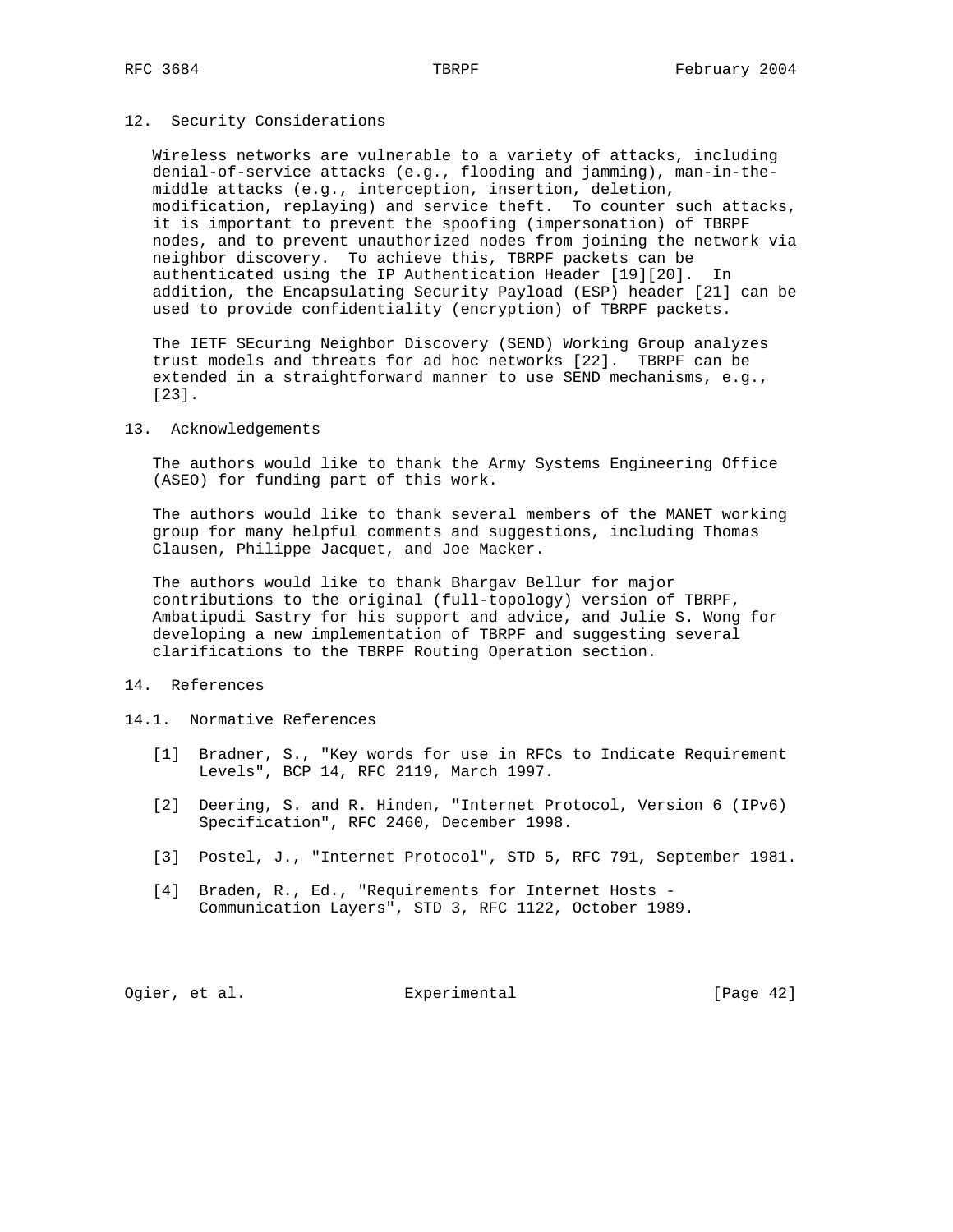- [5] Baker, F., Ed., "Requirements for IP Version 4 Routers", RFC 1812, June 1995.
- 14.2. Informative References
	- [6] Moy, J., "OSPF Version 2", STD 54, RFC 2328, April 1998.
	- [7] Ogier, R., Message in IETF email archive for MANET, ftp://ftp.ietf.org/ietf-mail-archive/manet/2002-02.mail, February 2002.
	- [8] Ogier, R., "Topology Dissemination Based on Reverse-Path Forwarding (TBRPF): Correctness and Simulation Evaluation", Technical Report, SRI International, October 2003.
	- [9] Ogier, R., Message in IETF email archive for MANET, ftp://ftp.ietf.org/ietf-mail-archive/manet/2002-03.mail, March 2002.
	- [10] Ogier, R., "Efficient Routing Protocols for Packet-Radio Networks Based on Tree Sharing", Proc. Sixth IEEE Intl. Workshop on Mobile Multimedia Communications (MOMUC'99), November 1999.
	- [11] Bellur, B. and R. Ogier, "A Reliable, Efficient Topology Broadcast Protocol for Dynamic Networks", Proc. IEEE INFOCOM '99, New York", March 1999.
	- [12] Clausen, T. and P. Jacquet, Eds., "Optimized Link State Routing Protocol (OLSR)", RFC 3626, October 2003.
	- [13] Bertsekas, D. and R. Gallager, "Data Networks", Prentice-Hall, 1987.
	- [14] Perkins, C., Belding-Royer, E. and S. Das, "IP Flooding in Ad Hoc Mobile Networks", Work in Progress, November 2001.
	- [15] Plummer, D., "Ethernet Address Resolution Protocol: Or converting network protocol addresses to 48.bit Ethernet address for transmission on Ethernet hardware", STD 37, RFC 826, November 1982.
	- [16] Narten, T., Nordmark, E. and W. Simpson, "Neighbor Discovery for IP Version 6 (IPv6)", RFC 2461, December 1998.
	- [17] Perkins, C., Ed., "IP Mobility Support for IPv4", RFC 3344, August 2002.

Ogier, et al. Suite Experimental Contract (Page 43)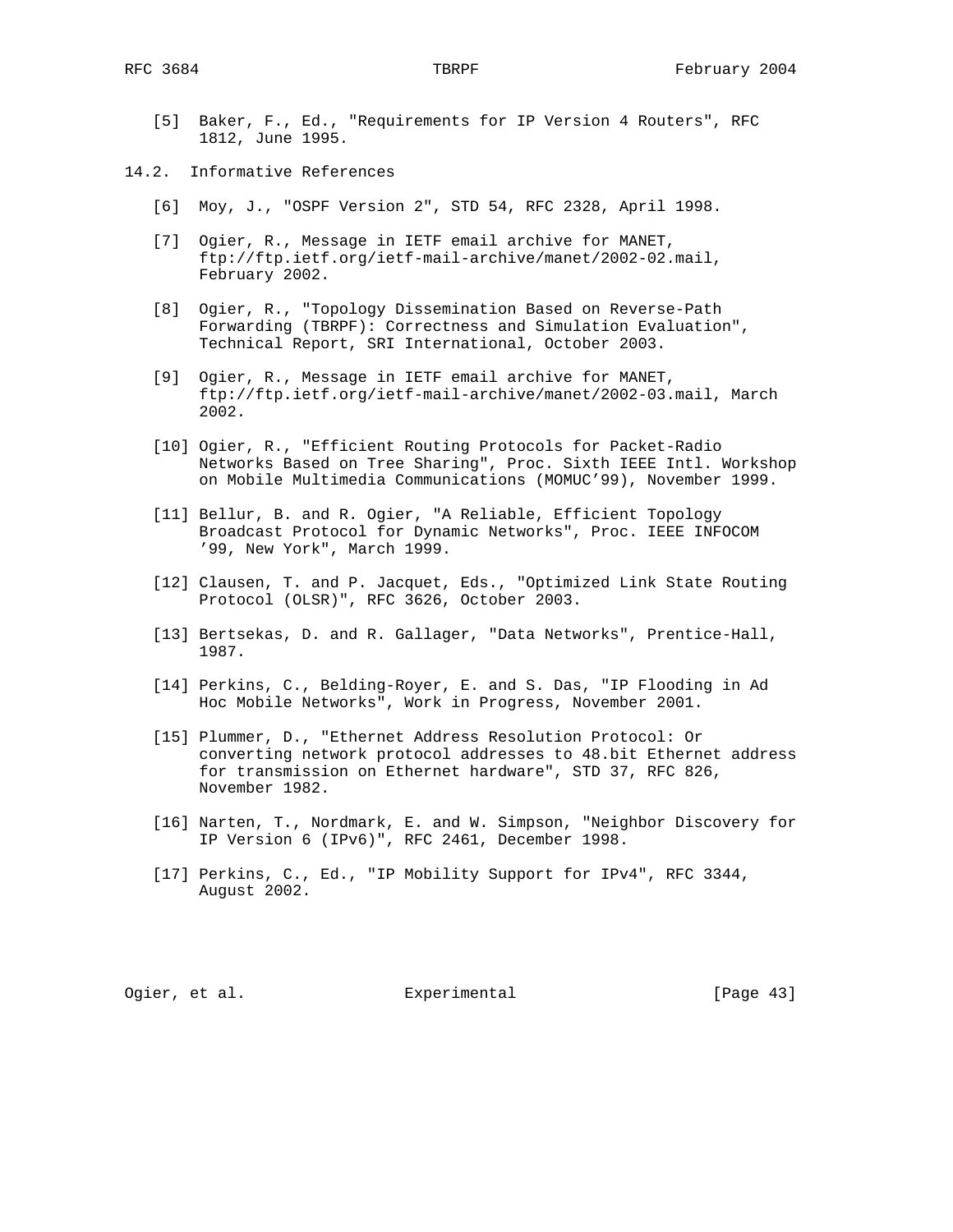- [18] Coltun, R., Ferguson, D. and J. Moy, "OSPF for IPv6", RFC 2740, December 1999.
- [19] Kent, S. and R. Atkinson, "Security Architecture for the Internet Protocol", RFC 2401, November 1998.
- [20] Kent, S. and R. Atkinson, "IP Authentication Header", RFC 2402, November 1998.
- [21] Kent, S. and R. Atkinson, "IP Encapsulating Security Payload (ESP)", RFC 2406, November 1998.
- [22] Nikander, P., "IPv6 Neighbor Discovery Trust Models and Threats", Work in Progress, April 2003.
- [23] Arkko, J., "SEcure Neighbor Discovery (SEND)", Work in Progress, June 2003.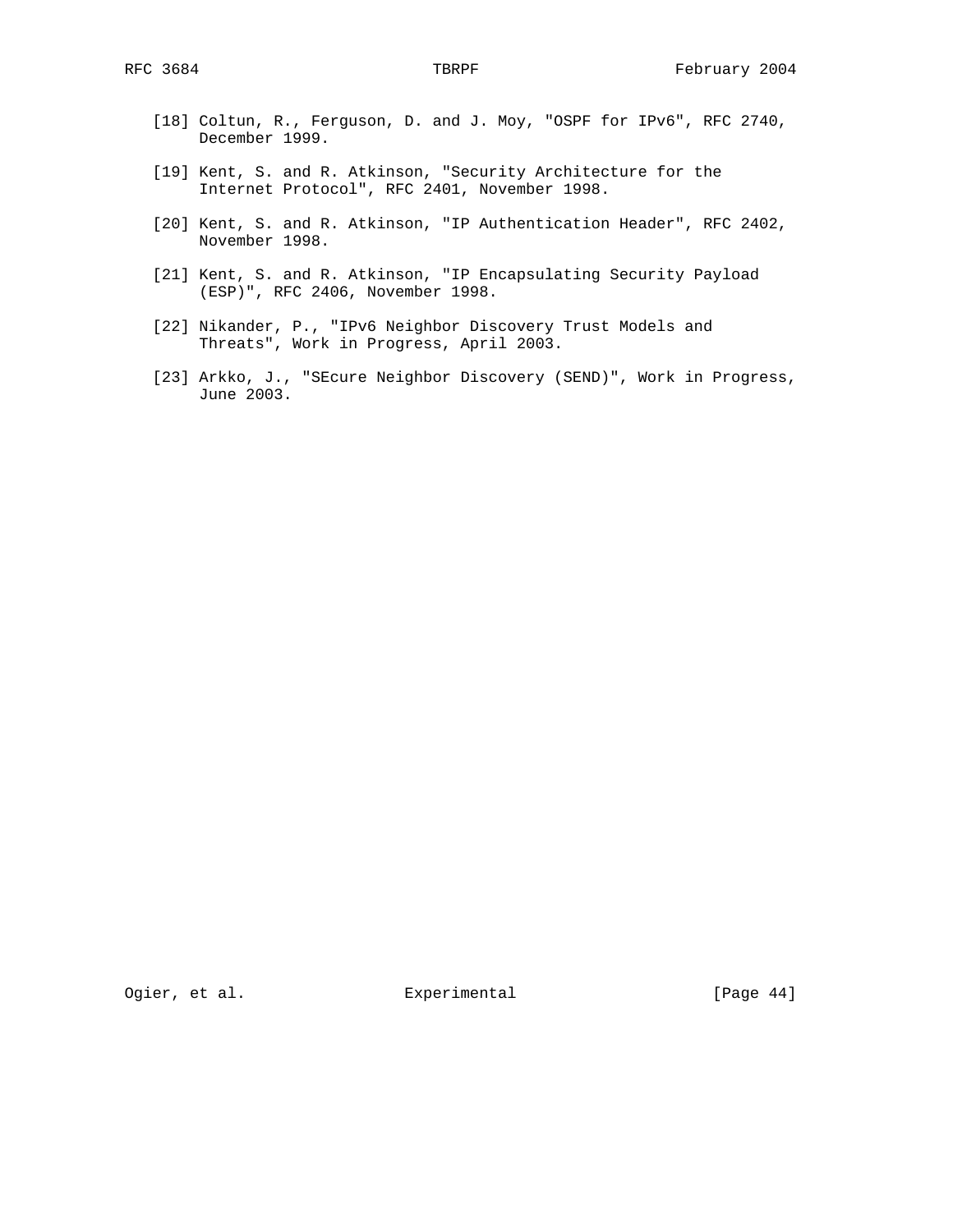Authors' Addresses Richard G. Ogier SRI International 333 Ravenswood Ave. Menlo Park, CA 94025 USA Phone: +1 650 859-4216 Fax: +1 650 859-4812 EMail: ogier@erg.sri.com Fred L. Templin Nokia 313 Fairchild Drive Mountain View, CA 94043 USA Phone: +1 650 625 2331 Fax: +1 650 625 2502 EMail: ftemplin@iprg.nokia.com Mark G. Lewis SRI International 333 Ravenswood Ave. Menlo Park, CA 94025 USA Phone: +1 650 859-4302 Fax: +1 650 859-4812

EMail: lewis@erg.sri.com

Ogier, et al. Subsection Experimental Contracts [Page 45]